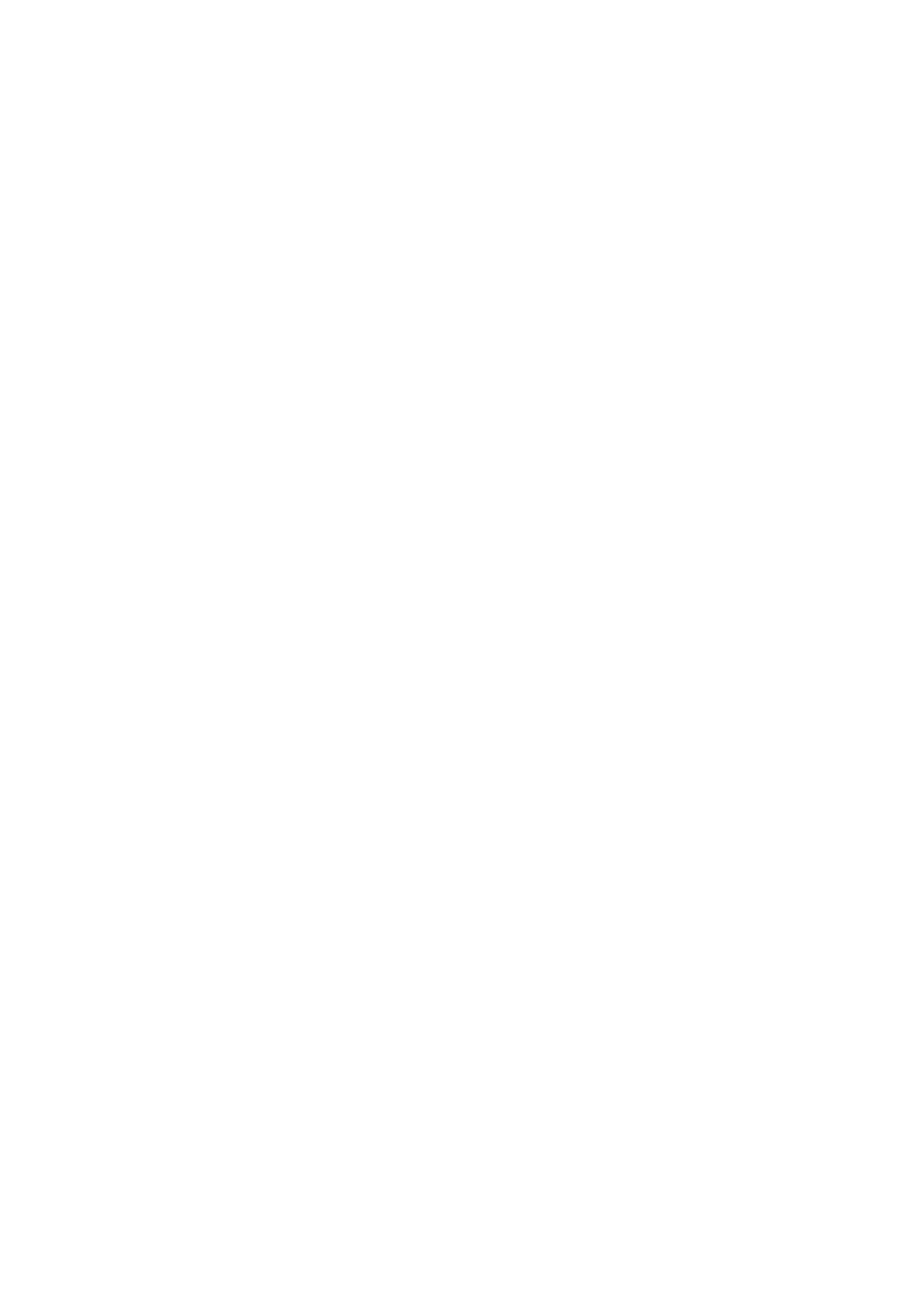# GLOBAL PLAN OF ACTION FOR ANIMAL GENETIC RESOURCES *and the* INTERLAKEN DECLARATION

adopted by the International Technical Conference on Animal Genetic Resources for Food and Agriculture Interlaken, Switzerland, 3–7 September 2007

COMMISSION ON GENETIC RESOURCES FOR FOOD AND AGRICULTURE FOOD AND AGRICULTURE ORGANIZATION OF THE UNITED NATIONS Rome, 2007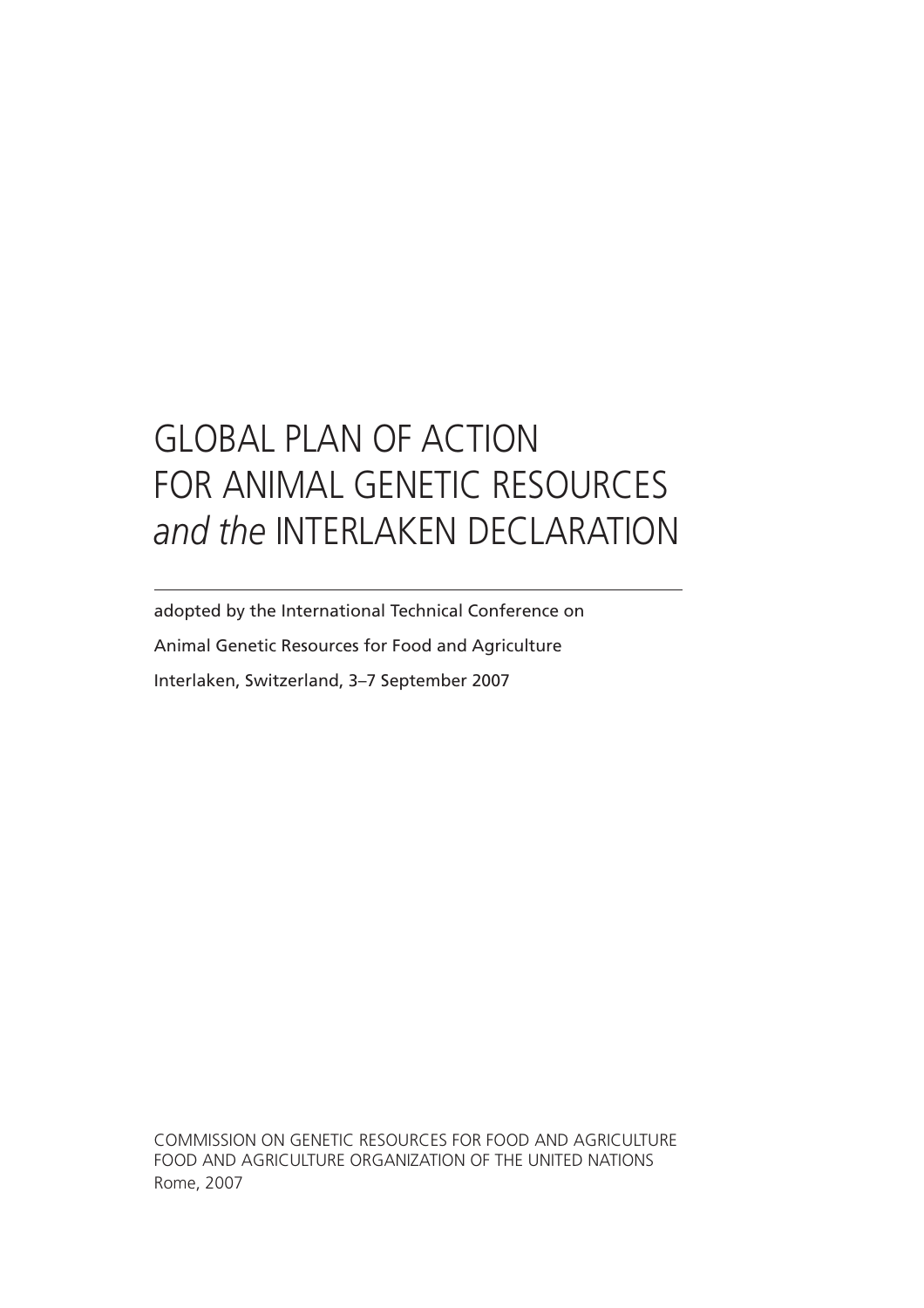The designations employed and the presentation of material in this information product do not imply the expression of any opinion whatsoever on the part of the Food and Agriculture Organization of the United Nations (FAO) concerning the legal or development status of any country, territory, city or area or of its authorities, or concerning the delimitation of its frontiers or boundaries. The mention of specific companies or products of manufacturers, whether or not these have been patented, does not imply that these have been endorsed or recommended by FAO in preference to others of a similar nature that are not mentioned.

ISBN 978-92-5-105848-0

All rights reserved. Reproduction and dissemination of material in this information product for educational or other non-commercial purposes are authorized without any prior written permission from the copyright holders provided the source is fully acknowledged. Reproduction of material in this information product for resale or other commercial purposes is prohibited without written permission of the copyright holders. Applications for such permission should be addressed to: Chief

Electronic Publishing Policy and Support Branch Communication Division FAO Viale delle Terme di Caracalla, 00153 Rome, Italy or by e-mail to: copyright@fao.org

© FAO 2007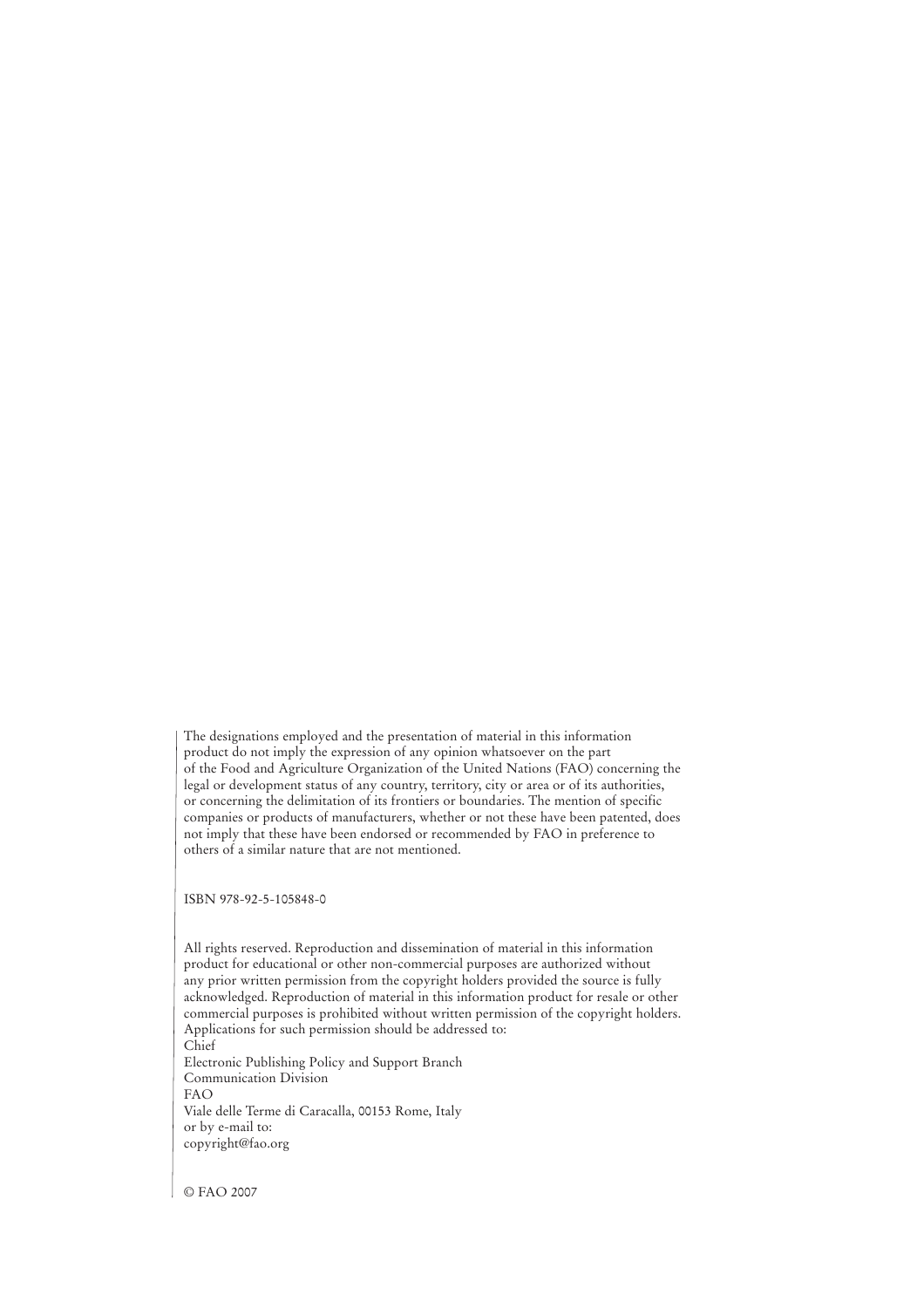# Foreword

The international community has, in September 2007, adopted the first ever *Global Plan of Action*<br>
for *Animal Genetic Resources*, comprising twenty-three Strategic Priorities aimed at combating<br>
the erosion of animal gen *for Animal Genetic Resources*, comprising twenty-three Strategic Priorities aimed at combating implementation of this *Global Plan of Action* will contribute significantly to achieving the Millennium Development Goals 1 (to eradicate extreme poverty and hunger) and 7 (to ensure environmental sustainability).

The *Global Plan of Action* is the culmination of an extended process involving the participation of 169 countries. It was adopted by 109 country delegations at the International Technical Conference on Animal Genetic Resources, held in Interlaken, Switzerland, from 3 to 7 September 2007. They also adopted the *Interlaken Declaration on Animal Genetic Resources,* by which they confirmed their common and individual responsibilities for the conservation, sustainable use and development of animal genetic resources for food and agriculture; for world food security; for improving human nutritional status; and for rural development. They committed themselves to facilitating access to these resources, and ensuring the fair and equitable sharing of the benefits from their use.

We have inherited the great wealth and diversity of animal genetic resources from the generations before us, throughout the world, and must pay homage to them, as Charles Darwin did, when in 1868 he wrote of the "*wonderful skill and perseverance shown by the men who have left an enduring monument of their success in the present state of our domesticated animals*". These animals accompanied our forbears into the world's wide range of climates and ecosystems, where they proved themselves immensely adaptable. Today, faced with the needs of a growing population, changes in consumer demand, and the enormous challenge posed by climate change and emerging diseases, we need to once again call on this adaptability and potential to face an uncertain future. To allow these resources to be lost through inaction would be disrespectful to both past and future generations. The *Interlaken Declaration on Animal Genetic Resources* calls for prompt action to prevent this from happening, and recommends the *Global Plan of Action* as the appropriate instrument to address this challenge.

Governments must now demonstrate sustained political will and mobilize the considerable resources needed to implement the *Global Plan of Action* successfully. This will require wide regional and international cooperation. FAO, other relevant international organizations, the countries, the scientific community, donors, civil society organizations and the private sector all have important roles to play. Moreover, there are both moral and practical imperatives to provide support to livestock keepers and breeders, who are the custodians of much the diversity of the world's animal genetic resources, particularly in developing countries, and who depend on them for their livelihoods. Their roles and needs cannot be ignored, if the *Global Plan of Action* is to succeed.

The *Interlaken Declaration on Animal Genetic Resources* recognizes that there are significant gaps and weaknesses in national and international capacities to inventory, monitor, characterize, sustainably use, develop and conserve animal genetic resources, which need to be addressed urgently. It also calls for mobilization of substantial financial resources and long-term support for national and international animal genetic resources programmes.

After the historical breakthrough which the Interlaken Conference has brought about, we must maintain momentum, and move forward simultaneously on many fronts. Technical capacities, particularly in developing countries, will have to be reinforced; national programmes and policies for sustainable use and development, conservation and characterization of animal genetic resources will have to be established or strengthened; and an effective international policy framework for animal genetic resources must be incrementally built up in a way that reflects the specific characteristics of these resources, and the real needs of animal breeders and livestock keepers worldwide.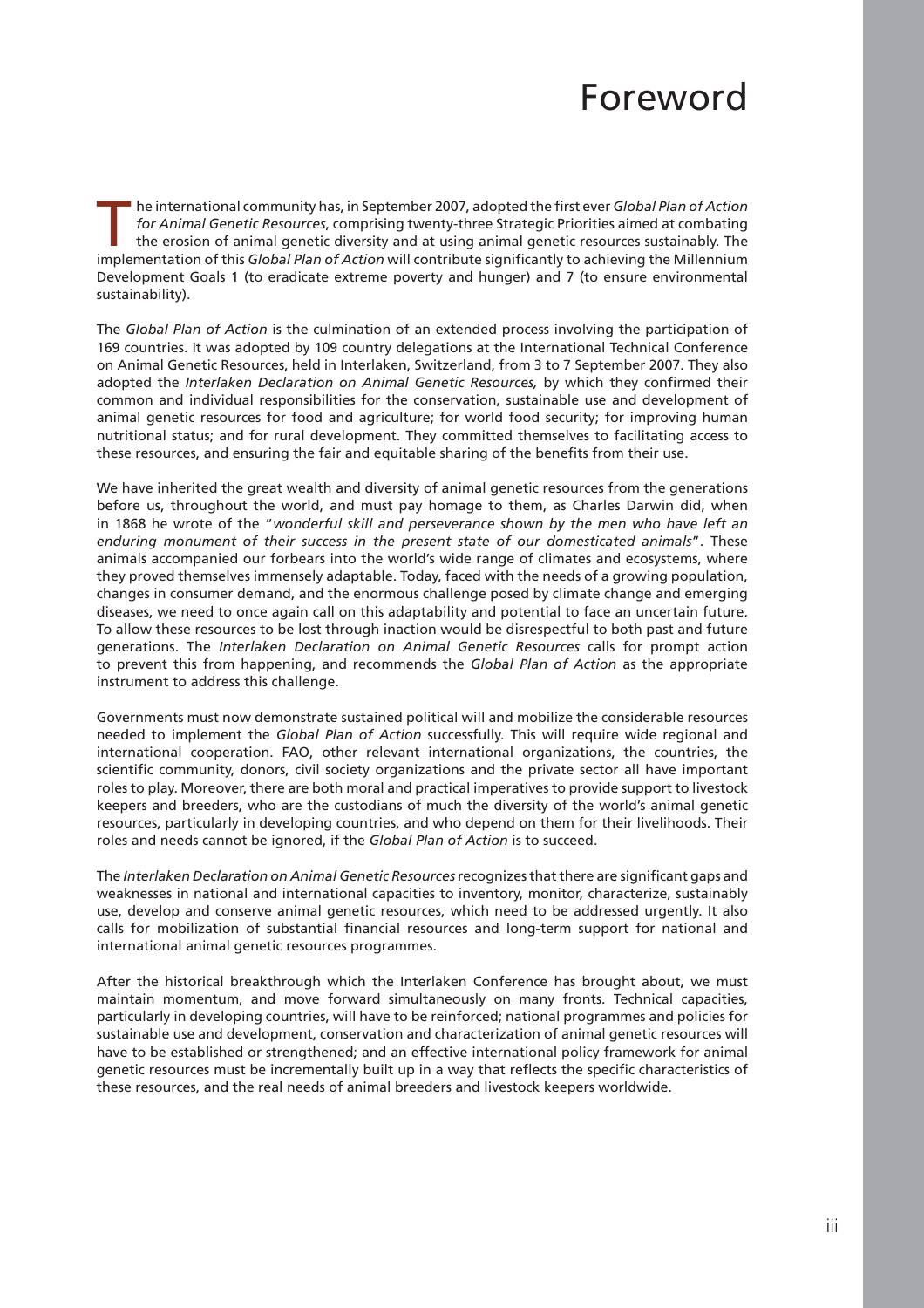FAO is committed to the implementation of the *Global Plan of Action for Animal Genetic Resources.*  FAO's Commission on Genetic Resources for Food and Agriculture will direct this work and monitor its progress.

I appeal to the international community to join forces in the stewardship of the world's heritage of animal genetic resources, and to thus ensure the success of the *Global Plan of Action for Animal Genetic Resources*.

Jacques Diouf Director General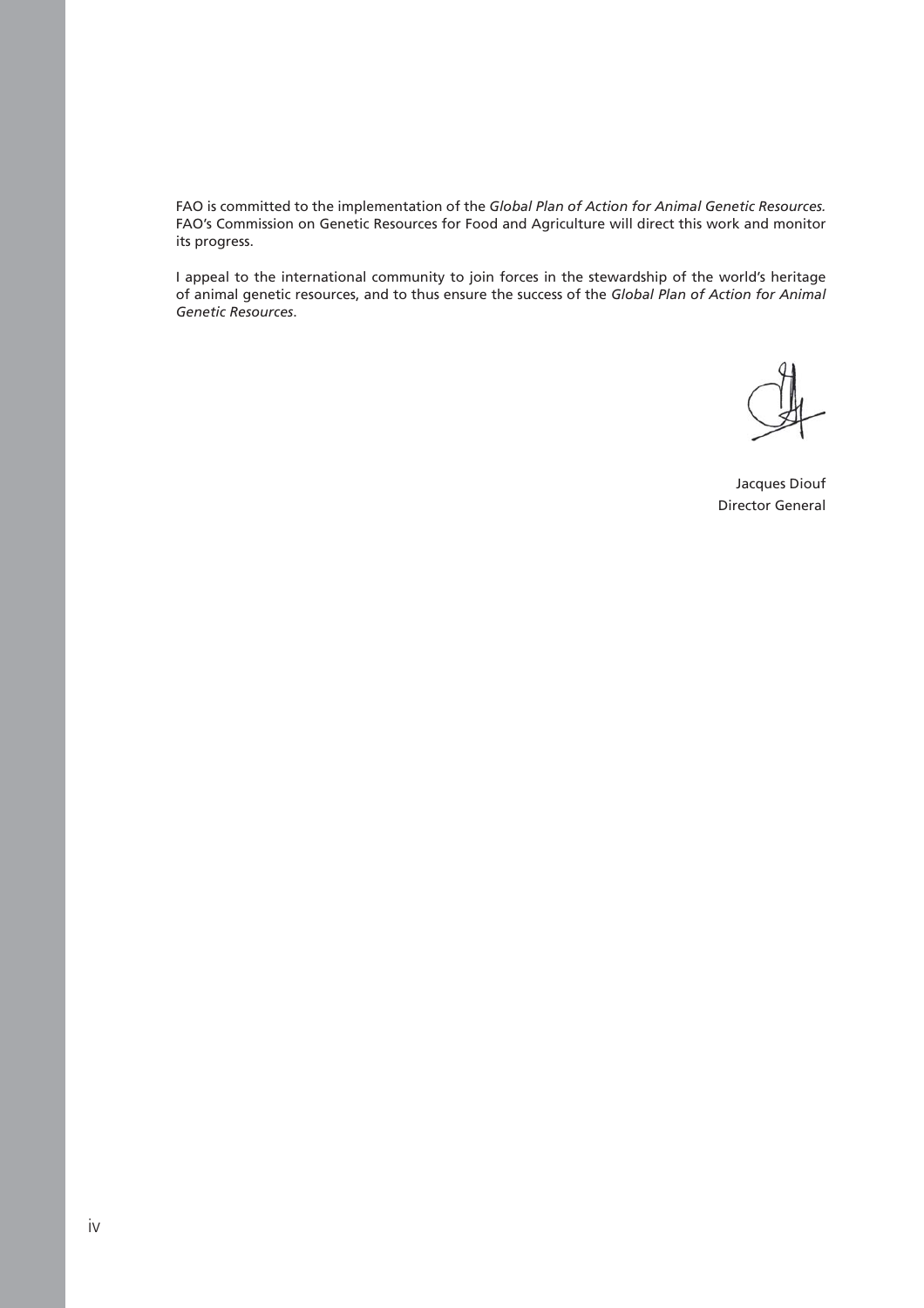# **Contents**

| <b>Resources</b>                                        | The rationale for the Global Plan of Action for Animal Genetic                                                                                                                            |
|---------------------------------------------------------|-------------------------------------------------------------------------------------------------------------------------------------------------------------------------------------------|
|                                                         | Aims and strategies of the Global Plan of Action for Animal<br><b>Genetic Resources</b>                                                                                                   |
|                                                         | <b>The Strategic Priorities for Action</b>                                                                                                                                                |
| <b>Strategic Priority Area 1</b>                        | Characterization, Inventory and Monitoring of Trends and Associated Risks                                                                                                                 |
|                                                         | Introduction                                                                                                                                                                              |
| Strategic Priority 1                                    | Long-term goal<br>Inventory and characterize animal genetic resources, monitor trends and<br>risks associated with them, and establish country-based early-warning and                    |
|                                                         | response systems<br>Strategic Priority 2 Develop international technical standards and protocols for characterization,<br>inventory, and monitoring of trends and associated risks        |
| <b>Strategic Priority Area 2</b>                        |                                                                                                                                                                                           |
|                                                         | <b>Sustainable Use and Development</b>                                                                                                                                                    |
|                                                         | Introduction                                                                                                                                                                              |
|                                                         | Long-term goal<br>Strategic Priority 3 Establish and strengthen national sustainable use policies                                                                                         |
|                                                         | Strategic Priority 4 Establish national species and breed development strategies and programmes 18<br>Strategic Priority 5 Promote agro-ecosystems approaches to the management of animal |
| Strategic Priority 6                                    | genetic resources<br>Support indigenous and local production systems and associated knowledge                                                                                             |
|                                                         | systems of importance to the maintenance and sustainable use of animal<br>genetic resources                                                                                               |
| <b>Strategic Priority Area 3</b><br><b>Conservation</b> |                                                                                                                                                                                           |
|                                                         | Introduction                                                                                                                                                                              |
|                                                         | Long-term goal                                                                                                                                                                            |
| Strategic Priority 7                                    | Establish national conservation policies                                                                                                                                                  |
| Strategic Priority 8                                    | Establish or strengthen in situ conservation programmes                                                                                                                                   |
| Strategic Priority 9                                    | Establish or strengthen ex situ conservation programmes                                                                                                                                   |
| Strategic Priority 10                                   | Develop and implement regional and global long-term conservation strategies 24                                                                                                            |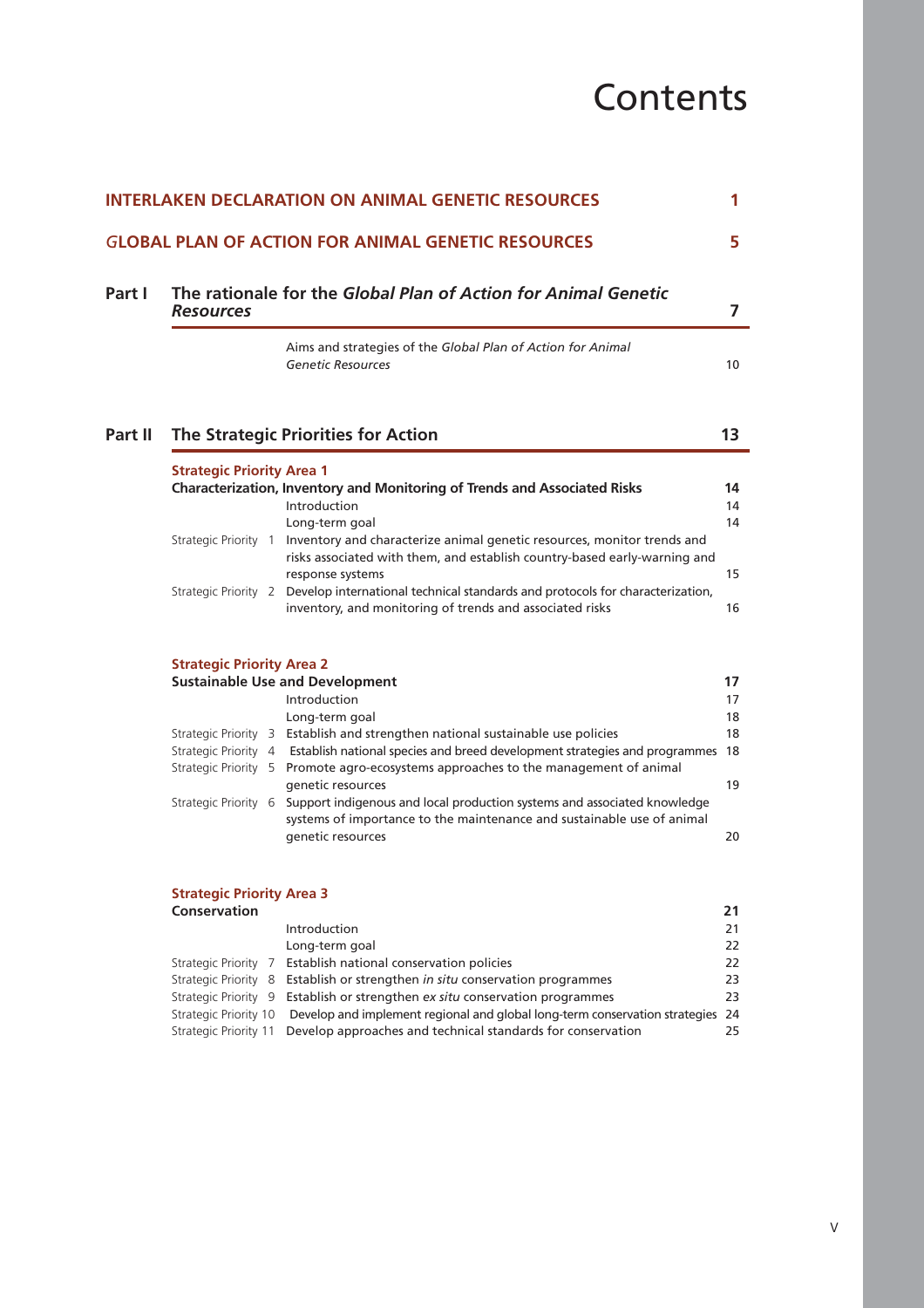## **Strategic Priority Area 4**

| <b>Policies, Institutions and Capacity-building</b><br>25 |                       |                                                                               |    |  |  |  |
|-----------------------------------------------------------|-----------------------|-------------------------------------------------------------------------------|----|--|--|--|
|                                                           |                       | Introduction                                                                  | 25 |  |  |  |
|                                                           |                       | Long-term goal                                                                | 27 |  |  |  |
|                                                           | Strategic Priority 12 | Establish or strengthen national institutions, including national focal       |    |  |  |  |
|                                                           |                       | points, for planning and implementing animal genetic resources measures,      |    |  |  |  |
|                                                           |                       | for livestock sector development                                              | 27 |  |  |  |
|                                                           | Strategic Priority 13 | Establish or strengthen national educational and research facilities          | 28 |  |  |  |
|                                                           | Strategic Priority 14 | Strengthen national human capacity for characterization, inventory, and       |    |  |  |  |
|                                                           |                       | monitoring of trends and associated risks, for sustainable use and            |    |  |  |  |
|                                                           |                       | development, and for conservation                                             | 29 |  |  |  |
|                                                           | Strategic Priority 15 | Establish or strengthen international information sharing, research and       |    |  |  |  |
|                                                           |                       | education                                                                     | 29 |  |  |  |
|                                                           | Strategic Priority 16 | Strengthen international cooperation to build capacities in developing        |    |  |  |  |
|                                                           |                       | countries and countries with economies in transition, for:                    |    |  |  |  |
|                                                           |                       | • characterization, inventory, and monitoring of trends and associated risks; |    |  |  |  |
|                                                           |                       | · sustainable use and development; and                                        |    |  |  |  |
|                                                           |                       | • conservation of animal genetic resources                                    | 30 |  |  |  |
|                                                           | Strategic Priority 17 | Establish regional focal points and strengthen international networks         | 30 |  |  |  |
|                                                           | Strategic Priority 18 | Raise national awareness of the roles and values of animal genetic resources  | 31 |  |  |  |
|                                                           | Strategic Priority 19 | Raise regional and international awareness of the roles and values of         |    |  |  |  |
|                                                           |                       | animal genetic resources                                                      | 31 |  |  |  |
|                                                           | Strategic Priority 20 | Review and develop national policies and legal frameworks for animal          |    |  |  |  |
|                                                           |                       | genetic resources                                                             | 31 |  |  |  |
|                                                           | Strategic Priority 21 | Review and develop international policies and regulatory frameworks           |    |  |  |  |
|                                                           |                       | relevant to animal genetic resources                                          | 32 |  |  |  |
|                                                           | Strategic Priority 22 | Coordinate the Commission's efforts on animal genetic resources policy        |    |  |  |  |
|                                                           |                       | with other international forums                                               | 33 |  |  |  |
|                                                           | Strategic Priority 23 | Strengthen efforts to mobilize resources, including financial resources,      |    |  |  |  |
|                                                           |                       | for the conservation, sustainable use and development of animal genetic       |    |  |  |  |
|                                                           |                       | resources                                                                     | 33 |  |  |  |
|                                                           |                       |                                                                               |    |  |  |  |

## **Part III Implementation and financing of the** *Global Plan of Action for Animal Genetic Resources* **35**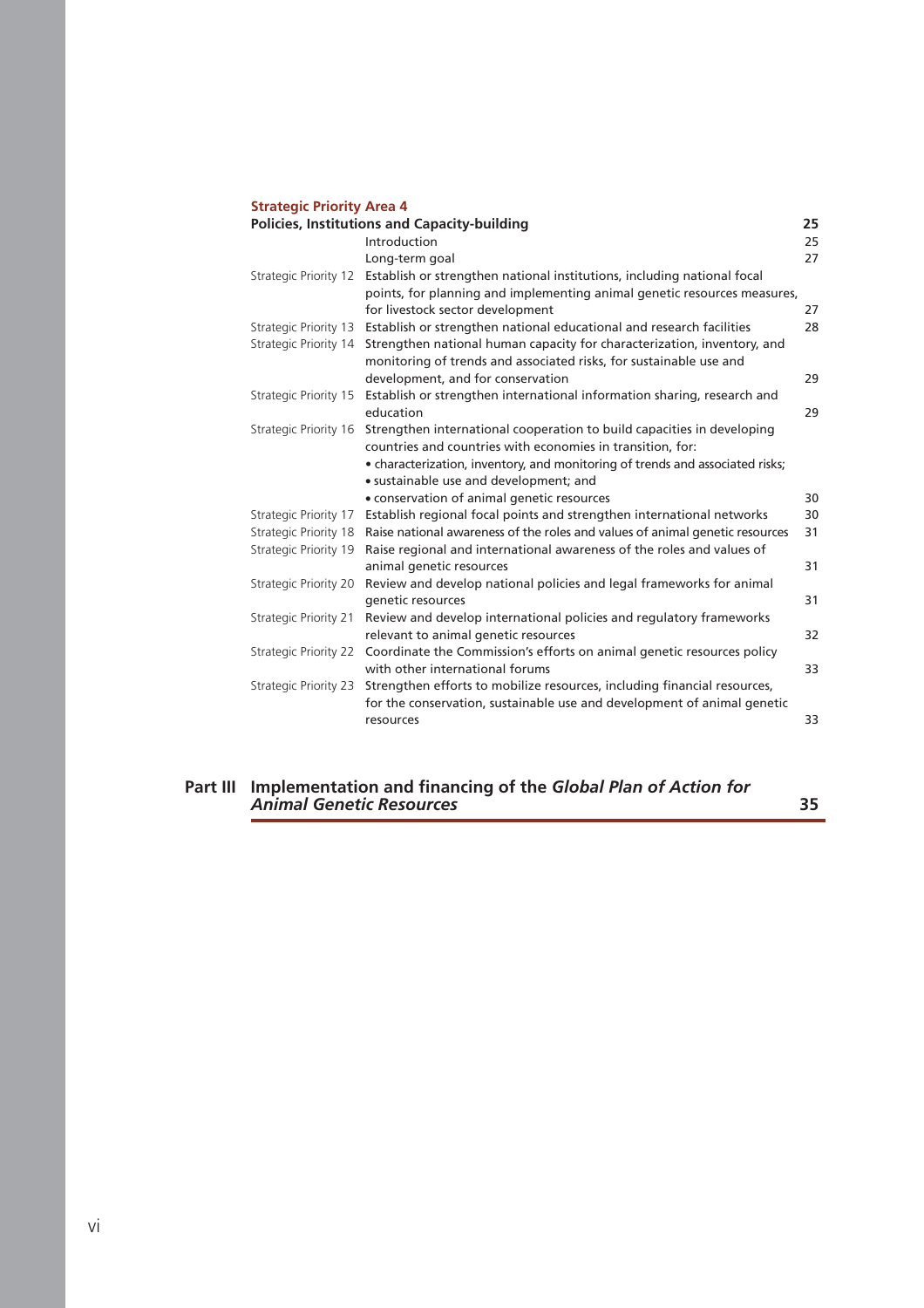# Interlaken Declaration on Animal Genetic Resources

- 1 In recognition of the essential roles and values of animal genetic resources for food and agriculture, in particular, their contribution to food security for present and future generations; aware of the threats to food security and to the sustainable livelihoods of rural communities posed by the loss and erosion of these resources; we, the representatives of one hundred and nine States, and the European Community and forty-two Organizations have gathered together in Interlaken, Switzerland, at the invitation of the Food and Agriculture Organization of the United Nations and hosted by the Government of Switzerland, at this first International Technical Conference for Animal Genetic Resources, aware of our responsibilities and the many challenges that must be addressed, but convinced and confident that progress can and should be made. This International Technical Conference on Animal Genetic Resources is a major contribution to establishing an effective international framework for the sustainable use, development and conservation of animal genetic resources for food and agriculture, and world food security.
- 2 We recognize that states have sovereign rights over their animal genetic resources for food and agriculture.
- 3 Confirming our common and individual responsibilities in respect of conservation, sustainable use and development of animal genetic resources for food and agriculture, we recognize the interdependence of countries, regions and peoples regarding these resources.
- 4 We commit ourselves to achieving the sustainable use, development and conservation of animal genetic resources for food and agriculture. We also commit ourselves to facilitating access to these resources and the fair and equitable sharing of the benefits arising from their use, consistent with relevant international obligations and national laws. Our objective is to enhance world food security, improve human nutritional status, and contribute to rural development.
- 5 We welcome *The State of the World's Animal Genetic Resources for Food and Agriculture*, which was developed in a country-driven process under the guidance of the Commission on Genetic Resources for Food and Agriculture of the FAO. It is the first comprehensive worldwide assessment of the state of animal genetic resources and provides the basis for the *Global Plan of Action for Animal Genetic Resources*.
- 6 We recognize that existing diversity in animal species is not used to the extent possible for increased food production, improved human nutrition, and to further sustain rural communities, or for more efficient production systems. We note with alarm the significant ongoing loss of livestock breeds. The continuing erosion and loss of animal genetic resources for food and agriculture would compromise efforts to achieve food security, improve human nutritional status and enhance rural development. We acknowledge that efforts to further conserve, develop, improve and sustainably use animal genetic resources should be enhanced.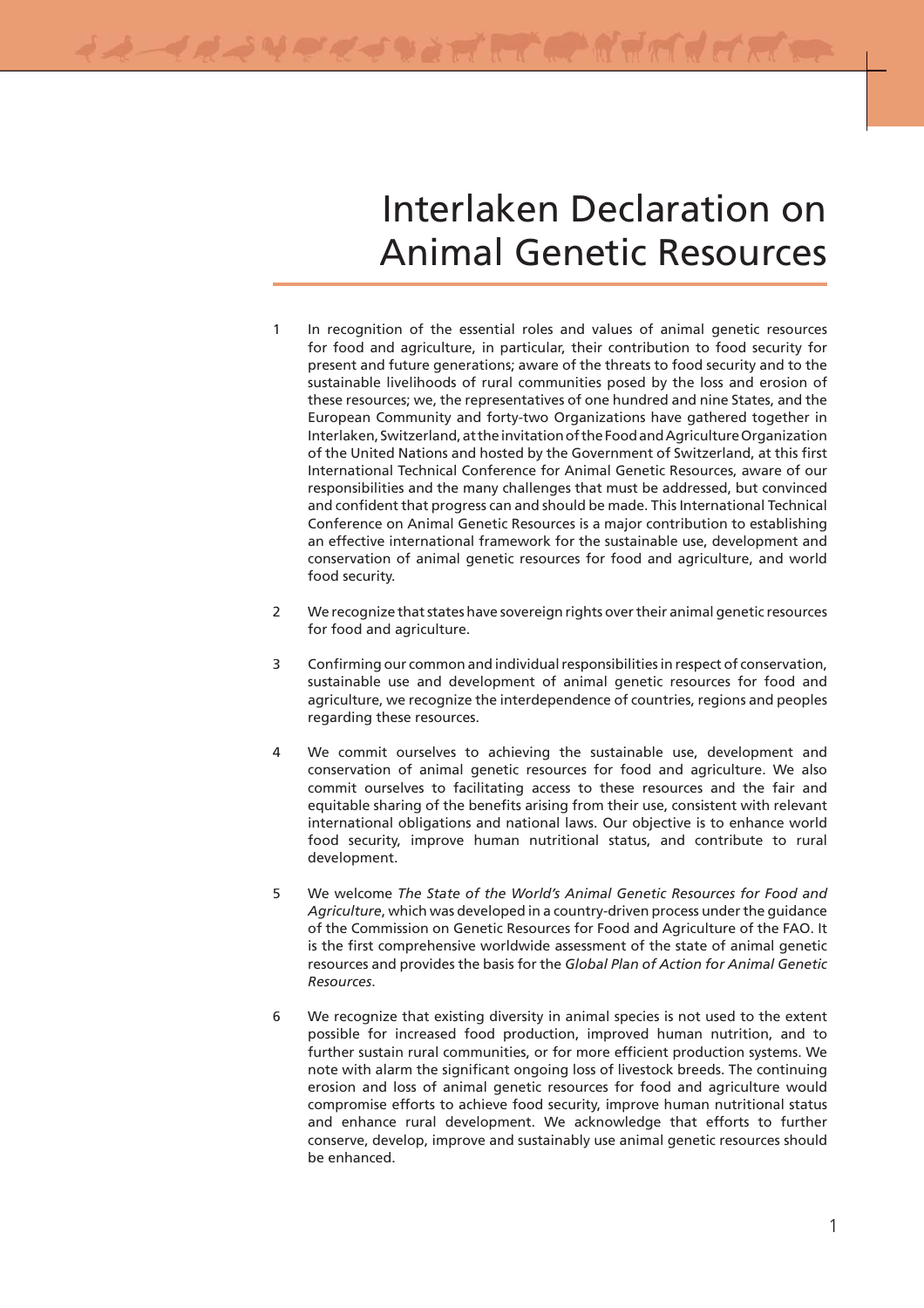- 7 We recognize that prompt action should be taken to conserve animal breeds at risk, due to the alarming rate of erosion in animal genetic resources.
- 8 We recognize the need to promote the development of knowledge, in particular through research, leading to improved sustainable use, development and conservation of animal genetic resources.
- 9 We recognize that the genetic resources of animal species most critical to food security, sustainable livelihoods and human well-being are the result of both natural selection, and directed selection by smallholders, farmers, pastoralists and breeders, throughout the world, over generations. The result is a wide variety of livestock breeds that provide a diverse stream of benefits to the environment, humanity and its cultural heritage. We are conscious that all countries will need to play their part in conserving these resources as a basis for livestock development, food security and the better nutrition of their rural and urban populations, as well as to sustain their rural communities.
- 10 We acknowledge that maintaining the diversity of animal genetic resources for food and agriculture is essential to enable farmers, pastoralists and animal breeders to meet current and future production challenges resulting from changes in the environment, including climate change; to enhance resistance to disease and parasites; and to respond to changes in consumer demand for animal products. We also recognize the intrinsic value of biological diversity and the environmental, genetic, social, economic, medicinal, scientific, educational, cultural and spiritual importance of breeds of livestock, and our ethical responsibility to ensure genetic resources are available to future human generations.
- 11 We are aware that the demand for meat, milk and other animal products is dramatically increasing. The sustainable use, development, and conservation of animal genetic resources for food and agriculture will make a vital contribution to achieving the goals of the Rome Declaration on World Food Security, the World Food Summit Plan of Action, as well as the Millennium Development Goals, in particular Goal 1: eradication of extreme poverty and hunger, and Goal 7: ensure environmental sustainability. The sustainable use, development and conservation of animal genetic resources for food and agriculture make an essential contribution to facilitating the implementation of Agenda 21 and the Convention on Biological Diversity.
- 12 We recognize the enormous contribution that the local and indigenous communities and farmers, pastoralists and animal breeders of all regions of the world have made, and will continue to make for the sustainable use, development and conservation of animal genetic resources for food and agriculture. We further recognize the historic and relevant contribution of all persons engaged in animal husbandry, who have moulded animal genetic resources to meet societal needs. It is their ownership and management of the genetic resources of their livestock that has enabled them to make important contributions in the past. It is this ownership and management that should be ensured for future societal benefits. We affirm that they should participate in the fair and equitable sharing of benefits arising from the utilization of animal genetic resources for food and agriculture. We affirm the desirability, as appropriate, subject to national legislation, of respecting, preserving and maintaining traditional knowledge relevant to animal breeding and production as a contribution to sustainable livelihoods, and the need for the participation of all stakeholders in making decisions, at the national level, on matters related to the sustainable use, development and conservation of animal genetic resources.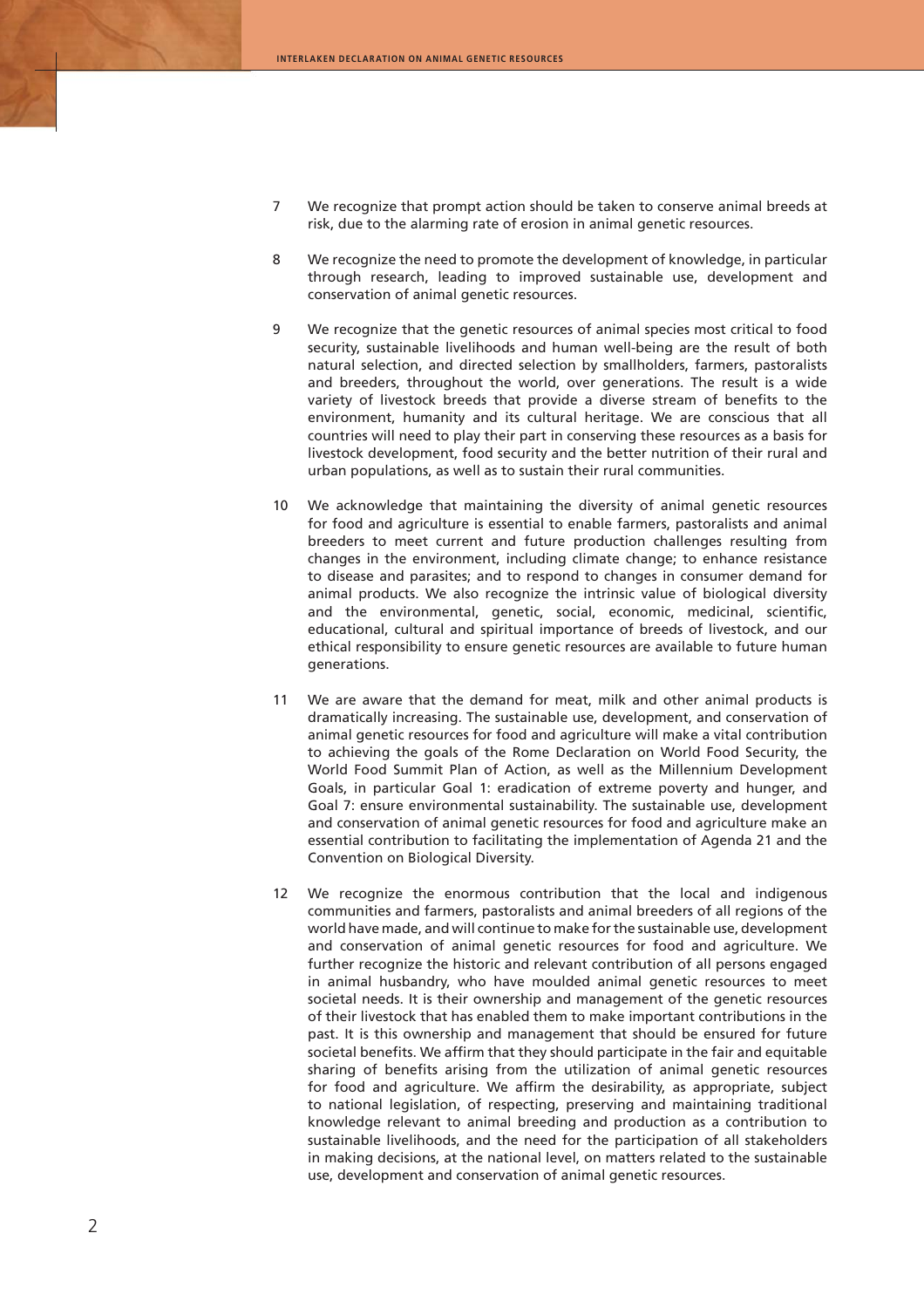- 13 We are aware that future demand for animal products must be met within the context of sustainable agriculture and development, and that this will require integrated approaches to economic development and the pursuit of social, cultural and environmental objectives. We understand the need for adopting management approaches that combine the best of traditional and modern knowledge and technologies, and the need to apply the agro-ecosystem approach and integrated natural resource management practices.
- 14 We acknowledge that major gaps and weaknesses exist in national and international capacities to inventory, monitor, characterize, sustainably use, develop and conserve animal genetic resources. We recognize the need for substantial financial resources, long-term support for national and international animal genetic resources programmes, to increase world food security and contribute to sustainable rural development. We affirm the need to review institutional capacity, management structures, programmes and policies, to identify deficiencies and address them through strengthening national capabilities, particularly in developing countries. We call for enhanced partnerships among governments, scientists, farmers, pastoralists, breeders and consumers, to build upon ongoing efforts to manage animal genetic resources and overcome major gaps and weaknesses.
- 15 We recognize that the transfer of technologies relating to sustainable use, development and conservation of animal genetic resources is essential for world food security and the needs of the growing world population, and should be facilitated, consistent with relevant international obligations and relevant national laws. We recognize that the sustainable use, development and conservation of animal genetic resources for food and agriculture will require the support and participation of farmers, pastoralists and breeders; local and indigenous communities; organizations and institutions; the private sector; and civil society. We recognize the need to promote technical and financial cooperation at the regional and international levels among countries, intergovernmental organizations, non-governmental organizations, and the private sector.
- 16 At this first International Technical Conference on Animal Genetic Resources, we have adopted the *Global Plan of Action for Animal Genetic Resources*. We are convinced of the utmost importance of integrating it into national biological diversity and agriculture policies, plans and programmes, and indispensable national, regional and international cooperation. This *Global Plan of Action for Animal Genetic Resources* provides a comprehensive and coherent framework for enhancing management activities in relation to animal genetic resources for food and agriculture, including through strengthening policies, institutions and building capacity. Implementation of the *Global Plan of Action for Animal Genetic Resources* will contribute to creating synergies among ongoing activities, as well as facilitate the most efficient use of available financial and human resources, and more effort is required to maintain adequate financial resources for supporting developing countries.
- 17 We acknowledge that the provision of new and additional resources can make a substantial difference in the world's ability to address the sustainable use, development and conservation of animal genetic resources for food and agriculture. We therefore recommend that concrete steps be taken to ensure an adequate increase in financial resources to support the implementation of the *Global Plan of Action for Animal Genetic Resources* by developing countries and countries with economies in transition.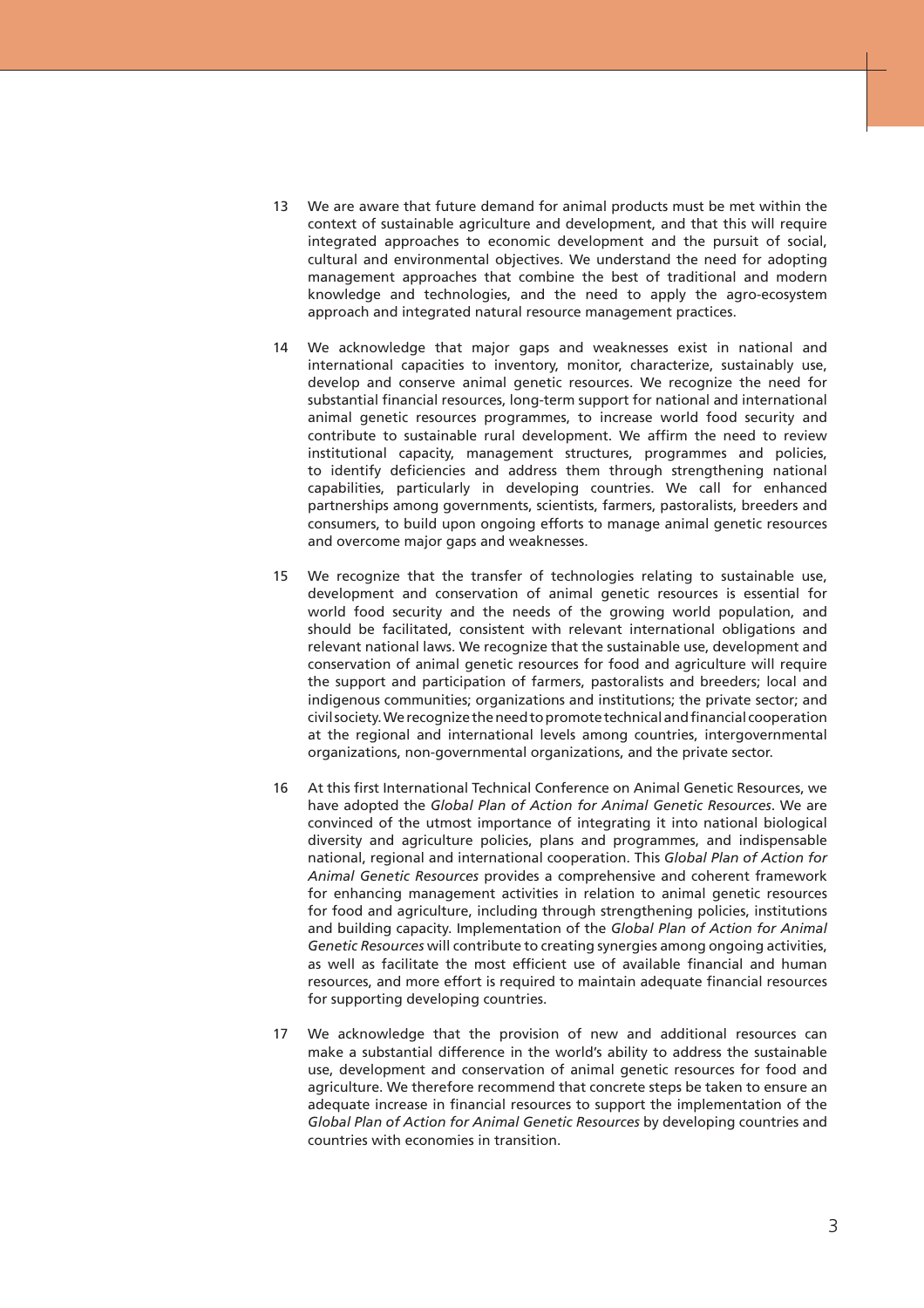- 18 We recognize that the main responsibility for implementing the *Global Plan of Action for Animal Genetic Resources* rests with national governments. We undertake to honour our commitments to taking the necessary steps to implement the *Global Plan of Action for Animal Genetic Resources*, in accordance with our national capacities and resources. We invite all people and their communities and organizations to join us in the common cause.
- 19 We acknowledge the essential role of the Food and Agriculture Organization of the United Nations in supporting country-driven efforts in implementing the *Global Plan of Action for Animal Genetic Resources*. We invite the Commission on Genetic Resources for Food and Agriculture of the Food and Agriculture Organization of the United Nations to oversee, assess and report on progress in the implementation of the *Global Plan of Action for Animal Genetic Resources*.
- 20 We warmly express our gratitude to the Government of Switzerland for hosting the International Technical Conference on Animal Genetic Resources for Food and Agriculture; for the excellent arrangements that were provided, and the very generous hospitality that contributed to make the Conference a resounding success.

**Adopted this 7th day of September, 2007**.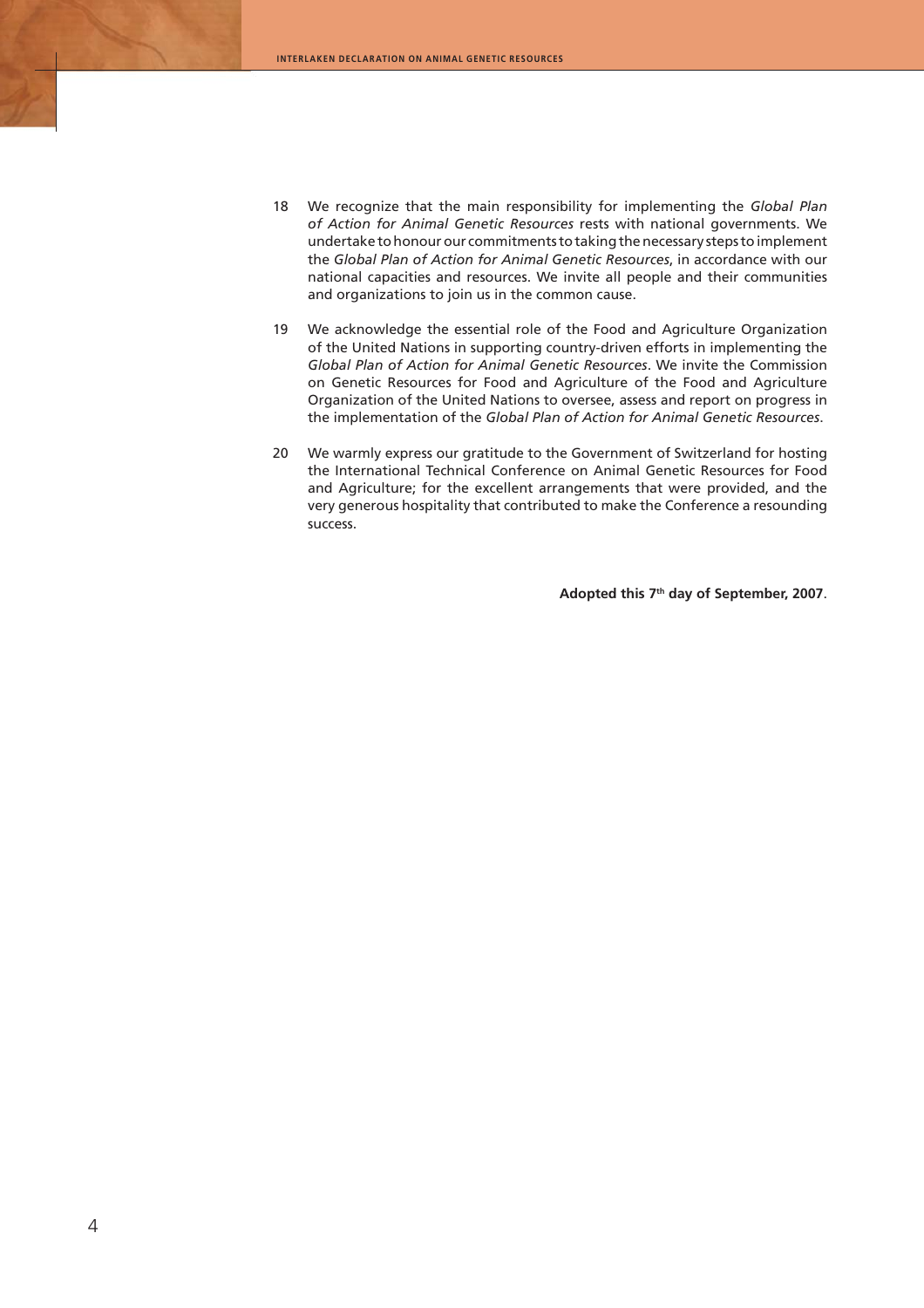# Global Plan of Action for Animal Genetic Resources

1 Animal genetic resources for food and agriculture<sup>1</sup> are an essential part of the biological basis for world food security, and contribute to the livelihoods of over a thousand million people. A diverse resource base is critical for human survival and well-being, and a contribution to the eradication of hunger: animal genetic resources are crucial in adapting to changing socio-economic and environmental conditions, including climate change. They are the animal breeder's raw material and amongst the farmer's most essential inputs. They are essential for sustainable agricultural production. Properly managed, they need never be depleted, for there is no inherent incompatibility between utilization and conservation. The conservation and sustainable use of animal genetic resources, and the fair and equitable sharing of the benefits from their use, are an international concern and the *Global Plan of Action for Animal Genetic Resources* provides, for the first time, an agreed international framework for the sector. Promoting the broader use of livestock biodiversity can contribute to improved human health and nutrition, and expand opportunities for livelihood diversification and income generation.

#### **Development of the** *Global Plan of Action for Animal Genetic Resources*

- 2 In 1990, FAO initiated the preparation of a comprehensive programme for the sustainable management of animal genetic resources at the global level. In 1993, FAO launched the Global Strategy for the Management of Farm Animal Genetic Resources to guide national, regional and global efforts to strengthen the contribution of domesticated animals and their products to food security and rural development, and to prevent the erosion of animal genetic resources.
- 3 From 1997, FAO's intergovernmental Commission on Genetic Resources for Food and Agriculture has guided a country-driven process for the preparation of *The State of the World's Animal Genetic Resources for Food and Agriculture*. In 2001, FAO invited all countries to submit a Country Report on the status and trends of their animal genetic resources; the current and potential contributions of farm animals to food, agriculture and rural development; and the state of national capacity to manage these resources; and provide priority action lists.
- 4 The Country Reports demonstrate the significant and irreplaceable contribution that the diversity of farm animals makes to the food security and development of nations. They show that the full potential of animal genetic resources is far from being realized and confirm the serious erosion of genetic diversity in both developed and developing countries.
- 5 This erosion has many causes, including changes in production systems, mechanization, the loss of rangeland grazing resources, natural calamities, disease outbreaks, inappropriate breeding policies and practices, inappropriate introduction of exotic breeds, loss of animal keepers' security of tenure on land and access to other natural resources, changing cultural practices, the erosion of

<sup>1</sup> The International Technical Conference used for the purpose of its discussions the following terminology. Throughout the *Global Plan of Action for Animal Genetic Resources* the term *Animal Genetic Resources* refers specifically to animal genetic resources used in or potentially useful for food and agriculture. The term *Livestock* as used in the document encompasses all domesticated animals used for food and agriculture. The term thus includes both avian and mammalian species that contribute to food and agriculture. The Conference requested FAO to further develop these working definitions.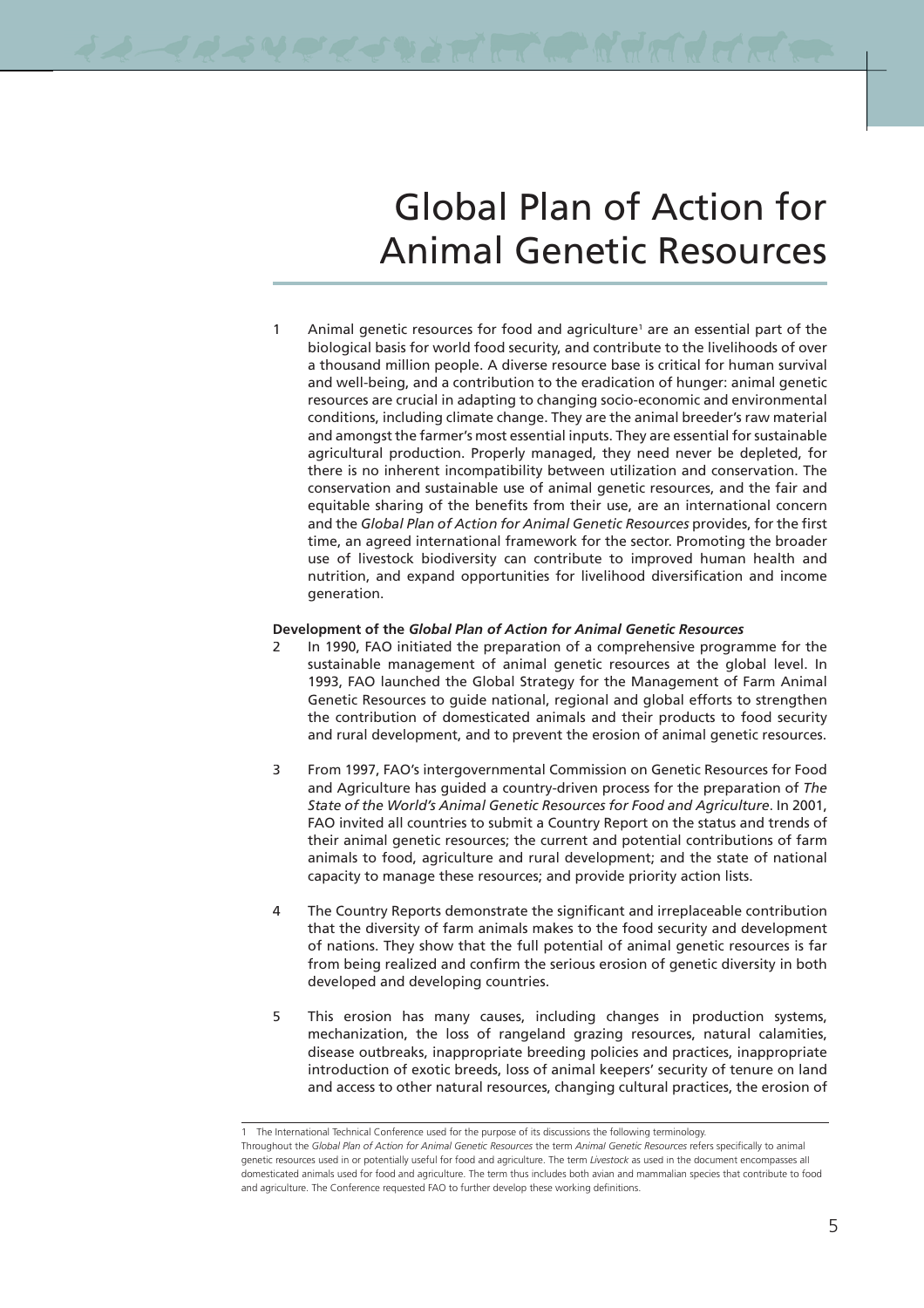customary institutions and social relations, the influence of population growth and urbanization, and the failure to assess the impact of practices in terms of sustainability, and develop adequate policies and economic measures. Erosion of animal genetic resources threatens the ability of farmers and livestock keepers to respond to environmental and socio-economic changes, including changing diets and consumer preferences.

#### **Structure and organization of the** *Global Plan of Action for Animal Genetic Resources*

6 The *Global Plan of Action for Animal Genetic Resources* consists of three parts: the Rationale for the *Global Plan of Action for Animal Genetic Resources*; Strategic Priorities for Action; and Implementation and Financing.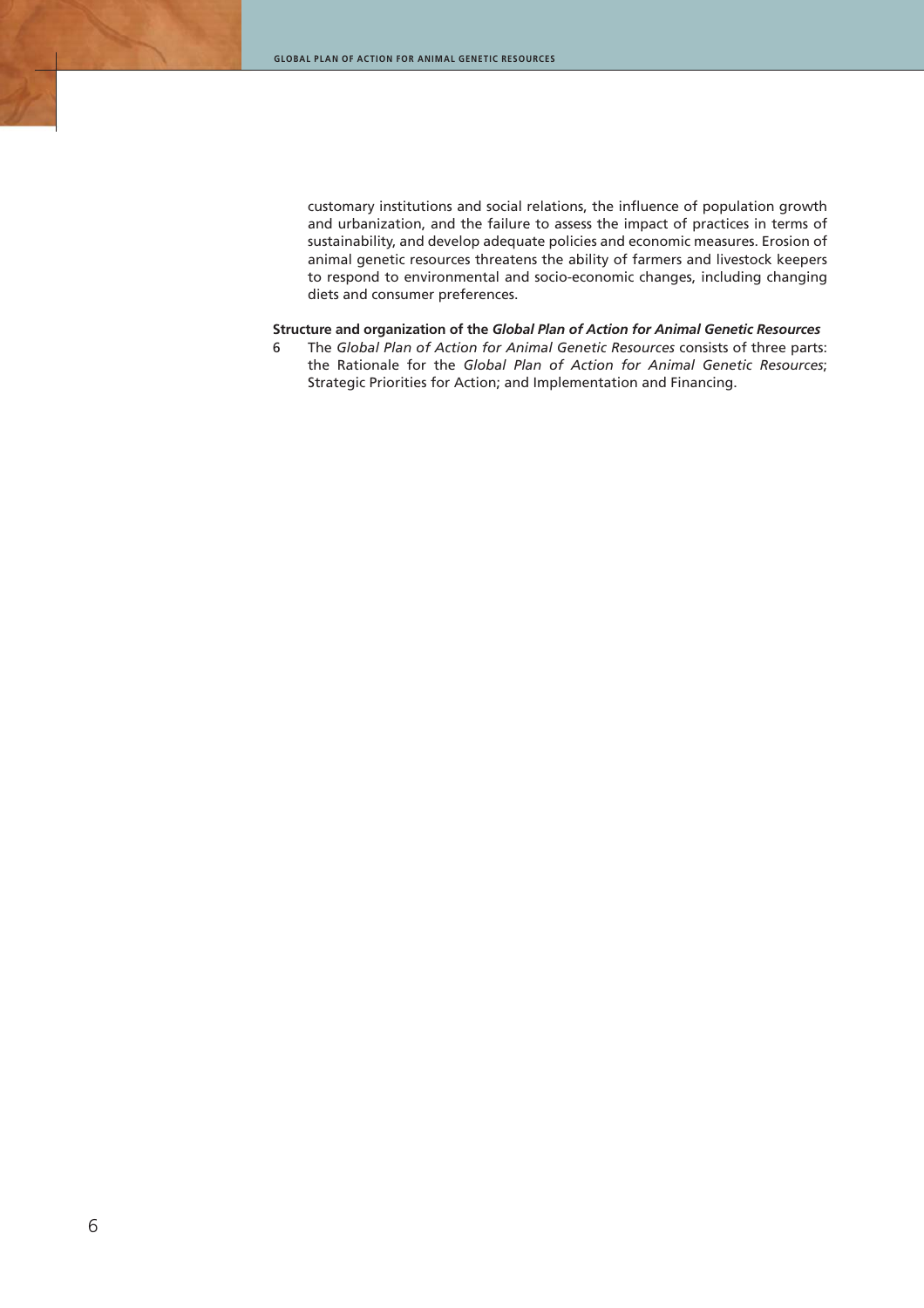## **Part I**

## **The rationale for the** *Global Plan of Action for Animal Genetic Resources*

- 7 The Strategic Priorities for Action, contained within this *Global Plan of Action for Animal Genetic Resources*, propose specific measures to reverse the ongoing trends of erosion and underutilization of animal genetic resources. The implementation of the Strategic Priorities for Action will make a significant contribution to international efforts to promote food security and sustainable development, and alleviate poverty, in line with the Millennium Development Goals and other international commitments.
- 8 For the first time ever, *The State of the World's Animal Genetic Resources*  provides a comprehensive global assessment of the roles, values and status of animal genetic resources, which highlights the importance of the livestock sector within agriculture. Specific Strategic Priorities for Action for the sustainable use, development and conservation of animal genetic resources for food and agriculture, contained within this *Global Plan of Action for Animal Genetic Resources*, are warranted because of their great importance for global food security, and because of the specific features of domestic animal biodiversity as an integral part of agricultural ecosystems.
- 9 Livestock genetic diversity and options for its utilization are usually discussed in terms of breeds. "Breeds" are cultural concepts rather than physical entities, and the concept differs from country to country. This is a fact that makes characterization at the genetic level very difficult. For sustainable management, diversity needs to be considered and understood at the species level, between breeds, and within breeds themselves.
- 10 Key features of animal genetic resources include:
	- The diversity of animal genetic resources is essential to satisfy basic human needs for food and livelihood security. They contribute to human needs by providing meat, milk and dairy produce, eggs, fibre, clothes, resources for temporary and permanent shelter, manure for fertilizer and fuel, draught power, hunting assistance and marketable assets. Genetic diversity defines not only animal breeds' production and functional traits, but also the ability to adapt to different environments, including food and water availability, climate, pests and diseases. Diverse animal genetic resources – particularly in the developing world – are a key to economic development. Approximately 70 percent of the world's rural poor depend on livestock as an important component of their livelihoods. The diversity of these resources, and the consequent adaptability of species and breeds to extreme conditions of drought, humidity, cold and heat, makes possible human livelihoods in some of the most inhospitable areas on Earth, from Arctic and mountain regions to extreme hot and dry areas, where crop production cannot be exclusively depended upon.
	- More than 7 000 domestic animal breed populations have been developed by farmers and pastoralists in diverse environments in the 12 000 years since the first livestock species were domesticated. These breeds now represent unique combinations of genes. Thus all animal genetic resources for food and agriculture are the result of human intervention: they have been consciously selected and improved by pastoralists and farmers since the origins of agriculture, and have co-evolved with economies, cultures, knowledge systems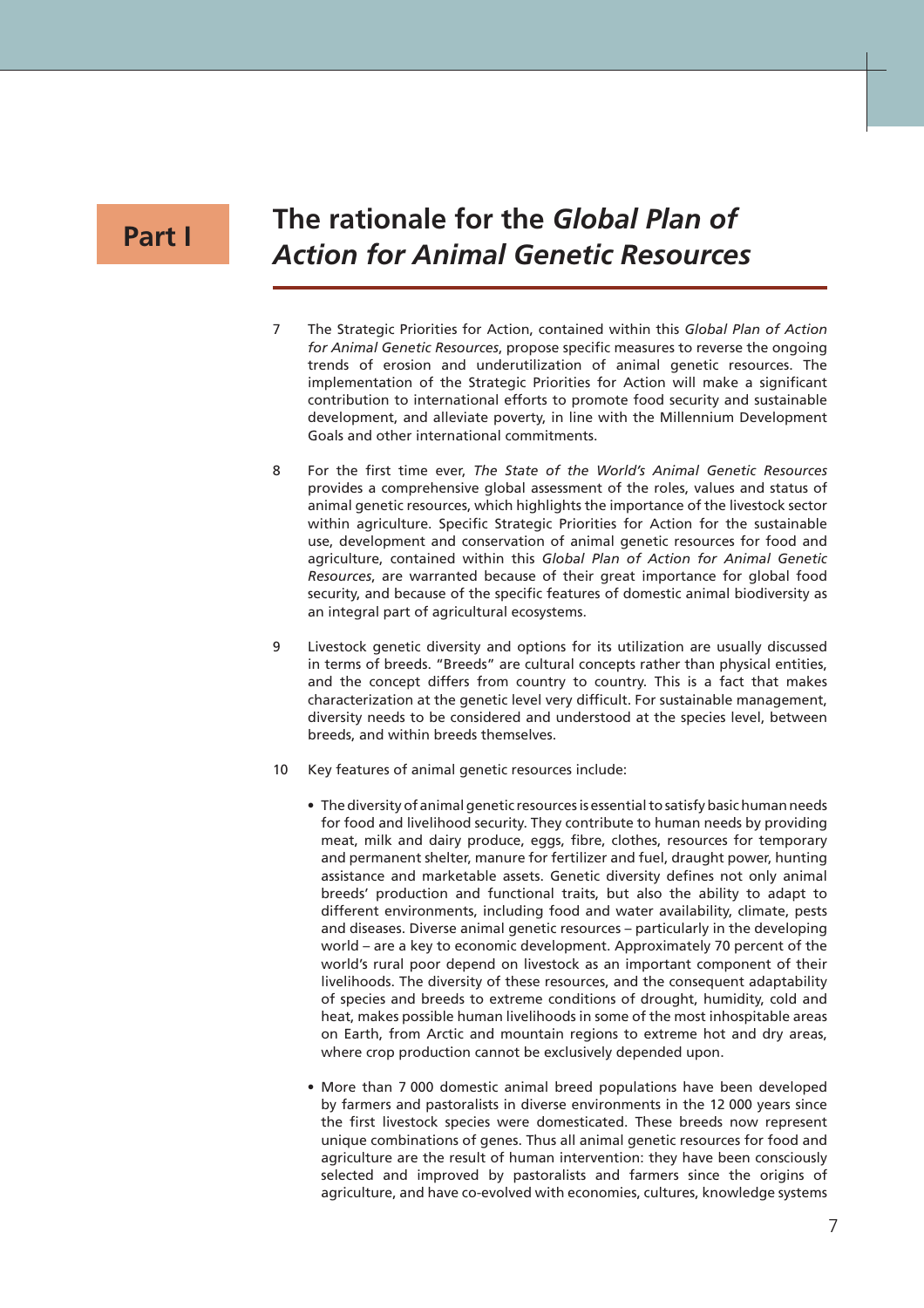and societies. Unlike most wild biodiversity, domestic animal resources require continuous active human management, sensitive to their unique nature.

- In terms of their enormous potential contribution to reducing hunger and poverty, and to sustainable development, animal genetic resources for food and agriculture are underconserved and underutilized.
- Most countries are highly interdependent, with respect to animal genetic resources. Animal genes, genotypes and populations have spread all over the planet since ancient times, through the diffusion of agriculture and the prominent role of livestock in human migrations. Animals were means of transport and trade in many regions. Animal genetic resources have continued without interruption to be developed and improved by pastoralists and farmers, both inside and outside the historic centres of domestication. Moreover, animal genetic resources have been systematically exchanged intercontinentally and over the oceans for the last 500 years, deepening this interdependence. In global terms, most food and agricultural production systems worldwide depend on livestock originally domesticated elsewhere, and breeds developed in other countries and regions. These unique features of domestic animals need to be taken into account in ensuring the fair and equitable sharing of benefits deriving from them, and in tailoring the development of future policy and regulatory measures.
- Most animal genetic resources are currently maintained *in situ*, by farmers, pastoralists and their communities, as integral components of their agricultural ecosystems, economies and cultures. Domestic animals often play key roles in myths, cultures, religions, traditions and social practices. In addition to the animals themselves, foods of animal origin have strong socio-economic and cultural functions in many societies, in addition to playing important roles in nutrition and diets.
- Livestock resources continue to have this important social, cultural and structural role in indigenous and local communities today: the cultural importance of animals is frequently a key factor in *in situ* conservation. The important role of livestock keepers, pastoralists, and local communities in the use and development of livestock resources is recognized. In some countries, livestock keepers have specific rights, in accordance with their national legislation, or traditional rights, to these resources.
- Domestic animal breeds provide key agro-ecosystem functions, such as nutrient cycling, seed dispersal and habitat maintenance. Animal genetic resources and animal management systems are an integral part of ecosystems and productive landscapes throughout the world. By moving their herd seasonally, pastoralists connect different ecosystems. Land-based production systems that have both plant and animal components need co-management of the various components of biological diversity, including soils, crops, rangelands and pastures, fodder crops and wildlife.
- The extent and rate of animal genetic resource loss is still difficult to estimate, despite the clearer picture of animal genetic resources that has emerged in the country-driven preparation of *The State of the World's Animal Genetic Resources*. The lack of information hinders decision-making with regard to what to conserve and develop, and how to best use limited funds available for conservation. The baselines from which to measure change are still unclear, and methodologies for characterization, inventory and monitoring have not been harmonized for establishing standardized guidelines. Nonetheless, there are indications that numerous breeds have become extinct, and many more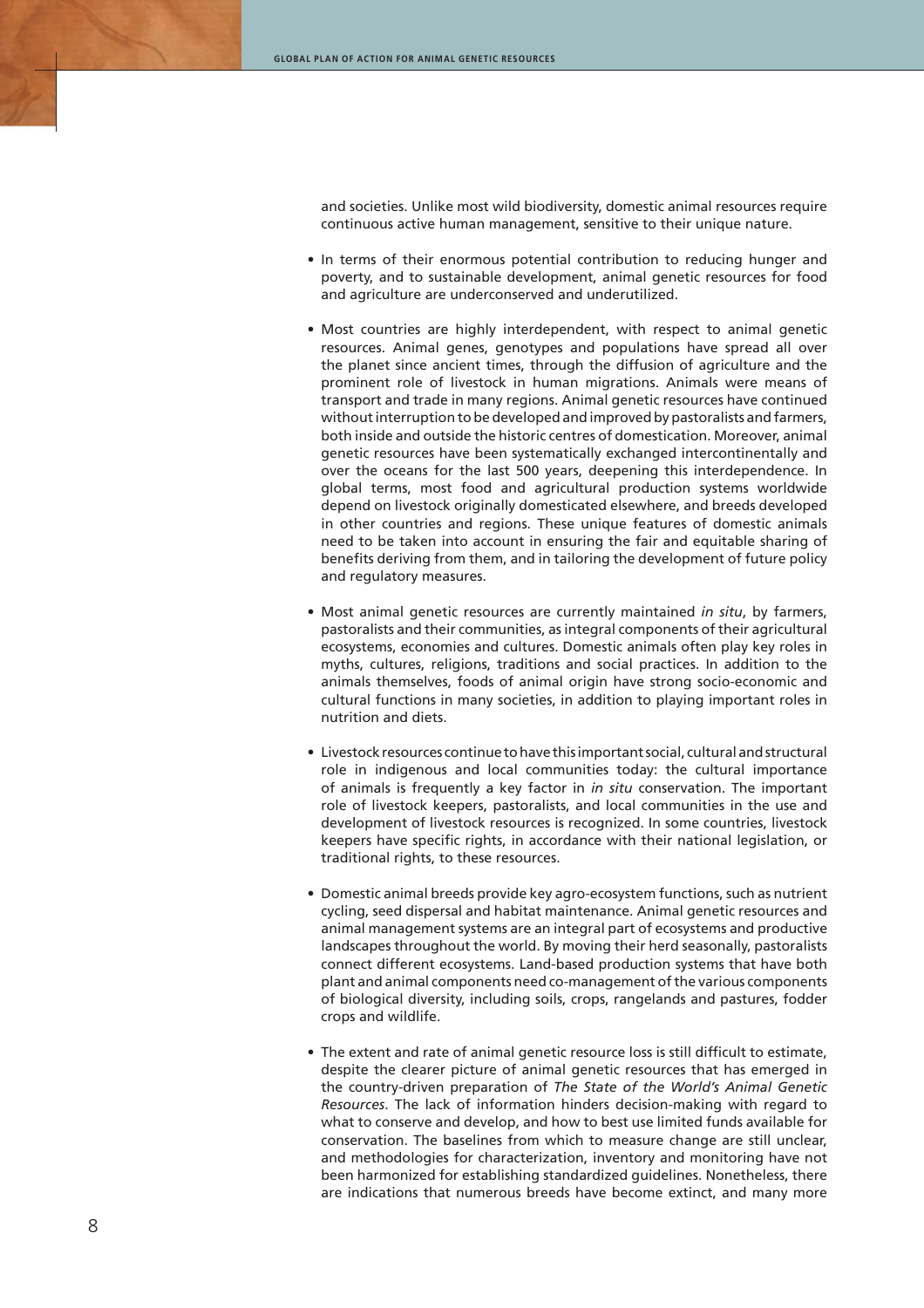will be lost if countries do not rapidly implement conservation measures. While some nations recognize the need to conserve their national animal genetic resources, the global response has so far been sporadic and inadequate. In particular, many local breeds, particularly those held by poor farmers in harsh environments in developing countries, have not yet been sufficiently characterized. These animal populations probably contain many valuable adaptive traits, and with their extinction before they are well understood, considerable value may be lost for ever.

- Traditional production systems required multipurpose animals, which, although less productive than high-output breeds, may contain valuable functional traits. Modern agriculture has developed specialized breeds, optimizing specific production traits. Modern animal breeders have achieved striking productivity increases in high external input production systems. Livestock currently contribute about 30 percent of agricultural gross domestic production in developing countries, with a projected increase to 39 percent by 2030. Only 14 of the more than 30 domesticated mammalian and bird species provide 90 percent of human food supply from animals. The five main livestock species: cattle, sheep, goats, pigs and chickens, provide the majority of food production, and among these, a small number of international transboundary breeds<sup>2</sup> account for an ever-increasing share of total production. This process leads to a narrowing genetic base, as breeds, and indeed species, are discarded in response to market forces. In commercial breeds, high selection pressure leads to a narrowing genetic base, with the potential risk for present and future food security. Breeding programmes and policies should include consideration of broad genetic variability within populations and breeds, which is essential for the development of livestock production to meet the future challenges. Long-term sustainability of selection programmes requires regular assessment of genetic changes and adjustments in selection goals.
- Policy-makers in many countries, and internationally, are seldom aware of the diverse and significant contributions of animal genetic resources to food and agriculture and of traditional rights of livestock keepers, where they may exist at the national level. The sustainable use and conservation of animal genetic resources has been, and generally continues to be, a low priority in developing agricultural, environmental, trade, and human and animal health policies. The effect has been a failure to invest adequately in essential institutional development and capacity-building.
- Managing animal genetic resources is a complex task because it is necessary to deal both with questions specific to the resources (such as selection, or the conservation of breeds) and with cross-sectorial matters affecting animal genetic resources, such as animal health measures, development and trade standards, and environmental management. Moreover, responsibilities are shared across sectors and institutions, nationally and internationally.
- 11 Strategically planned interventions for the conservation, use and development of animal genetic resources are essential, but countries face complex challenges in considering how best to formulate relevant national and international policies. Enhancing capacity at all levels is a key element of the *Global Plan of Action for Animal Genetic Resources*. The *Global Plan of Action for Animal Genetic Resources* aims to promote a pragmatic, systematic and efficient overall

<sup>2</sup> FAO has linked breed populations that may belong to a common genepool and may therefore be considered the same breed. These breeds have been termed "transboundary breeds". Regional transboundary breeds are reported in several countries of one region, and international transboundary breeds are reported in more than one region. It is intended that the use of the term "transboundary breeds" does not affect the sovereign rights of countries within their national jurisdictions.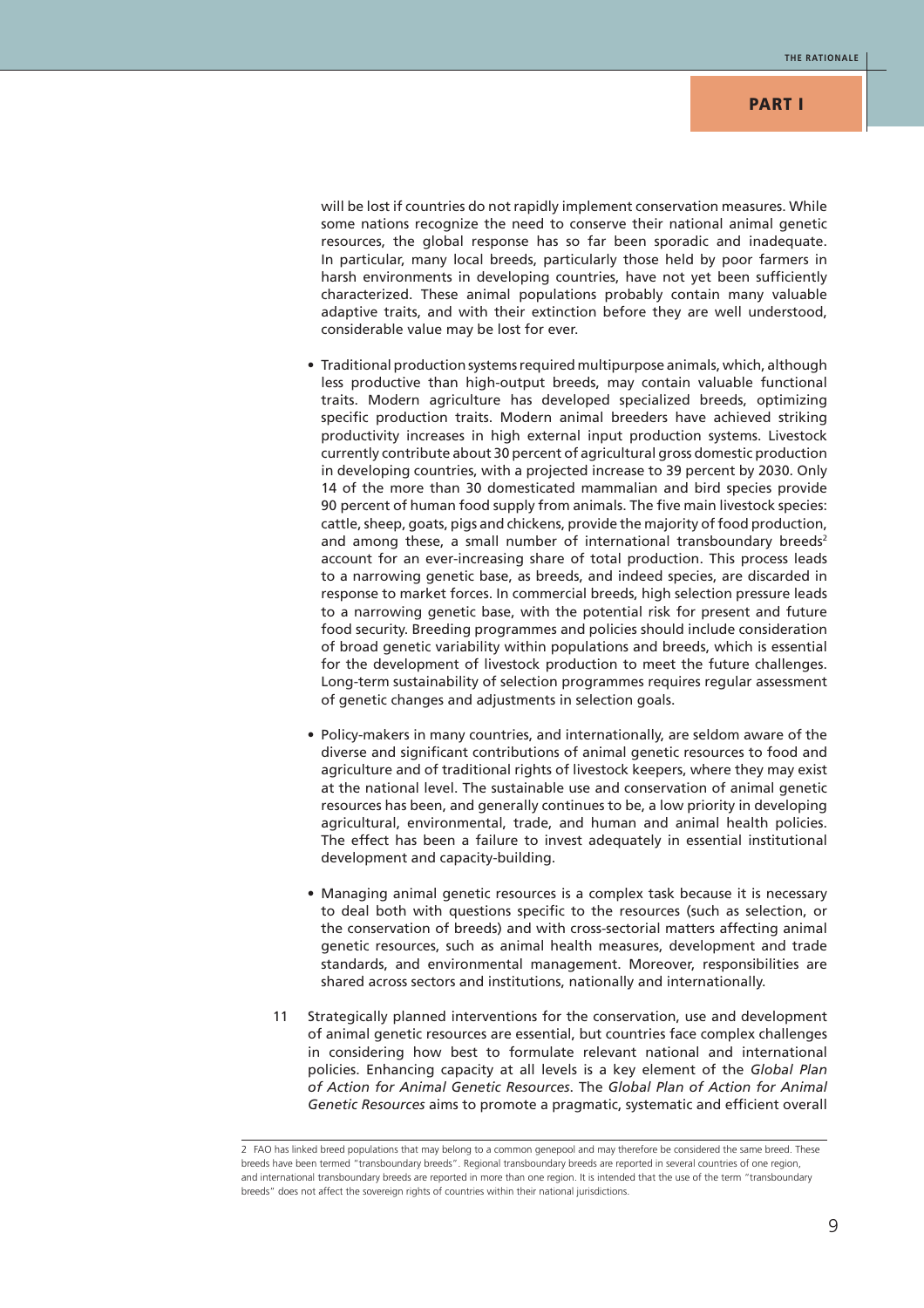approach, which harmoniously addresses the development of institutions, human resources, cooperative frameworks, and resource mobilization.

- 12 Activities related to *in situ* conservation, to *ex situ* conservation, and to the utilization of animal genetic resources for food and agriculture, have to date been largely pursued without adequate linkages and coordination: the *Global Plan of Action for Animal Genetic Resources* aims at improving this situation. A certain loss of local breeds is inevitable, given ongoing changes in livestock production systems in developed and developing countries, and the limited availability of resources for conservation. However, to allow this to be a totally random and unsupervised process means accepting an unevaluated, but potentially important, risk of losing resources of major long-term value. Countries, and the international community, should be conscious of the losses that are likely to happen, and should debate and agree on which losses they are prepared to accept, and what investment is needed to maintain and conserve crucial animal genetic diversity. The international research community should provide scientific guidance for strategic decisions under conditions of imperfect information.
- 13 In most countries, the financial and human resource base for *in situ* conservation, *ex situ* conservation, and the better utilization of animal genetic resources for food and agriculture is insufficient, and there are many gaps and inefficiencies. In addition, the capacities and activities of countries and regions to address animal genetic resources are at very different stages of development. The *Global Plan of Action for Animal Genetic Resources* will provide a framework agreed by the international community, to support and increase the overall effectiveness of national, regional and global efforts for the sustainable use, development and conservation of animal genetic resources, and to facilitate mobilization of resources, including adequate financial resources.

#### **Aims and strategies of the** *Global Plan of Action for Animal Genetic Resources*

- 14 The *Global Plan of Action for Animal Genetic Resources* is intended as a rolling plan, with an initial time horizon of ten years, with provisions for the sustainable use, development and conservation of animal genetic resources, at national, regional and global levels.
- 15 The main aims of the *Global Plan of Action for Animal Genetic Resources* are:
	- to promote the sustainable use and development of animal genetic resources, for food security, sustainable agriculture, and human well-being in all countries;
	- to ensure the conservation of the important animal genetic resource diversity, for present and future generations, and to halt the random loss of these crucial resources;
	- to promote a fair and equitable sharing of the benefits arising from the use of animal genetic resources for food and agriculture, and recognize the role of traditional knowledge, innovations and practices relevant to the conservation of animal genetic resources and their sustainable use, and, where appropriate, put in place effective policies and legislative measures;
	- to meet the needs of pastoralists and farmers, individually and collectively, within the framework of national law, to have non-discriminatory access to genetic material, information, technologies, financial resources, research results, marketing systems, and natural resources, so that they may continue to manage and improve animal genetic resources, and benefit from economic development;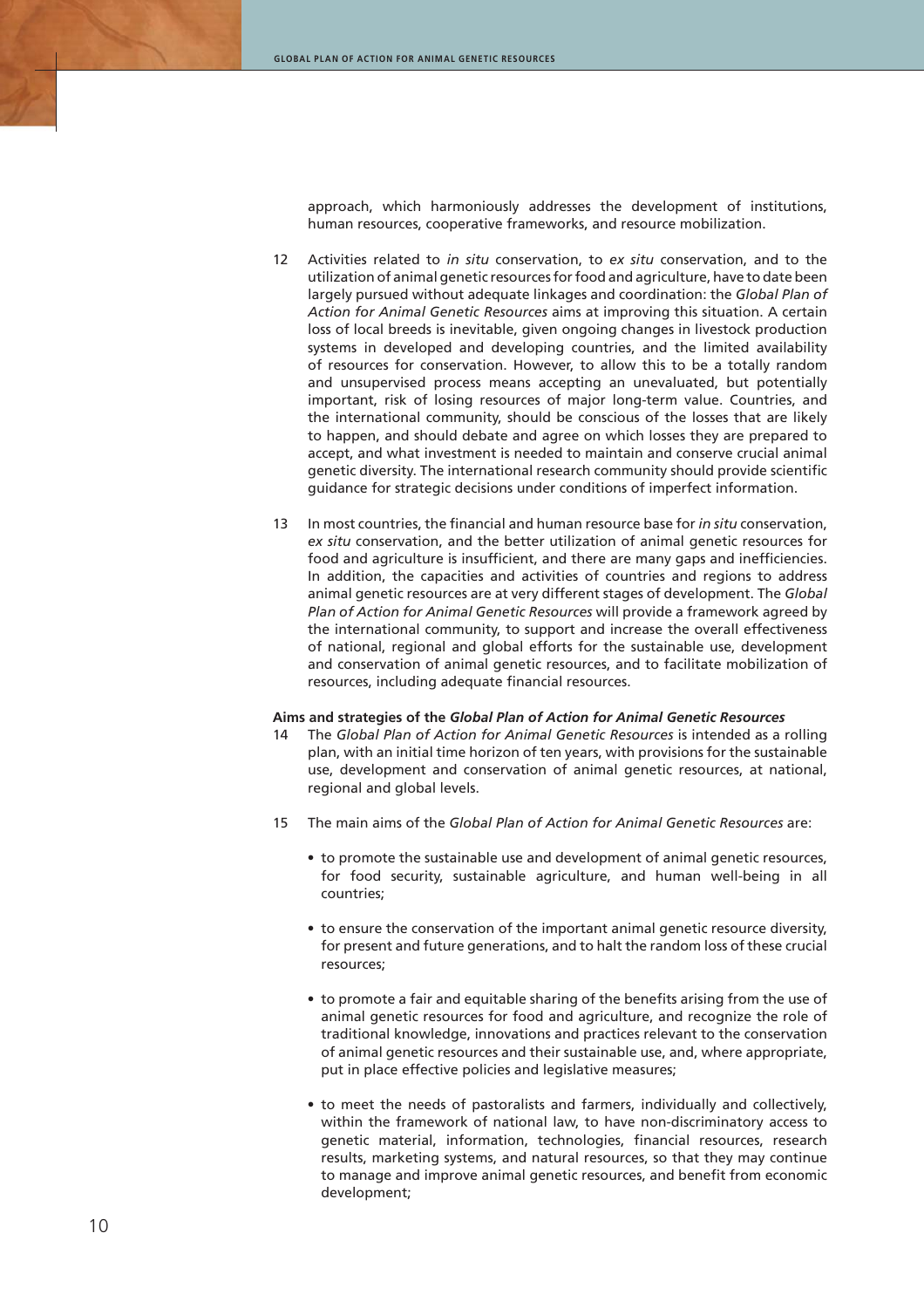- to promote agro-ecosystems approaches for the sustainable use, development and conservation of animal genetic resources;
- to assist countries and institutions responsible for the management of animal genetic resources to establish, implement and regularly review national priorities for the sustainable use, development and conservation of animal genetic resources;
- to strengthen national programmes and enhance institutional capacity – in particular, in developing countries and countries with economies in transition – and develop relevant regional and international programmes; such programmes should include education, research and training to address the characterization, inventory, monitoring, conservation, development and sustainable use of animal genetic resources;
- to promote activities aimed at raising public awareness and bringing the needs of sustainable use and conservation of animal genetic resources to the attention of concerned governments and international organizations.
- 16 The *Global Plan of Action for Animal Genetic Resources* is based on the assumption that countries are fundamentally interdependent with respect to animal genetic resources for food and agriculture, and that substantial international cooperation is necessary. In this context, the *Global Plan of Action for Animal Genetic Resources* has been developed on the basis of the following parameters and conditions:
	- A diversity of animal genetic resources will ensure the ability of the livestock sector to meet changing market demands and environmental circumstances, including climate change and emerging diseases. Farmers and pastoralists require animal breeds that meet local needs and provide employment within rural communities, and that are resilient to a variety of biotic and abiotic factors, including extreme climatic conditions, feed availability, parasites and other disease factors. Furthermore, livestock provide a direct food source in times of crop failure.
	- Because of interdependence, the conservation of a diverse range of animal genetic resources in countries throughout the world reduces risks on a global basis and strengthens global food security.
	- The baseline characterization and inventory of animal genetic resources, and routine monitoring of populations for variability, are fundamental to breed improvement strategies and programmes, for conservation programmes, and for contingency planning to protect valuable resources at risk.
	- Animal identification and performance recording are essential for the continued improvement of animal genetic resources. Public and private breeders and breeding organizations, and market demand, play a crucial role in this endeavour. In many countries, very little has yet been done in this regard, except for certain breeds.
	- The conservation and sustainable use of animal genetic resources requires a mixed approach, and both *in situ* and *ex situ* efforts. There is an increasing recognition that, because of the rapid current erosion of animal genetic resources, efficient and cost-effective *ex situ* conservation strategies need to be put in place in the near future, to complement *in situ* conservation. A holistic planning approach to conservation and utilization strategies must seek strategic priorities at the farm, community, breeding organization,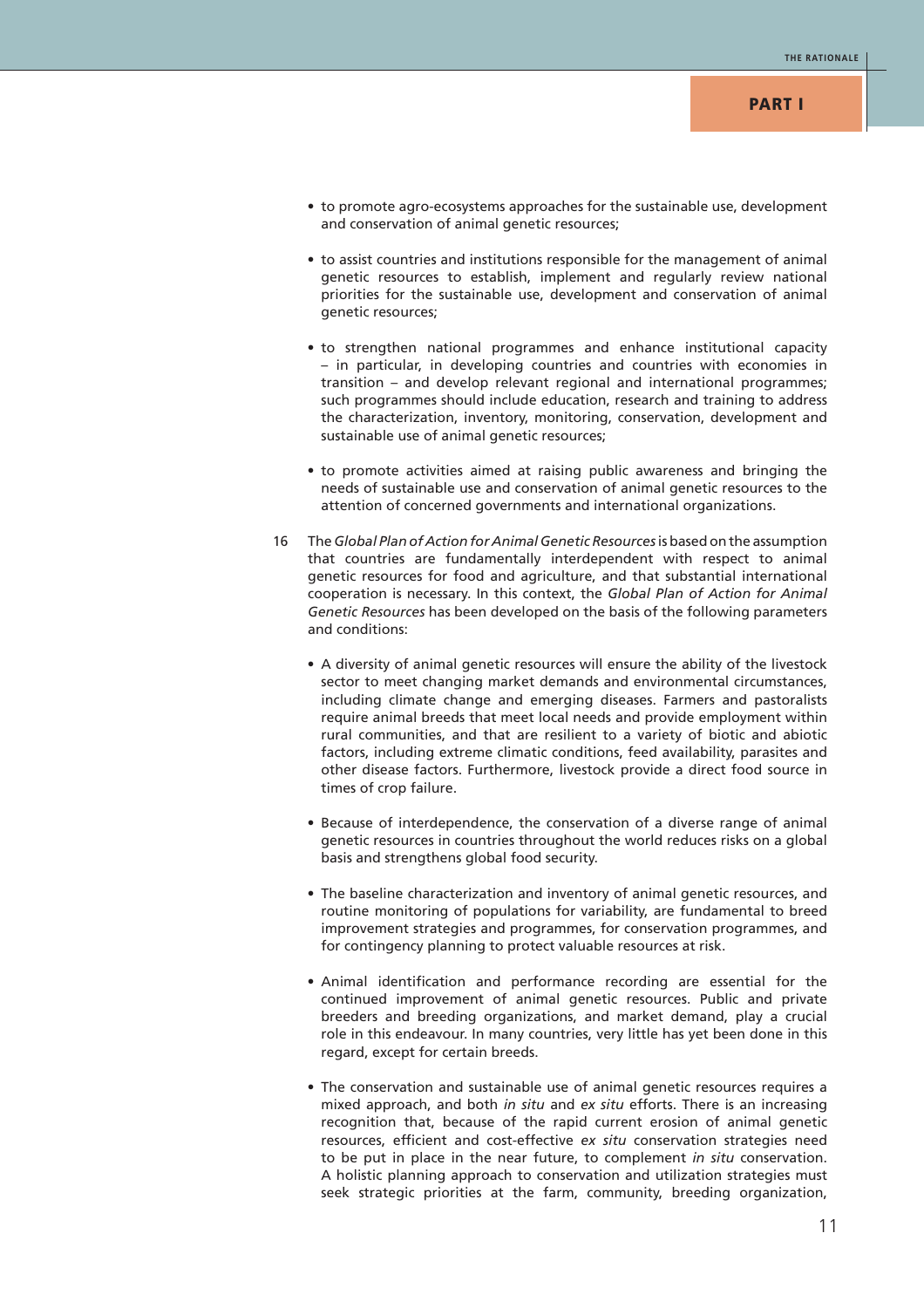national, regional and international levels, to achieve maximum effect, and be sustainable.

- Pastoralists, farmers and breeders, individually and collectively, and indigenous and local communities, play a crucial role in *in situ* conservation and development of animal genetic resources. It is important to better understand and support their roles in a context of rapid economic and social change, so that they can play an effective function in *in situ* management, and share fairly and equitably in the benefits arising from the utilization of these resources. A number of actors and stakeholders can assist livestock keepers and their communities in playing this role: researchers, extension agencies, the private sector, non-governmental organizations and local cooperatives.
- A wide variety of animal breeds supply important ecosystem services in specific landscapes, in particular grazed ecosystems, which is often a strong motivation for their maintenance *in situ*. Such productive links between breeds and landscapes need to be maintained and better managed, through appropriate land-use policies and strategies. Wild relatives of domestic animal species, and feral breeds, also require protection.
- The effective management of animal genetic resources, at all levels, depends on the inclusion and willing participation of all relevant stakeholders. Appropriate participatory processes that ensure that the interests of various stakeholders are respected and balanced, are required.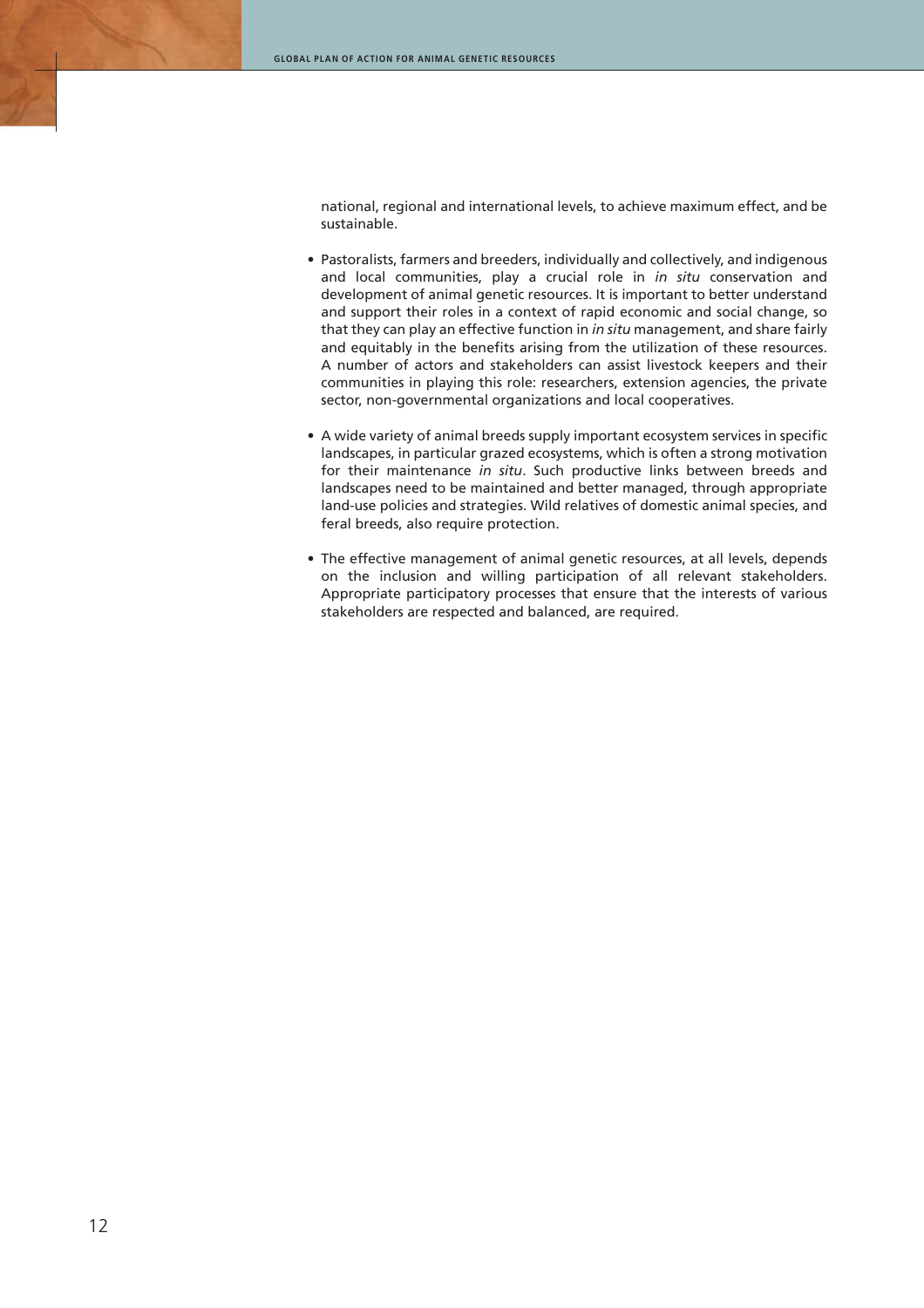## **Part II**

## **The Strategic Priorities for Action**

17 The Strategic Priorities for Action contain the following four Strategic Priority Areas:

#### **Strategic Priority Area 1: Characterization, Inventory and Monitoring of Trends and Associated Risks**

The actions provide a consistent, efficient and effective approach to the classification of animal genetic resources, and to assess trends in and risks to animal genetic resources.

#### **Strategic Priority Area 2: Sustainable Use and Development**

The actions are to ensure sustainability in animal production systems, with a focus on food security and rural development.

#### **Strategic Priority Area 3: Conservation**

The actions focus on steps needed to preserve genetic diversity and integrity, for the benefit of current and future generations.

#### **Strategic Priority Area 4: Policies, Institutions and Capacity-building**

The actions directly address the key questions of practical implementation, through coherent and synergistic development of the necessary institutions and capacities.

- 18 The relative priority or importance of each Strategic Priority Area and associated actions may differ significantly for countries and regions. The relative weight applied will depend on the resources themselves (species and breeds), the production systems and environments involved, current management capacities, and programmes underway for the management of animal genetic resources.
- 19 There is a uniform presentation within each Strategic Priority Area:
	- The *Introduction* outlines the needs, on the basis of Country Reports and other information generated in the preparatory process.
	- The *Long-term goal* states the final outcome to be reached by implementing the proposed actions. In implementing the *Global Plan of Action for Animal Genetic Resources*, measurable and time-bound goals may be developed, to help the international community to judge progress and successes.
- 20 Each Strategic Priority Area contains a set of Strategic Priorities. For each Strategic Priority:
	- The *Rationale* draws upon the findings of the preparatory process, and summarizes the reasons why this is a priority.
	- The individual *Actions* propose logical steps to achieve the desired outcomes or improvements in current conditions.
- 21 Some of the actions will clearly need to involve specific institutions or constituencies. These are not always mentioned by name in the text. The lack of reference to such key partners does not imply their exclusion.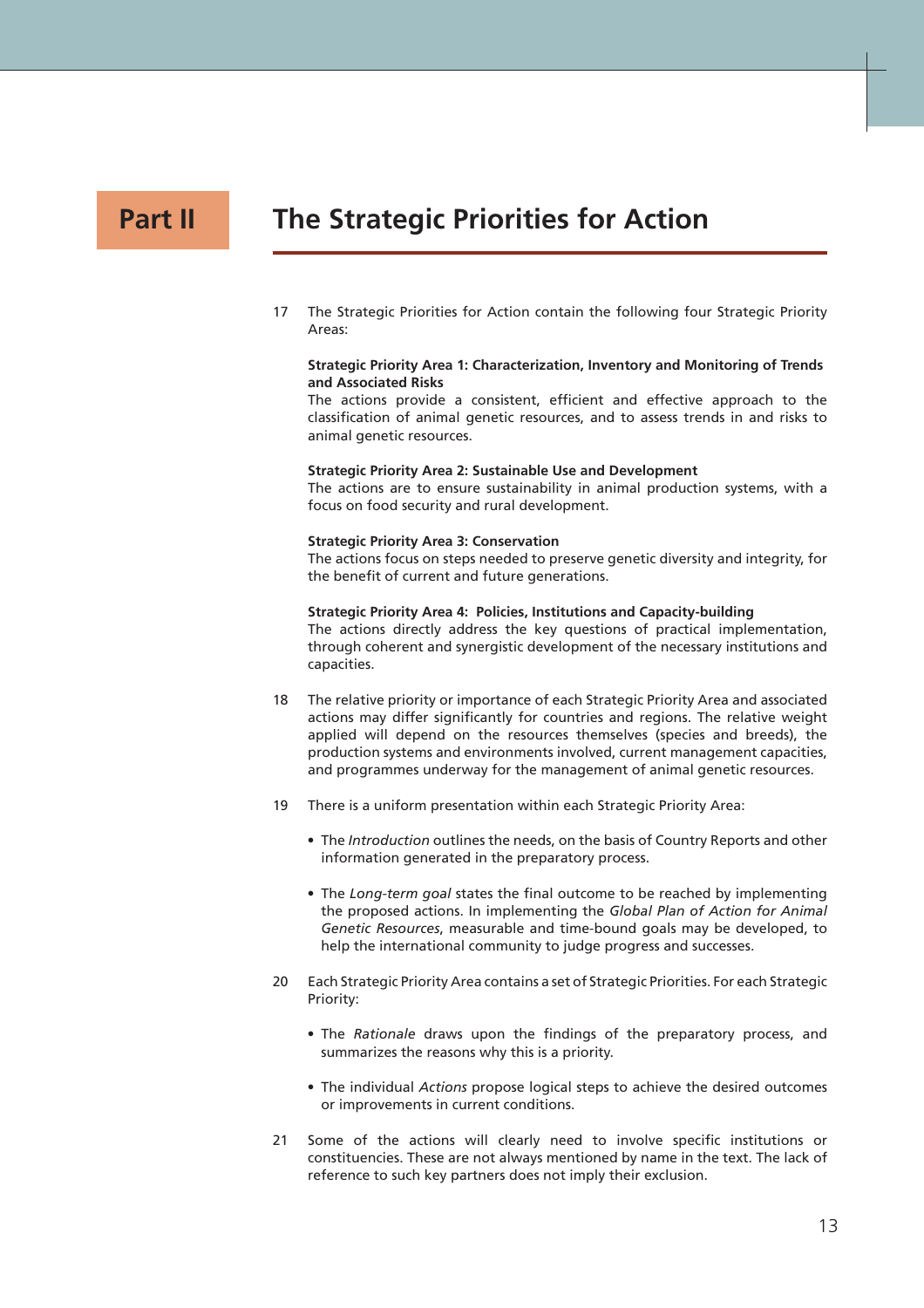## **Strategic Priority Area 1**

## **Characterization, Inventory and Monitoring of Trends and Associated Risks**

#### **Introduction**

- 22 The state of animal genetic resources characterization, inventory and monitoring of trends and associated risks activities varies significantly among countries. Some countries do not have data and information systems for animal genetic resources, and others have systems that require significant improvements. This complicates and hinders global monitoring of the trends and associated risks of these resources.
- 23 Understanding the diversity, distribution, basic characteristics, comparative performance and the current status of each country's animal genetic resources is essential for their efficient and sustainable use, development and conservation. Complete national inventories, supported by periodic monitoring of trends and associated risks, are a basic requirement for the effective management of animal genetic resources. Without such information, some breed populations and unique characteristics they contain may decline significantly, or be lost, before their value is recognized and measures taken to conserve them.
- 24 A good understanding of breed characteristics is necessary to guide decisionmaking in livestock development and breeding programmes. Information from inventories and monitoring of trends and associated risks is necessary for policy-makers to determine conservation activities, whereas the results of characterization enable farmers to determine which breed to use under prevailing production conditions. Comparative analysis of the performance of indigenous and exotic breeds – for both production and functional traits – is needed to inform strategic planning. In the absence of such analysis, local breed development may be ignored in favour of the introduction of exotic germplasm, or indiscriminate cross-breeding that will result in the erosion of local breeds.
- 25 A major difficulty in completing the world inventory of farm animal breeds results from the fact that most populations do not correspond to the notion of herd book breeds and are not pure breeds with identifiable and stable characteristics, but are the result of multiple crosses of diverse origins. Further research is needed to assess the optimum approaches to dealing with these mixed non-descript populations in inventories.
- 26 There is a clear need for inter-operative data and information systems, standards and protocols, to facilitate the sharing of data and information on the status of breeds among countries and regions. This is required to globally rationalize the status of breeds, and assist in setting conservation priorities beyond the national level. In many regions, gaps in data and information on the status of breeds, or obstacles to the effective sharing of data and information within and between countries, frustrate joint development of transboundary breeds.

#### **Long-term goal**

Improved understanding of the status, trends and associated risks, and characteristics of all aspects and components of animal genetic resources, to facilitate and enable decision-making for their sustainable use, development and conservation.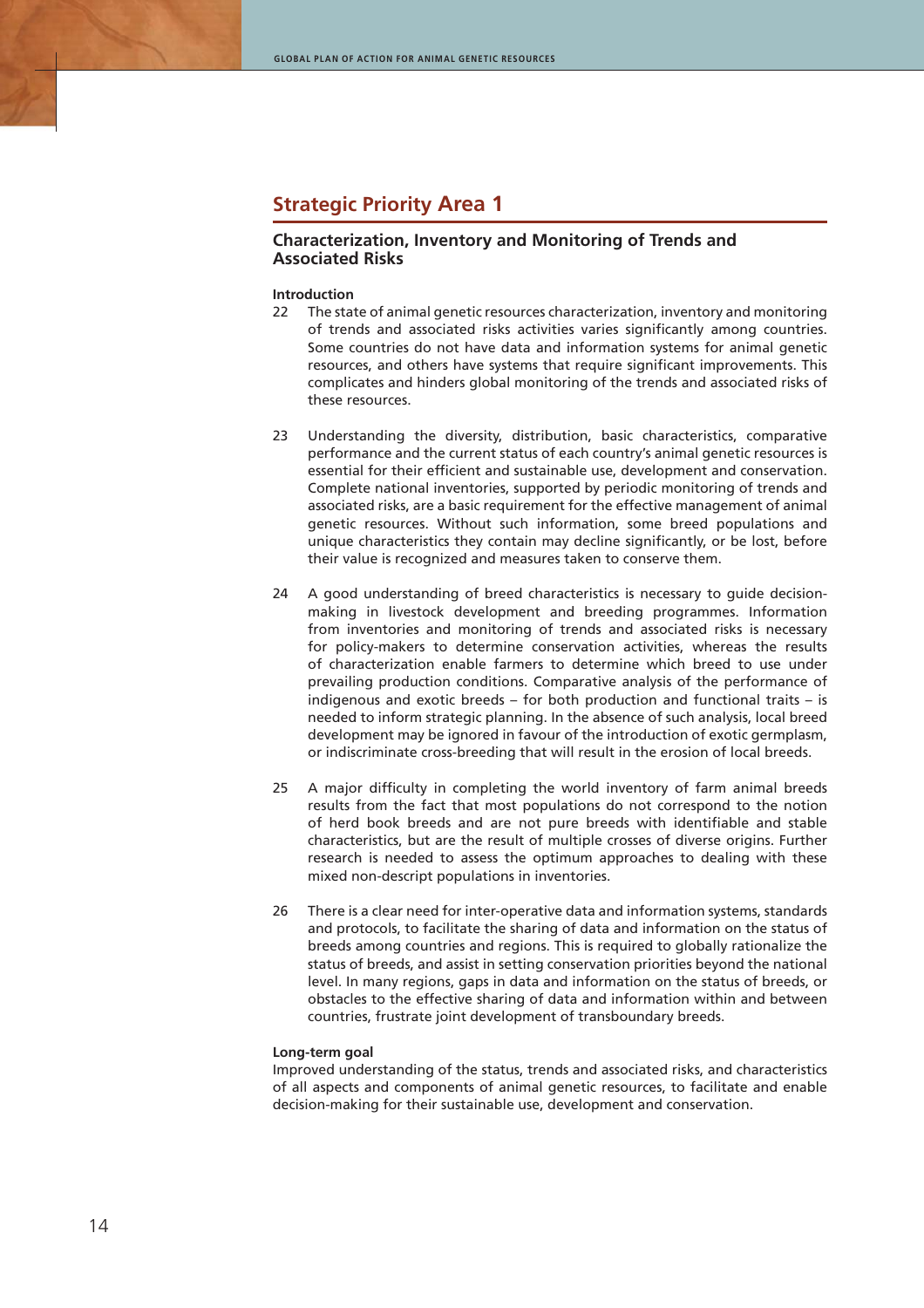## **Strategic Priority 1 Inventory and characterize animal genetic resources, monitor trends and risks associated with them, and establish country-based early-warning and response systems**

#### **Rationale**

Genetic erosion is a problem of national and international concern, and a number of animal breeds are at risk of extinction. *The State of the World's Animal Genetic Resources* provides the first global overview of the diversity, status and trends of animal genetic resources, and capacity to manage these resources at national, regional and global levels. National data and information systems for animal genetic resources are often underdeveloped.

Inventory, monitoring of trends and associated risks, and characterization should be strengthened and maintained to assist in determining conservation priorities and strategic breeding programmes. In certain cases – such as in armed conflicts, epidemics, droughts and other environmental emergencies – threats to animal genetic resources may be sudden and require a short response time. Country-based risk monitoring will greatly assist in setting up early-warning systems and response mechanisms, at national, regional and global levels.

- 1 Conduct or complete inventories of the location, population status, trends and characteristics of animal genetic resources.
- 2 Expand characterization and monitoring of trends in and risks to animal genetic resources.
- 3 Encourage the establishment of institutional responsibilities and infrastructure for monitoring of trends in animal genetic resources (for example population size and genetic diversity), including identification, registration and pedigree systems.
- 4 Promote participatory approaches to characterization, inventory and monitoring of trends and associated risks that foster collaboration among all stakeholders, including livestock keepers and researchers.
- 5 Undertake international cooperative monitoring of trends and associated risks, inventory and characterization activities among countries sharing transboundary breeds and similar production systems.
- 6 Strengthen global and regional information systems and networks for inventory, monitoring and characterization. *Inter alia*, the Domestic Animal Diversity Information System (DAD-IS) and the Global Databank for Animal Genetic Resources for Food and Agriculture should be strengthened to obtain, evaluate and condense information from national databases and monitoring systems, and distribute this information, highlighting threats and needs.
- 7 Establish or strengthen existing breed endangerment early-warning and response systems, through the further development of national, regional and global riskmonitoring mechanisms, and the inclusion of early-warning criteria in existing databases.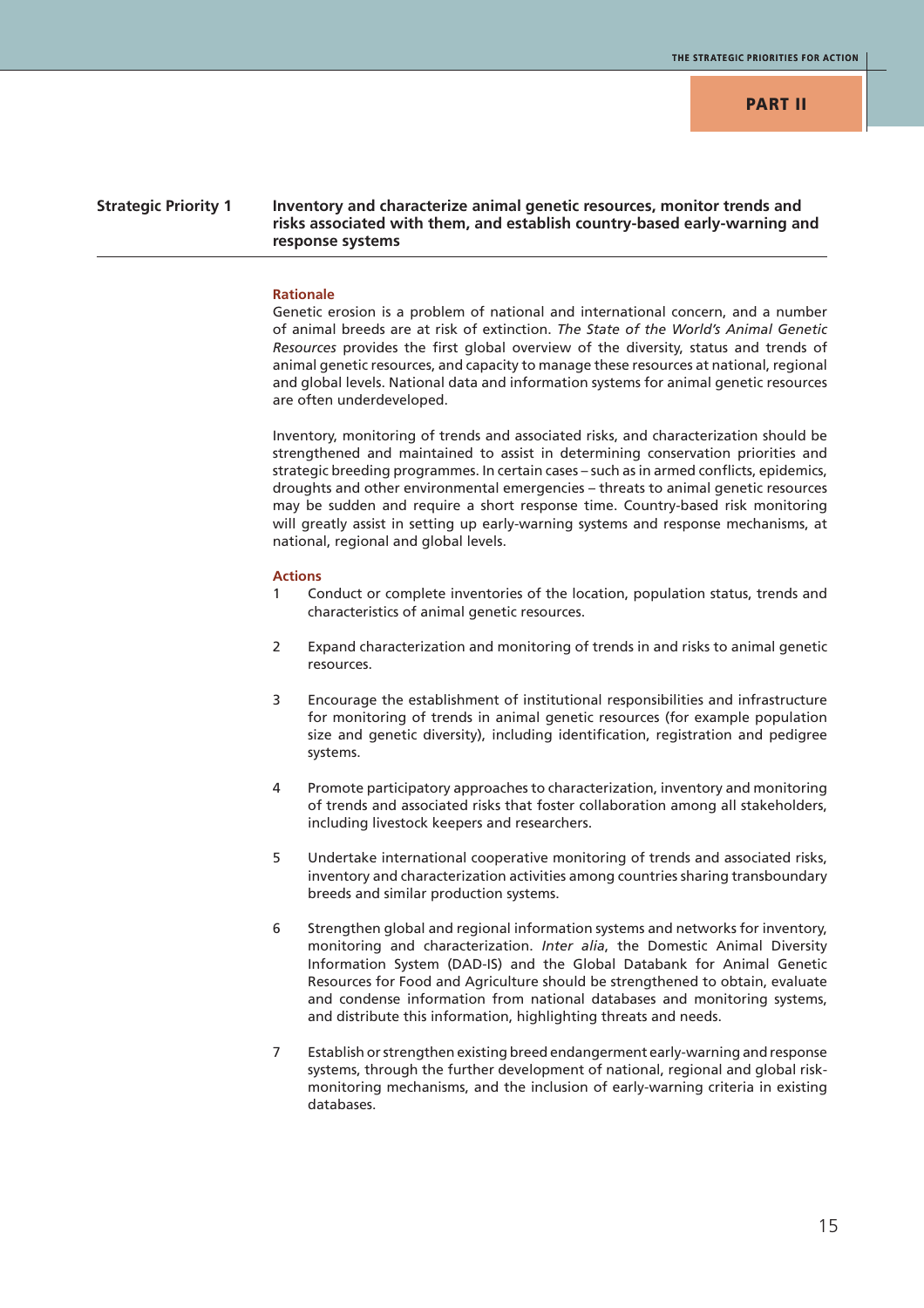### **Strategic Priority 2 Develop international technical standards and protocols for characterization, inventory, and monitoring of trends and associated risks**

#### **Rationale**

Cross-national intercomparability of data is essential to be able to monitor trends in and risks to animal genetic resources at regional and global levels, in particular transboundary populations, and to set and revise conservation priorities, as well as identify key genetic resources for strategic breeding of such populations. This requires the development and use of standardized methods and protocols for characterization, inventory, and monitoring of trends and associated risks. This will facilitate coordinated national reporting in relevant international forums. There is also a need to collaborate in characterization research, to enhance coordination of existing research, and to improve the distribution of the results of characterization studies. The development of international standards for characterization, inventory and monitoring of animal genetic resources should take into account existing relevant processes.

- 1 Develop agreement on a common set of minimum criteria and indicators for animal genetic diversity, including means for assessing endangerment status, and methods to assess environmental, socio-economic and cultural factors related to animal genetic resources management.
- 2 Develop technical standards and protocols for phenotypic and molecular characterization, including methods for the assessment of quantitative and qualitative production traits, nutrient utilization, functional traits and economic valuation. This makes possible the assessment of comparative breed performance in different production environments.
- 3 Develop protocols for participatory monitoring of trends and associated risks, and characterization of local breeds managed by indigenous and local communities and livestock keepers.
- 4 Strengthen research and development of methods for characterization, and breed evaluation, valuation and comparison. Develop inter-operability protocols for information systems.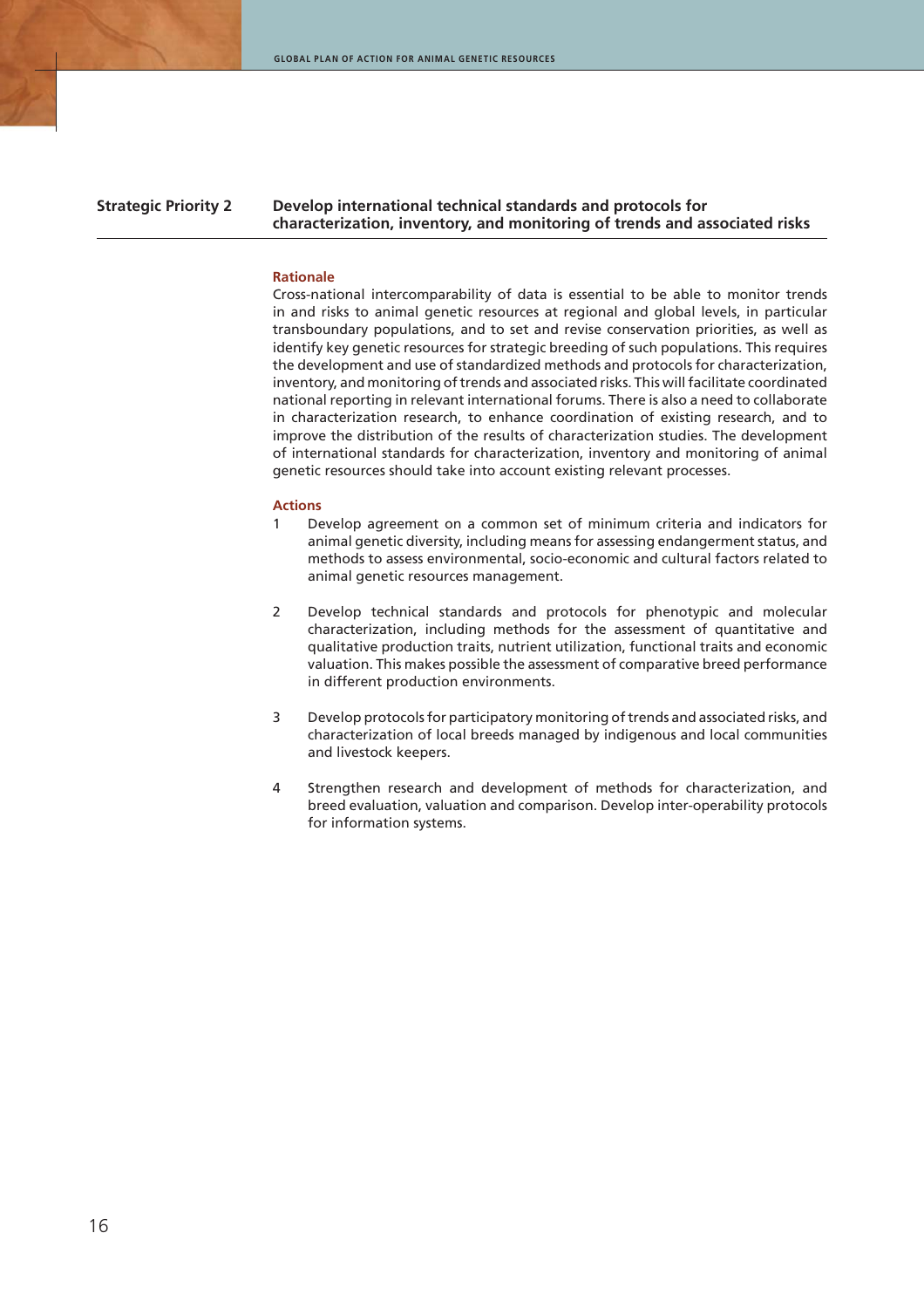## **PART II**

## **Strategic Priority Area 2**

## **Sustainable Use and Development**

#### **Introduction**

- 27 The challenge to achieve food security and sustainable development for all is greater now than it has ever been. More efficient use of available resources, along with appropriate technologies and improved management offer great scope for raising production and improving producers' income, while avoiding the depletion of natural resources (including genetic resources) and reducing wastes and environmental pollution.
- 28 In most developed countries, and some developing countries, there has been extremely rapid progress in the development of breeding and production techniques for major food-supplying livestock species and breeds, over the past 50 years. Intense selection, and husbandry improvement, have resulted in increased meat, milk or egg output in production systems where ample quantities of highquality feeds and other inputs are provided to specialized breeds, and where production stressors (such as unfavourable climate and disease) are mitigated by capital investment. The rapid progress made – with an average of 2 percent production increase annually – is a strong indicator of the potential of animal genetic resources to further contribute to food security and rural development. However, current development efforts focus primarily on short-term production, without a strategic assessment of the long-term and collateral consequences. The wider environmental impact of intensive production systems, and the withinand between-breed reduction of genetic diversity, are often ignored.
- 29 In many cases, developing countries, facing highest priority needs to feed their populations, have focused investments and policies on high external input production systems using exotic breeds, rather than on establishing long-term genetic improvement schemes for local breeds. The use of exotic breeds is justified under proper management conditions in high external input production systems, especially near urban areas, where there is growing demand for animal products, and where input supply and services can be sustained. However, in rural contexts, farmers and livestock keepers often face difficulties in securing the additional feed and other inputs that exotic breeds require. Moreover, imported breeds have often not reproduced in or been as adapted to the local environment as local breeds. Increased attention must therefore be given to the sustainable use and development of local breeds in low and medium external input production systems. The option of maintaining or developing production systems in marginal environments, based on multiple-use animal genetic resources, needs to be addressed in depth.
- 30 Investment in developing local breeds of livestock will benefit small-scale, resource-poor pastoralists and farmers, and will often contribute to the sustainable development of the poorest regions of a country. However, a major obstacle to the further development of indigenous breeds is the lack of national strategies, programmes and institutional infrastructure to facilitate genetic and husbandry improvement programmes in low external input systems. Farmers' associations and breed societies do not exist in many developing countries, and pastoralists' and farmers' knowledge of modern breeding methods is often poor. National institutions and research facilities are needed to make animal husbandry and animal health care services, facilities and techniques available to all livestock keepers and also encourage private sector participation.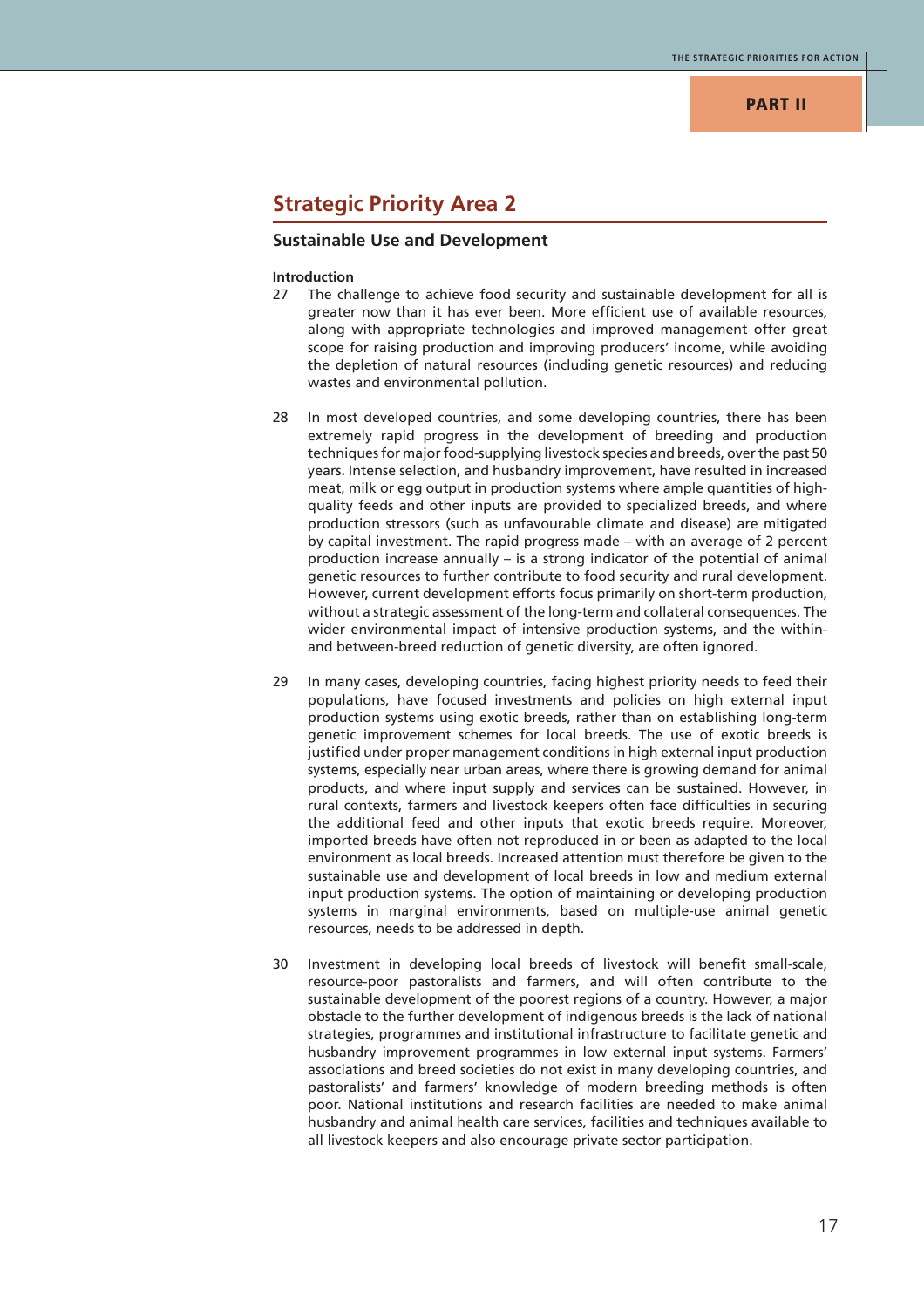#### **Long-term goal**

Enhanced sustainable use and development of animal genetic resources in all relevant production systems, as a key contribution to achieving sustainable development, poverty eradication and adaptation to the effects of climate change.

#### **Strategic Priority 3 Establish and strengthen national sustainable use policies**

#### **Rationale**

Most countries lack comprehensive policies to support the maintenance and development of animal genetic resources held within their territories. Sustainable use policies should balance food-security goals and economic development with long-term sustainability and adaptation objectives. In addition, environmental and socio-economic changes, including demographic changes, climate change and desertification, require adaptive medium- and long-term policies and strategies for the management of animal genetic resources. These policies should also consider the contributions of livestock keepers, professional breeders and other actors to animal genetic diversity, respect the interests, rights and obligations of stakeholders, and take into account exchange, access, and the fair and equitable sharing of the benefits from animal genetic resources.

Sustainable use policies should also include consideration of broad genetic variability between and within breeds which is essential for present and future livestock production. One perspective is to maintain a broad diversity of breeds within economic production systems. Sustainable animal production should be responsive to differing domestic and export market demands, as appropriate, while matching genotypes to production systems. Most countries are aiming to satisfy domestic consumption, while others are also seeking to derive export income from animal production. These objectives should be considered when sustainable genetic improvement programmes are developed and evaluated. Flexible breeding strategies, including selection and also cross-breeding, where appropriate, should be utilized to promote the sustainable development and profitability of livestock sectors. The breeding strategies need to be adaptable to respond to production opportunities and technology.

#### **Actions**

- 1 Review existing national policies on sustainable use to assess their impacts on animal genetic resources management.
- 2 Develop, as necessary, national policies that incorporate the contribution of animal genetic resources to sustainable use, which may include setting strategic objectives for breeding and sustainable use; conducting economic and cultural valuation of animal genetic resources; and developing approaches, including mechanisms, to support wide access to, and the fair and equitable sharing of benefits arising from the use of animal genetic resources and associated traditional knowledge.

## **Strategic Priority 4 Establish national species and breed development strategies and programmes**

#### **Rationale**

The development and implementation of breeding strategies and programmes to meet foreseeable economic needs of farming and herding communities and markets are required for all species and breeds. Breeding organizations and recording schemes are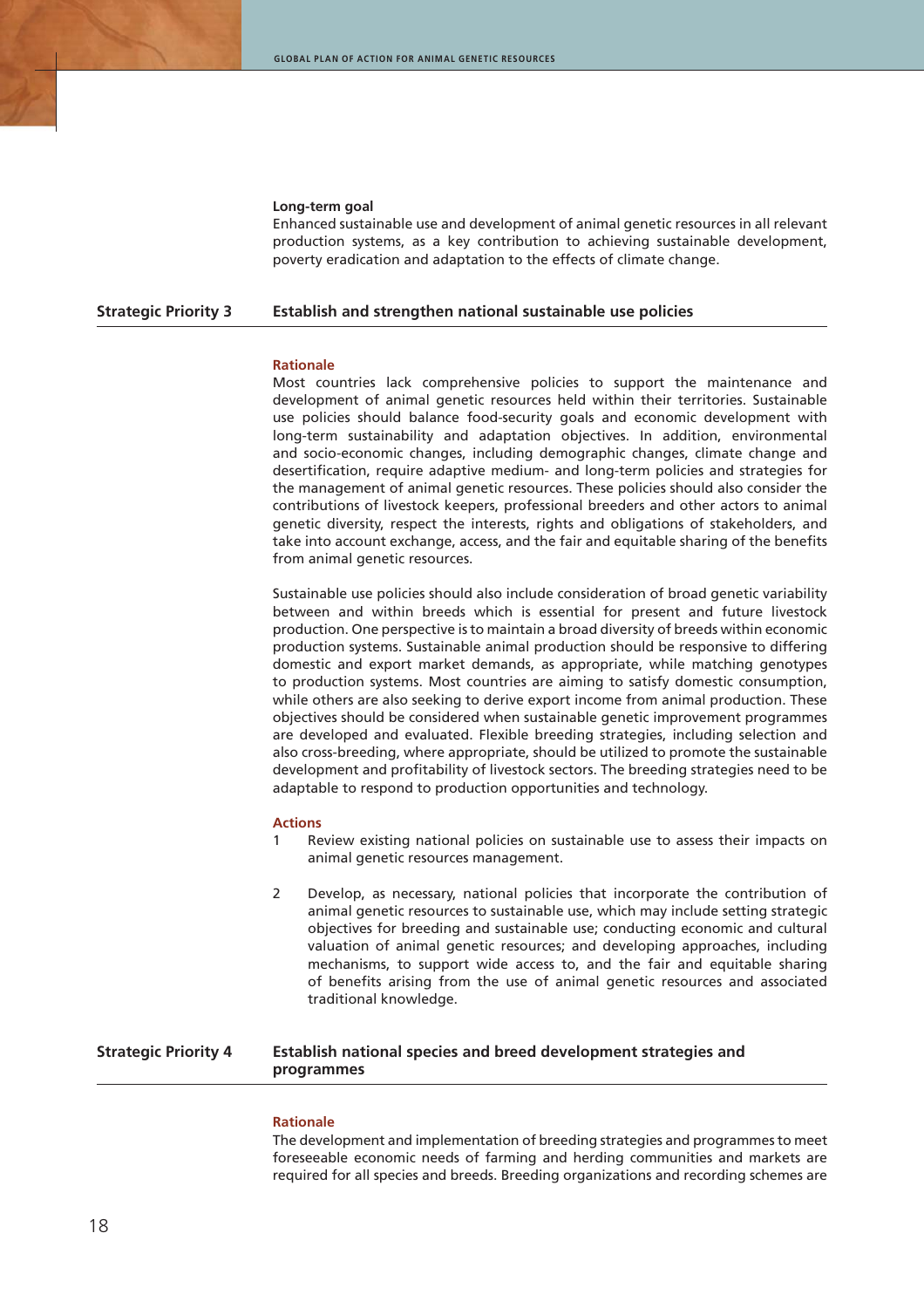highly beneficial in achieving breeding objectives and are crucial for breed development strategies, but are often lacking. Breeding goals should be regularly assessed and take into account the impacts of selection on genetic diversity.

#### **Actions**

- 1 Develop long-term planning and strategic breeding programmes and consider a number of elements, including: efforts to improve underutilized breeds, especially within low to medium external input production systems; assessments of the impact of exotic animal breeds and the development of measures for producers to realize positive impacts and prevent negative impacts; training and technical support for the breeding activities of pastoralist and farming communities; and the integration of improved husbandry practices in animal genetic resources development programmes. Whereas plans and programmes developed will be national, in some cases cooperation with other countries may be required.
- 2 Assess breed development programmes and revise, as appropriate, with the aim of meeting foreseeable economic and social needs and market demands, bearing in mind scientific and technological parameters. The information about breeds and production systems could be made available to consumers.
- 3 Establish and develop organizational structures of breeding programmes, especially breeders' organizations and breeding schemes, including recording systems.
- 4 Incorporate consideration of the impacts of selection on genetic diversity into breeding programmes and develop approaches to maintain the desired variability.
- 5 Establish or strengthen recording schemes to monitor changes in non-production traits (e.g. health, welfare) and adjust breeding goals accordingly.
- 6 Encourage the development of backup collections of frozen semen and embryos from current breeding schemes to ensure genetic variability.
- 7 Provide information to farmers and livestock keepers to assist in facilitating access to animal genetic resources from various sources.

## **Strategic Priority 5 Promote agro-ecosystems approaches to the management of animal genetic resources**

#### **Rationale**

Agro-ecosystems depend on human management practices, knowledge systems, cultural norms, values and beliefs, as well as social relationships and livelihood strategies. In some production systems the management of animal genetic resources, particularly by indigenous and local communities, takes place in close relationship with the management of crops, pastures, forests and other biological resources, and land and water management in productive landscapes. Rapid intensification of production is driven by a number of factors. Inadequate planning of intensive animal production can lead to negative ecological impacts, such as soil and vegetation degradation, water and marine pollution, and the unsustainable use and conversion of rangelands. Management decisions and policies on the sustainable use of animal genetic resources therefore should be based on an understanding of human environments and livelihoods, and efforts to achieve food security and environmental objectives.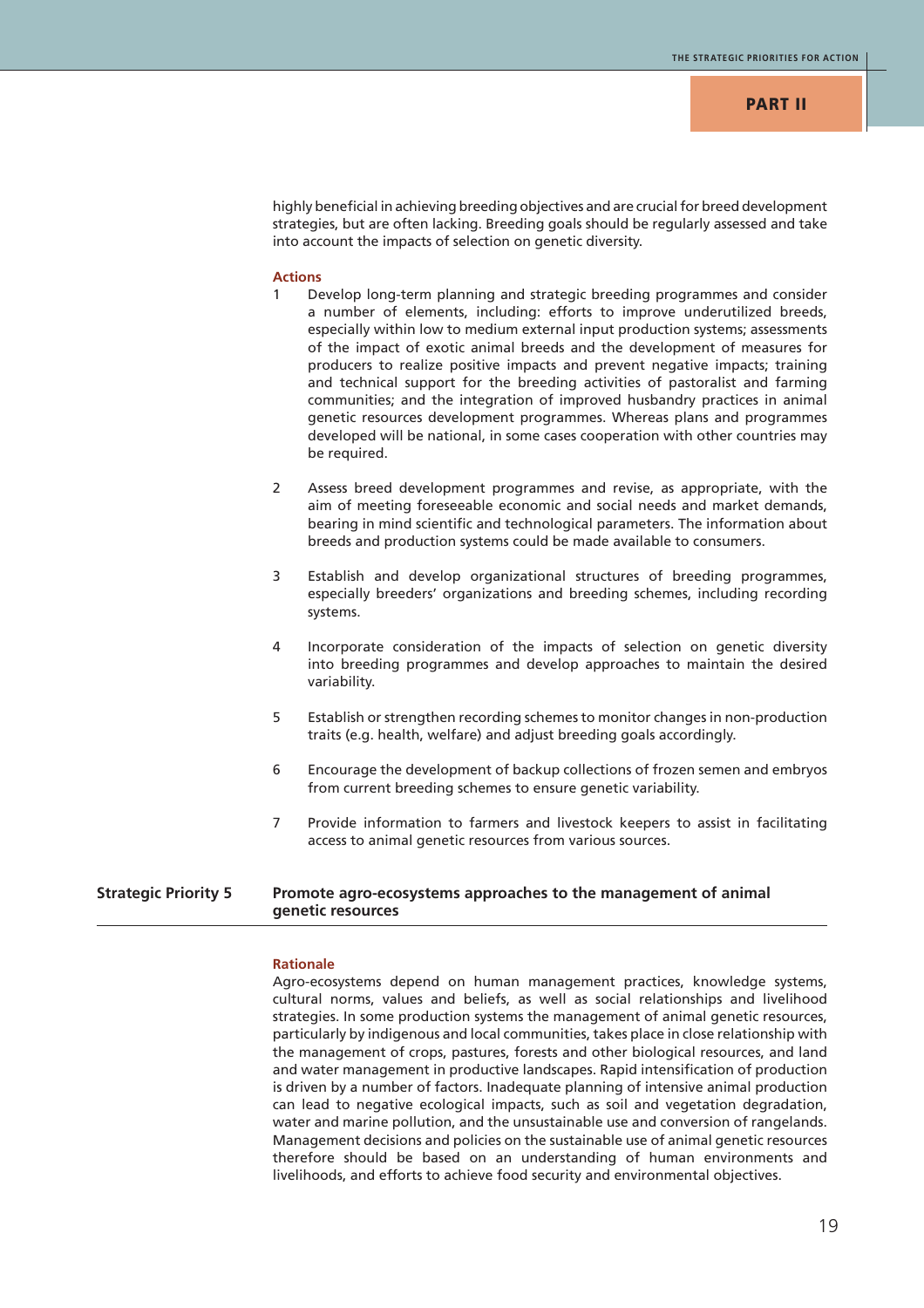#### **Actions**

- 1 Assess environmental and socio-economic trends that may require a mediumand long-term policy revision in animal genetic resources management.
- 2 Integrate agro-ecosystem approaches in national agricultural and environmental policies and programmes of relevance to animal genetic resources, where appropriate, particularly those directed towards pastoralist and rural smallholder communities, and fragile environments.
- 3 Establish networks to enhance interaction among the main stakeholders, scientific disciplines and sectors involved.

## **Strategic Priority 6 Support indigenous and local production systems and associated knowledge systems of importance to the maintenance and sustainable use of animal genetic resources**

#### **Rationale**

Over millennia, animal species and breeds have been domesticated, developed and maintained for human use. These resources have co-evolved with the social, economic and cultural knowledge and management practices. The historic contribution of indigenous and local communities to animal genetic diversity, and the knowledge systems that manage these resources, needs to be recognized, and their continuity supported. Today, the adaptive animal genetic resources management strategies of these communities continue to have economic, social and cultural significance, and to be highly relevant to food security in many rural subsistence societies, particularly, though not exclusively, in dry lands and mountainous regions. Measures to support such systems should take their specific ecological and socio-economic and cultural features into consideration.

- 1 Assess the value and importance of indigenous and local production systems, and identify trends and drivers of change that may affect the genetic base, and the resilience and sustainability of the production systems.
- 2 Support indigenous and local livestock systems of importance to animal genetic resources, including through the removal of factors contributing to genetic erosion. Support may include the provision of veterinary and extension services, delivery of microcredit for women in rural areas, appropriate access to natural resources and to the market, resolving land tenure issues, the recognition of cultural practices and values, and adding value to their specialist products.
- 3 Promote and enable relevant exchange, interaction and dialogue among indigenous and rural communities and scientists and government officials and other stakeholders, in order to integrate traditional knowledge with scientific approaches.
- 4 Promote the development of niche markets for products derived from indigenous and local species and breeds, and strengthen processes to add value to their primary products.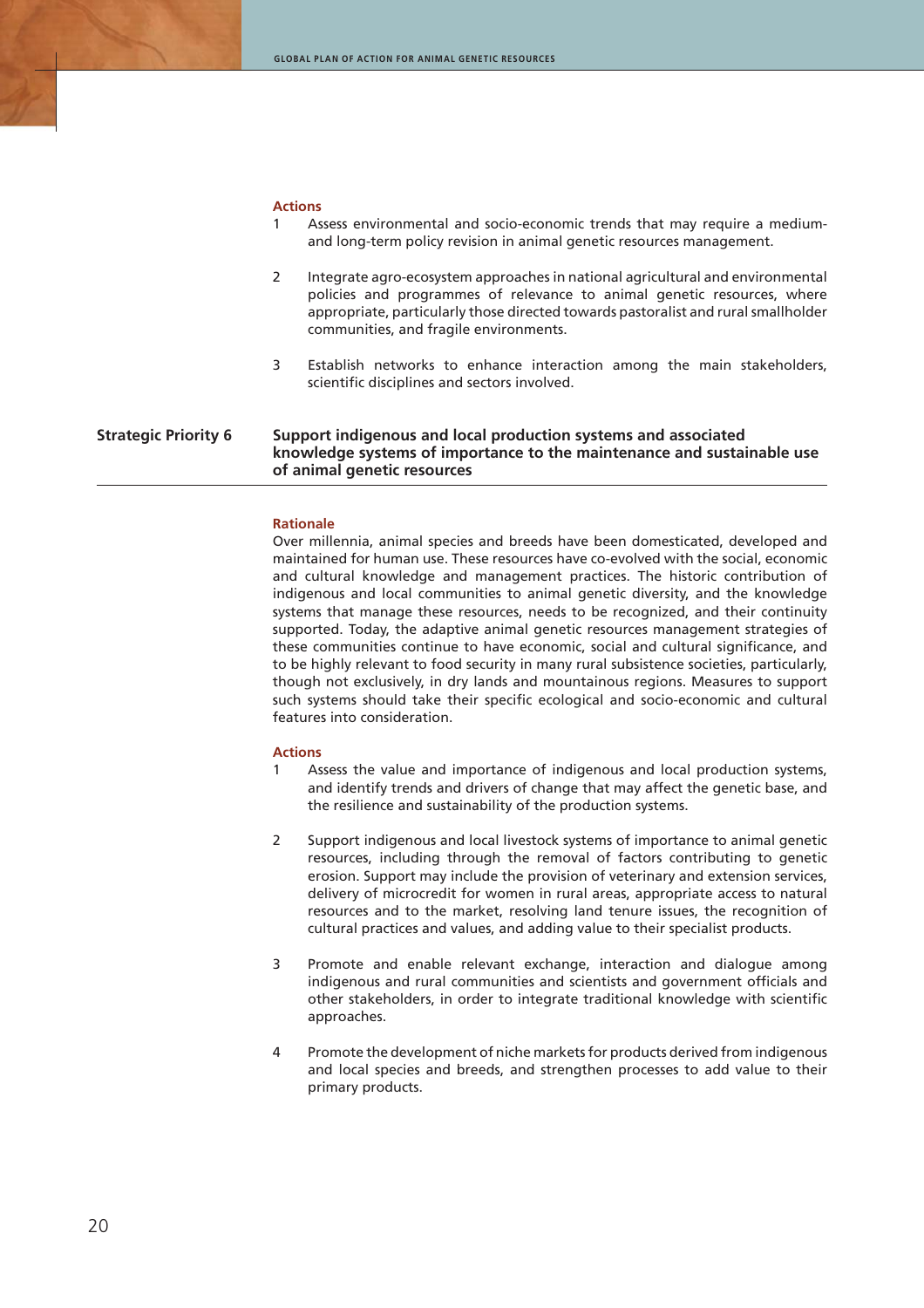## **PART II**

## **Strategic Priority Area 3**

## **Conservation**

#### **Introduction**

- 31 The erosion of animal genetic resources is a long-term threat to ensuring food security and rural development. According to *The State of the World's Animal Genetic Resources*, 20 percent of all reported breeds are at risk of extinction; however, the population status of many breeds is still unknown, and the problem may thus be underestimated. Most developing countries and some developed countries do not currently have animal genetic resources conservation strategies or policies in place. Without strategically planned interventions, using both *in situ* and *ex situ* conservation, erosion will continue and may accelerate.
- 32 The main underlying factors that result in some cases in the loss of animal genetic resources are:
	- The focus on a few high-output breeds;
	- The lack of adequate policies, leading to the marginalization of relevant stakeholders, such as pastoralists, socio-economic changes leading to transformation of production systems and livelihoods, and disasters (natural and human induced); and
	- The transformation of traditional systems into external input-oriented systems, often by using exotic animal genetic resources that displace local breeds. The indiscriminate cross-breeding with exotic breeds is also rapidly compromising the genetic integrity of local populations.
- 33 Loss of local breeds will cause cultural erosion and diminish the ability of communities to maintain their cultures and livelihoods. Structural changes in the livestock sector may result in a situation where the previous keepers of a breed are no longer in a position to maintain it: in such circumstances, other ways need to be identified to preserve the breed, as part of the global heritage of animal genetic resources.
- 34 Loss of animal genetic resources reduces opportunities to develop rural economies in some countries. It may also have negative social and cultural impacts, given the long history of domestication and the resulting incorporation of domestic animals into community culture. Replacement of indigenous breeds could result in the loss of products and services preferred by local people, and the conservation of local breeds must therefore be considered within the broader context of sustaining rural communities and their existing economic foundations. Moreover, such losses now may limit future development options, based on animal products and services from specific breeds, that otherwise could have added considerable economic value as consumer demands become more varied.
- 35 The loss of local breeds may have negative environmental impacts in some production environments, especially in dry lands and mountainous areas. Many Country Reports indicated the importance of local breeds in contributing to landscape management, vegetation control, and rangeland ecosystem sustainability, preventing the erosion of associated biodiversity.
- 36 Many breeds at risk are in developing countries, which have limited capacity and resources for designing and implementing conservation programmes. These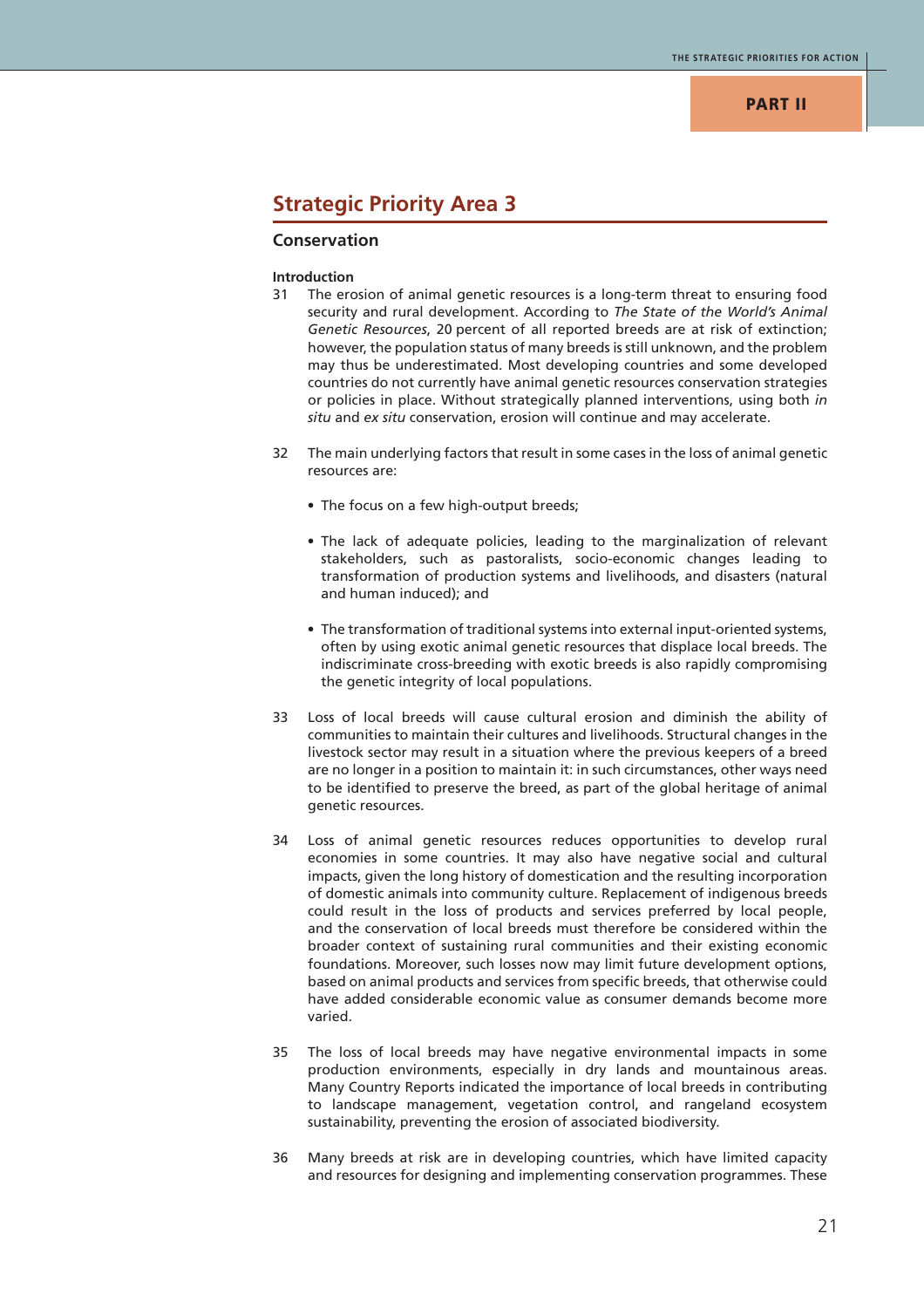breeds often possess unique genetic traits that enable their survival in a diverse range of production environments with intense stresses, such as disease and drought.

- 37 Appropriate conservation measures should ensure that farmers and researchers have access to a diverse gene pool for further breeding and research. This genetic diversity provides an essential resource to cope with the impacts of climate change, pest and disease outbreaks, and new and growing consumer demands. Strategic and considered investment in the conservation of animal genetic resources is of critical importance and international collaboration is essential to halt the serious decline of these resources.
- 38 In most developing countries, *in situ* conservation is the preferred conservation approach. *In situ* conservation has the benefit of allowing continued co-evolution of the genetic resources within the prevailing environment. *Ex situ* conservation measures are complementary to *in situ* approaches and should be linked where appropriate. However, the capacity for *ex situ* conservation varies significantly among countries, but *ex situ* conservation efforts for animal genetic resources generally lag far behind similar efforts for plant genetic resources. The storage of genetic material for breeding purposes is common for some commercial breeds, but not in all species. However, for local breeds, the collection and storage of animal genetic material has not been adequate. In such cases, it is important to support planned and targeted collecting of animal genetic resources, and to expand *ex situ* conservation activities.
- 39 Emergency situations for farm animals are caused by a variety of factors such as disease, natural disaster, armed conflict and economic crises. There is significant variation in the preparedness of countries to respond to emergency situations. A lack of early-warning systems and financial resources are the main constraints to establishing effective and consistent monitoring and emergency-response mechanisms, and in assisting farmers and livestock keepers to restore agricultural systems after disaster situations.

#### **Long-term goal**

Secure the diversity and integrity of the genetic base of animal genetic resources by better implementing and harmonizing measures to conserve these resources, both *in situ* and *ex situ*, including in the context of emergencies and disasters.

## **Strategic Priority 7 Establish national conservation policies**

#### **Rationale**

Countries have a responsibility to conserve their animal genetic resources; however, most countries lack comprehensive policies. Such policies should serve to ensure the maintenance of animal genetic resources with direct values for human use, including production, ecological, social and cultural values, as well as option values for future use and adaptation. Production and functional traits, and national capacity, should be taken into consideration in setting conservation priorities. The erosion of animal genetic resources has complex drivers and cannot be halted by one simple solution. A combination of *in situ* and *ex situ* conservation measures is necessary.

- 1 Set and regularly review conservation priorities and goals.
- 2 Assess factors leading to the erosion of animal genetic resources and formulate appropriate policy responses. Establish or strengthen information systems on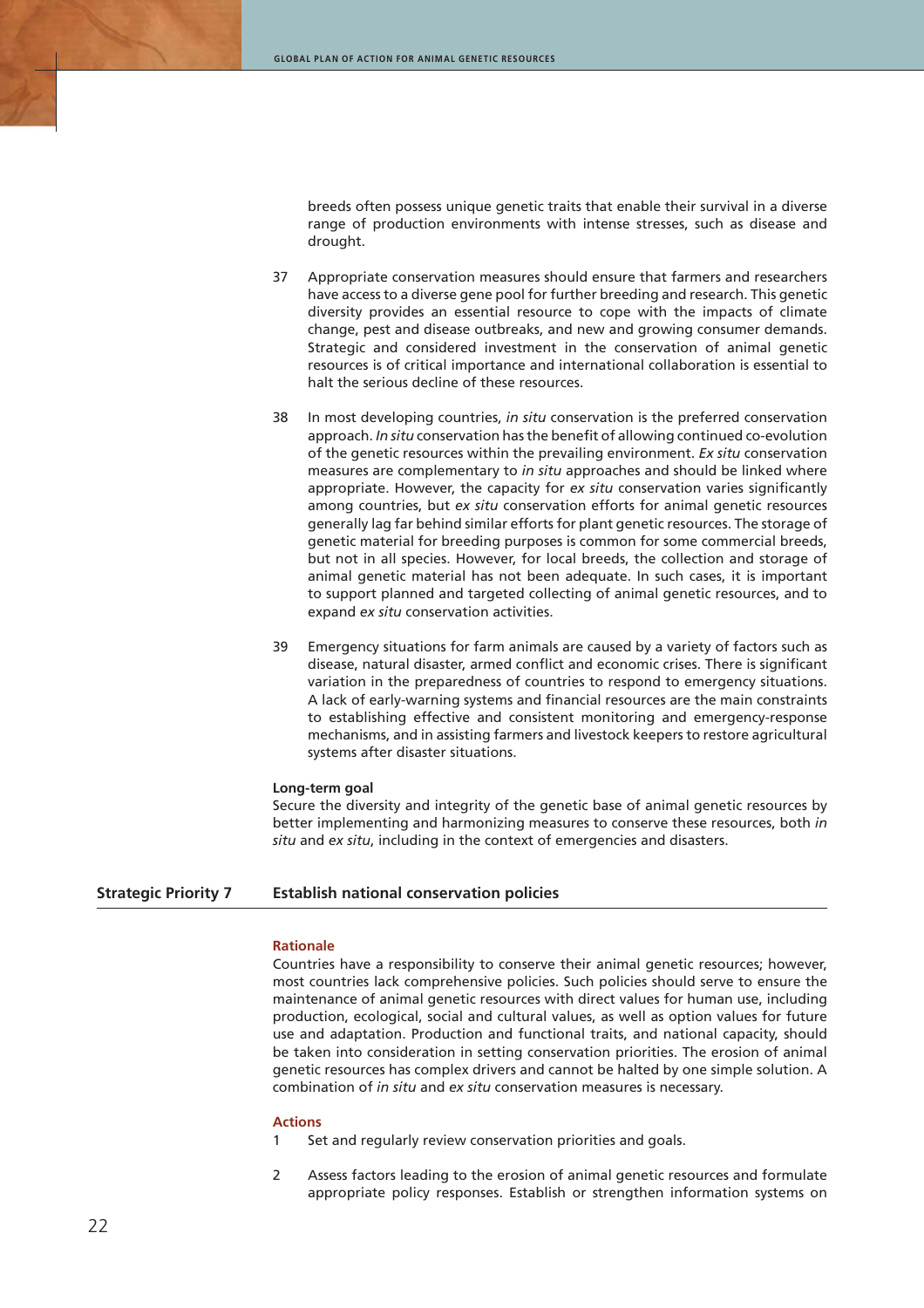animal breeding approaches as well as on different gene banks, as they affect animal genetic diversity, in order to enable breeders and countries to make appropriate choices in their improvement programmes.

- 3 Establish institutional structures and policies, as appropriate, including specific measures to conserve breeds at risk of extinction, and to prevent breeds from becoming at risk. A combination of *in situ* and *ex situ* measures is necessary.
- 4 Provide and catalyse incentives for producers and consumers to support conservation of animal genetic resources at risk, as evaluated by individual countries, provided that such incentives are consistent with existing international agreements.

#### **Strategic Priority 8 Establish or strengthen** *in situ* **conservation programmes**

## **Rationale**

*In situ* conservation measures allow for the maintenance and adaptive management of animal genetic resources in productive landscapes. *In situ* measures facilitate continued co-evolution in diverse environments, and avoid stagnation of the genetic stock. *In situ* conservation measures are best based on agro-ecosystem approaches and, ideally, should be established through economically profitable and socially beneficial sustainable use. However, in some instances this can only be achieved after initial investments in creating markets and in product development. In cases where this is not possible, support for the *in situ* conservation of animal genetic resources may be necessary.

#### **Actions**

- 1 Set and regularly review *in situ* conservation priorities and goals.
- 2 Encourage the development and implementation of national and regional *in situ* conservation programmes for breeds and populations that are at risk. This may include support, either directly for breeders of threatened breeds, or measures to support agricultural production systems that manage areas of importance to breeds at risk, the encouragement of breed organizations, community-based conservation organizations, non-governmental organizations and other actors to participate in conservation efforts provided that such support or such measures are consistent with existing international agreements.
- 3 Promote policies and means to achieve the sustainable use of a diversity of local breeds, without the need for support from public funds or extra funding, through *in situ* conservation.

## **Strategic Priority 9 Establish or strengthen** *ex situ* **conservation programmes**

#### **Rationale**

*Ex situ* conservation measures provide backup insurance against losses of animal genetic resources in the field, either through erosion or as a result of emergencies. *Ex situ* measures are complementary to *in situ* measures, and should be linked, where appropriate. *Ex situ* collections can also play an active role in strategic breeding programmes.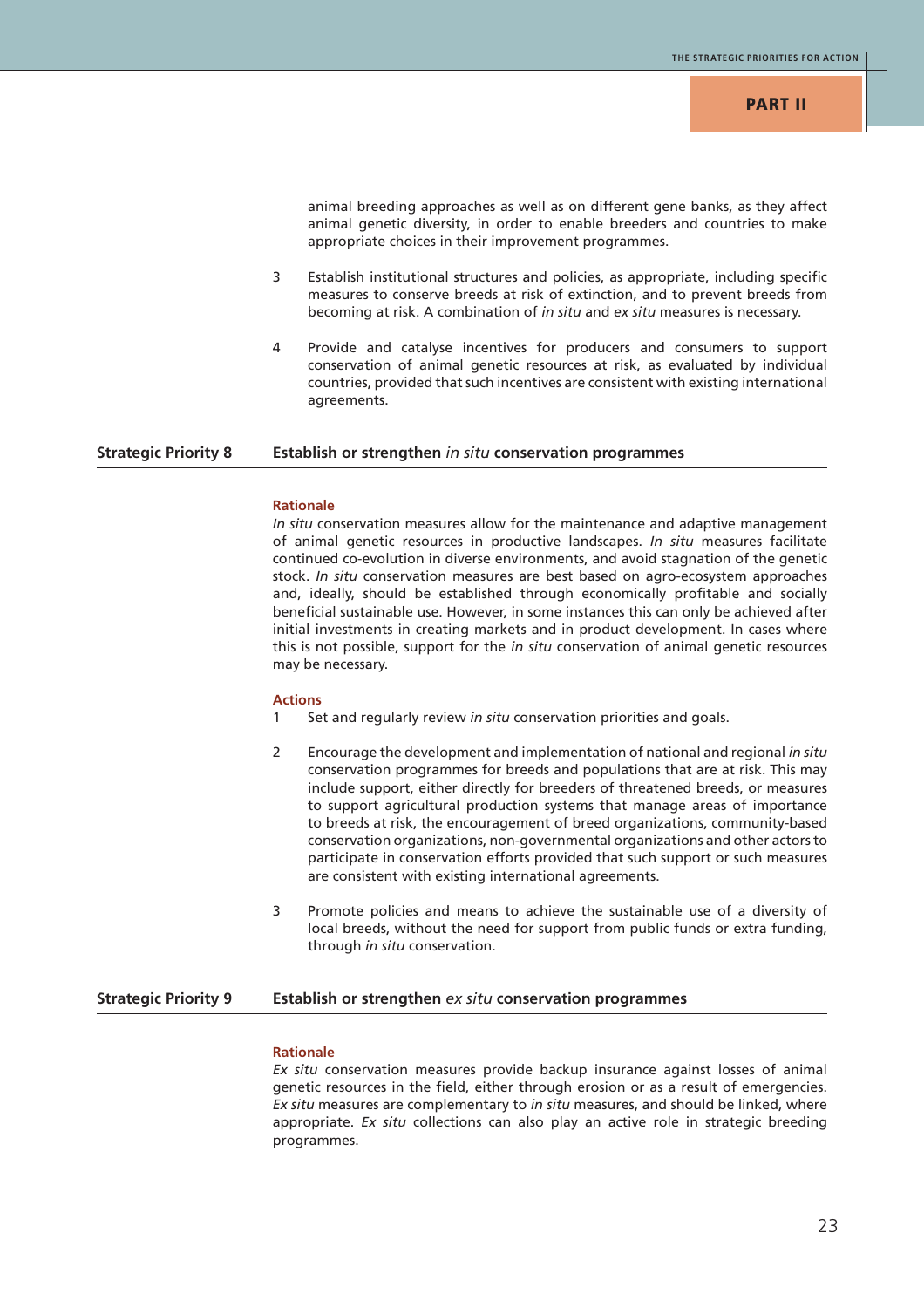#### **Actions**

- 1 Set and regularly review *ex situ* conservation priorities and goals.
- 2 Establish or strengthen national and regional facilities for *ex situ* conservation, in particular cryogenic storage. Support the efforts of countries within a region that have opted to establish a regional facility.
- 3 Establish modalities to facilitate use of genetic material stored in *ex situ* gene banks under fair and equitable arrangements for storage, access and use of animal genetic resources.
- 4 Develop and implement measures to secure *ex situ* collections from loss of genetic diversity resulting from disease outbreaks and other threats, in particular by establishing backup samples.
- 5 Identify and fill gaps in *ex situ* collections.
- 6 Develop procedures for replenishment of genetic material taken from gene banks, by systematically developing links with live populations, or establishing *in vivo* populations of breeds at risk at off-farm locations, such as zoos and parks.

## **Strategic Priority 10 Develop and implement regional and global long-term conservation strategies**

#### **Rationale**

There are considerable numbers of regional and international transboundary breeds. Collaboration for *in situ* conservation is desirable for regional transboundary breeds and for transhumant livestock populations held by pastoralist communities that cross national boundaries. To ensure the highest efficiency and cost-saving in implementing *ex situ* conservation measures, regional and global strategies and facilities may be preferred over the duplication of national efforts, providing that modalities are developed for sharing facilities among countries and that conservation policies remain part of national sovereignty, and that such measures are consistent with existing international agreements. In the medium and long term, and taking into account likely environmental and socio-economic change, as well as disasters and emergencies, it is likely that international interdependence with regard to animal genetic resources will increase. This provides further cause to the international community to collaborate on conservation measures, for local, regional and international transboundary breeds, under fair and equitable arrangements for storage, access and use of animal genetic resources. Regional and global cooperation should be based on national efforts, but should not replace them.

- 1 Assist countries to develop and implement conservation plans for breeds and populations, particularly transboundary breeds and populations, combining *in situ* and *ex situ* measures.
- 2 Establish integrated support arrangements to protect breeds and populations at risk from emergency or other disaster scenarios, and to enable restocking after emergencies, in line with the national policy.
- 3 Establish regional and global networks of gene banks for animal genetic resources and harmonize approaches to conservation in gene banks and to facilitating exchange.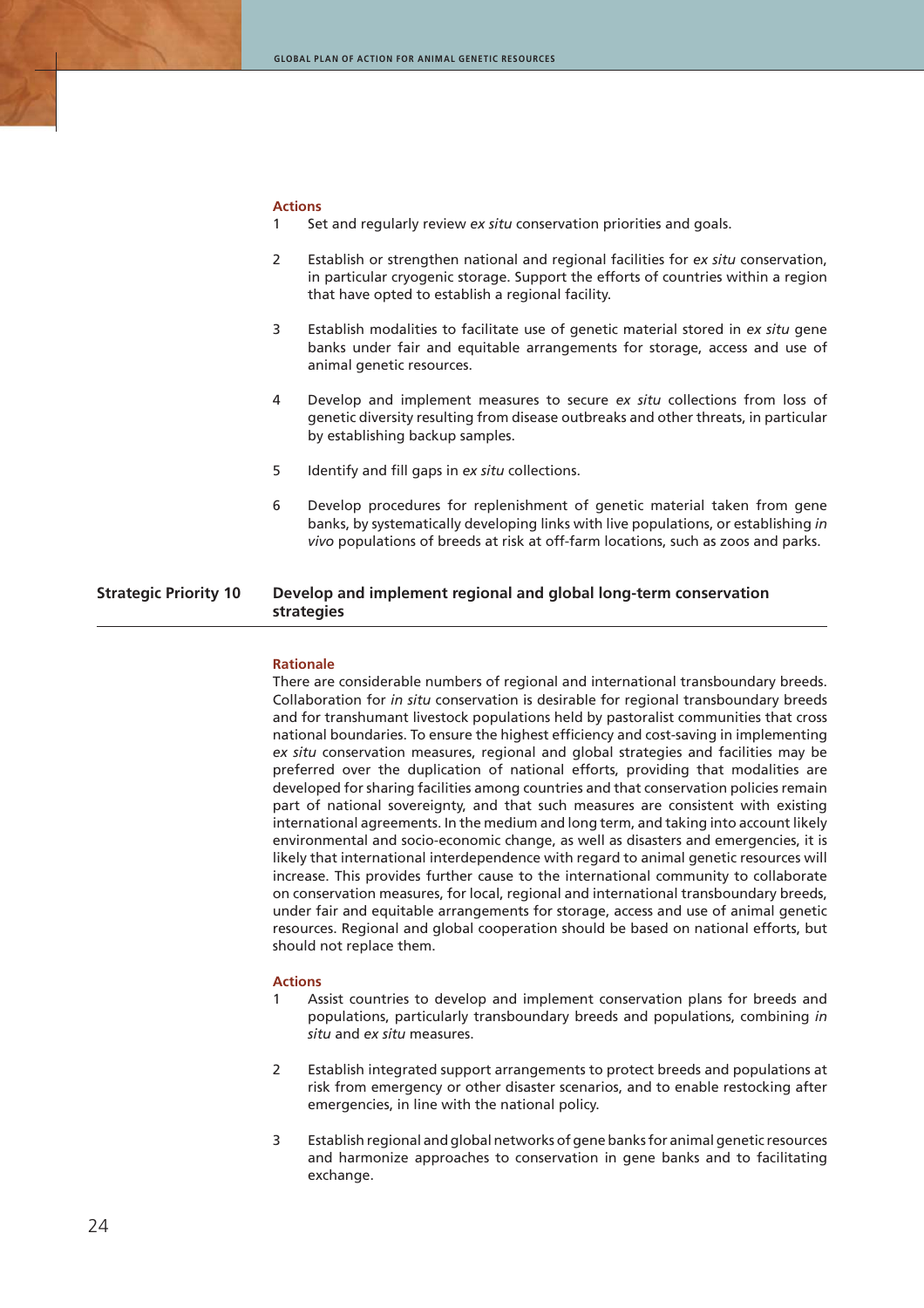4 Facilitate the establishment of core collections of animal genetic diversity, at the appropriate regional or species level.

### **Strategic Priority 11 Develop approaches and technical standards for conservation**

#### **Rationale**

*In situ* and *ex situ* conservation methods for animal genetic resources are still under development. Particularly in the area of *ex situ* conservation, there is a considerable need for standardized methods and technologies.

- 1 Undertake research, including participatory research, to develop *in situ* and *ex situ* methods and technologies, including for conservation breeding. Elaborate standardized methods and guidelines for their use, where necessary.
- 2 Document and disseminate knowledge, technologies and best practices.
- 3 Promote the use of appropriate genetic indicators to complement phenotypic characterization as a basis to make decisions on conserving animal genetic resources.
- 4 Review the impact of zoosanitary standards on the conservation of animal genetic resources, and in particular, their accessibility.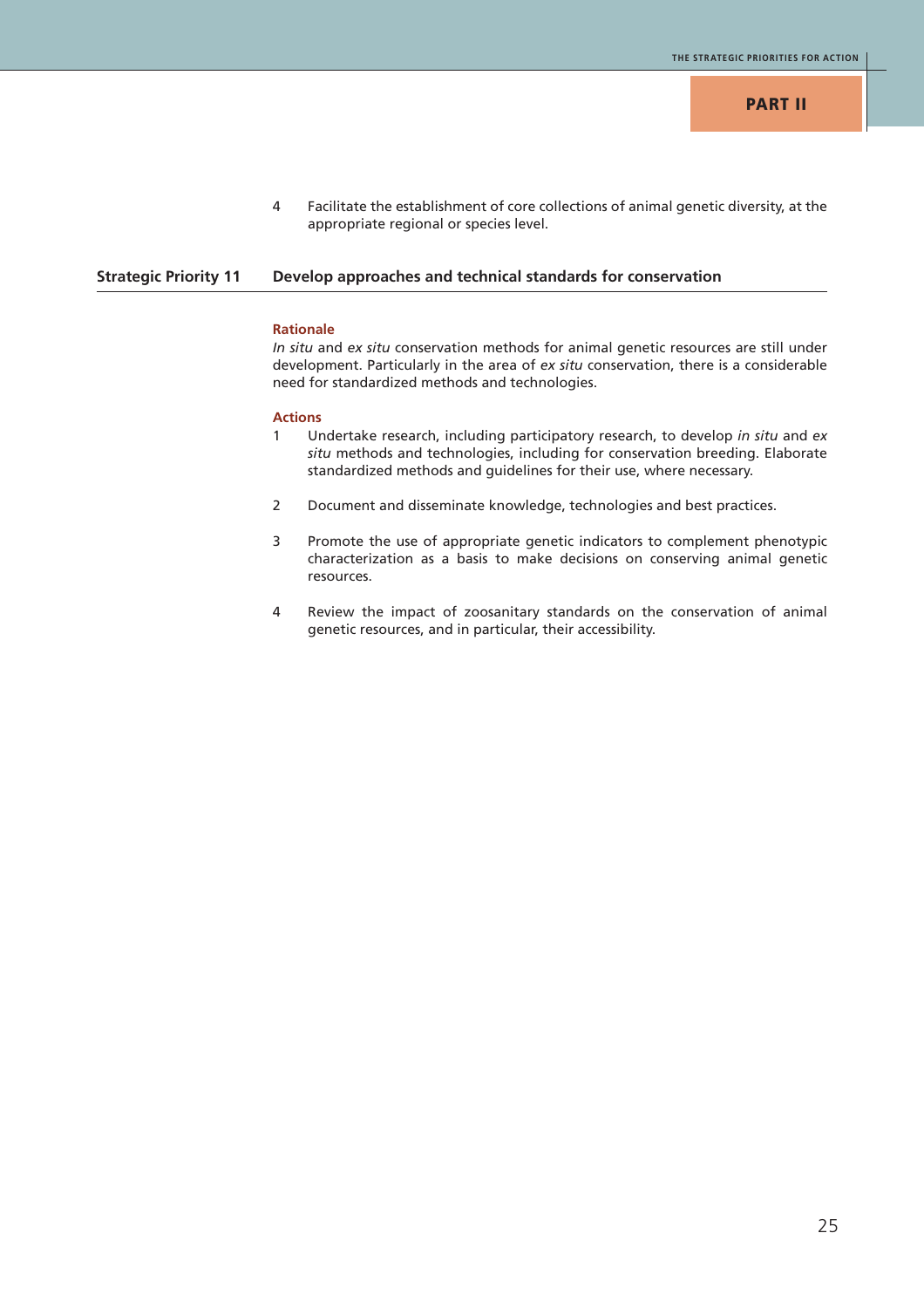## **Strategic Priority Area 4**

## **Policies, Institutions and Capacity-building**

#### **Introduction**

- 40 In many cases, national policies and regulatory frameworks for animal genetic resources are still partial and ineffective. Policy and legislative development is required to address the dynamics that are shaping the sector, and deal with increasingly complex emerging issues, such as an increasing focus on consumer affairs, food safety and food standards, response to diseases (animal diseases proper and animal diseases that can pass to humans), the humane treatment of animals, increasingly sophisticated biotechnology, as well as the assessment and mitigation of the environmental impacts of livestock operations. A further area that requires development is the framework for the exchange of animal genetic resources among countries. Policy development should take into account the increasing role of intellectual property rights in the sector, and the need to secure fair and equitable benefit-sharing, the rights of indigenous and local communities, particularly pastoralists, and the role of their knowledge systems.
- 41 In developing countries an increasing demand for animal production is driving rapid structural change in the livestock sector. Without proper management, including spatial and physical planning aspects as cities expand into previously agricultural lands, there will be major risks for human health and the sustainability of production. Social and economic policies need to aim at ensuring equity for rural populations in the process of change, so that they are enabled to build up, in a sustainable way, their productive capacity to supply goods and services of increasing quantity and quality to expanding national economies, and meet growing consumer demands. In a time of rapid change and growing privatization, national planning will also need to ensure the long-term supply of public goods, such as public health, biodiversity maintenance, and clean air and secure water supplies. There will inevitably be trade-offs between different national policy goals. The management of animal genetic resources will need to be balanced with the other goals, and short- and long-term policies are required for the sector, within the larger cross-sectorial planning framework.
- 42 In developing countries in particular, a lack of trained personnel both in terms of numbers and in skills to address animal genetic resources management, in a time of rapid social and economic change – is a major impediment to developing and implementing animal genetic resources policies, strategies, programmes and projects. Education and training in order to build sustainable capacity in all priority areas is required.
- 43 Research at national and international levels in all aspects of animal genetic resources management needs to be strengthened. The role of the National Agricultural Research Systems (NARS) and their support by the Consultative Group on International Agricultural Research (CGIAR) system is crucial in this context.
- 44 Facing these major challenges will require the development of a strong and diverse skills base. In many developing countries in particular, a lack of human capacity and financial resources is a major obstacle to developing the necessary institutions, and planning and implementing a strategic approach to using, developing and conserving animal genetic resources. For this reason, and in order to achieve sustainable use, development and conservation of their animal genetic resources, many countries will need to devote particular attention to establishing and building up the relevant institutions, to adopting and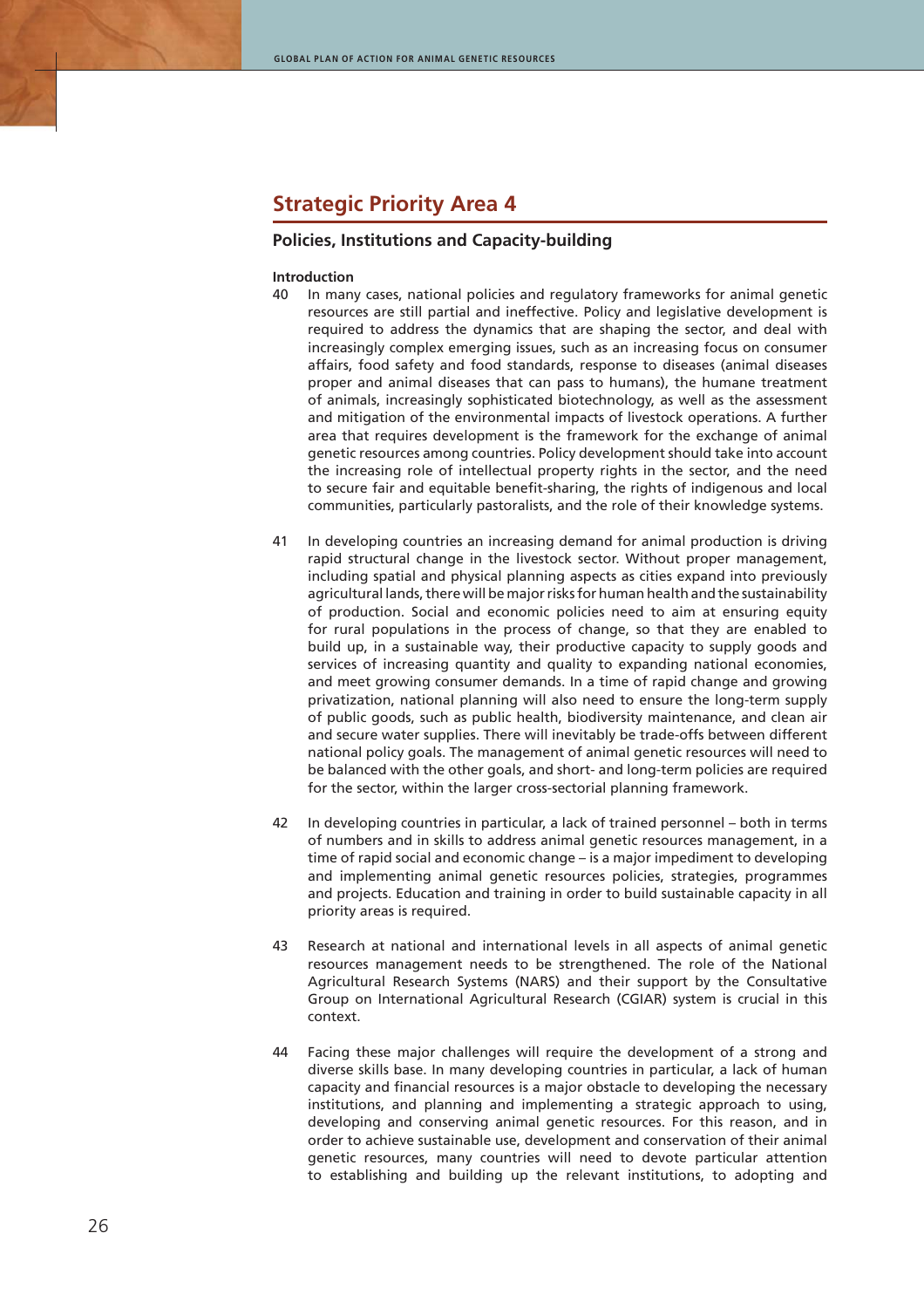## **PART II**

implementing appropriate policies and effective regulatory frameworks, and to building the human capacity they need.

- 45 National Focal Points for animal genetic resources established in the context of the Global Strategy for the Management of Farm Animal Genetic Resources – are a key institutional element through which to build and maintain networks for the management of animal genetic resources. Most countries have established a National Focal Point for animal genetic resources. Serious human and financial resources constraints have made their establishment difficult, and still threaten their continuity. Cooperation between countries is needed to set up Regional Focal Points and develop regional networks.
- 46 Networks are important in linking stakeholders, and in supporting institutional development and capacity-building. In some countries, where networks are well developed, they draw upon the support of active non-governmental organizations, such as breeders' associations, which design, plan and implement animal genetic resources programmes and action plans.
- 47 In addition to developing national planning capacity, popular awareness of the importance of animal genetic resources needs to be developed, in order to promote investments in developing national animal genetic resources. In many instances to date, livestock development has focused on the deployment of exotic breeds, rather than the development and conservation of local breeds. Consumers will need to understand and support efforts to conserve and use local breeds, rather than over-reliance on transboundary breeds. In many developed countries, the share of high-value products, linking back to specific breeds, is contributing to the maintenance of animal diversity. Cultural identity in developing countries, often expressed in food preferences, can be the basis for a growing awareness of the value of diverse breeds, and underwrite longterm economic development, including for small farmers and currently marginal communities.
- 48 Awareness-building at the international level will also be a key factor in mobilizing popular support and international collaboration for the implementation of the *Global Plan of Action for Animal Genetic Resources*.

#### **Long-term goal**

Established cross-cutting policies and legal frameworks, and strong institutional and human capacities to achieve successful medium- and long-term planning for livestock sector development, and the implementation of national programmes for the longterm sustainable use, development and conservation of animal genetic resources.

## **Strategic Priority 12 Establish or strengthen national institutions, including National Focal Points, for planning and implementing animal genetic resources measures, for livestock sector development**

#### **Rationale**

Increasingly complex issues are emerging within the livestock sector that require balancing the interests of a variety of stakeholders, and the active promotion of the generation of public goods that may otherwise cease to be produced in a time of rapid and unregulated change. Consumer affairs, human health matters and the management of new biotechnologies, as well as physical and spatial planning of animal production in the context of urban expansion and protected areas, need to be integrated into national planning in a holistic manner.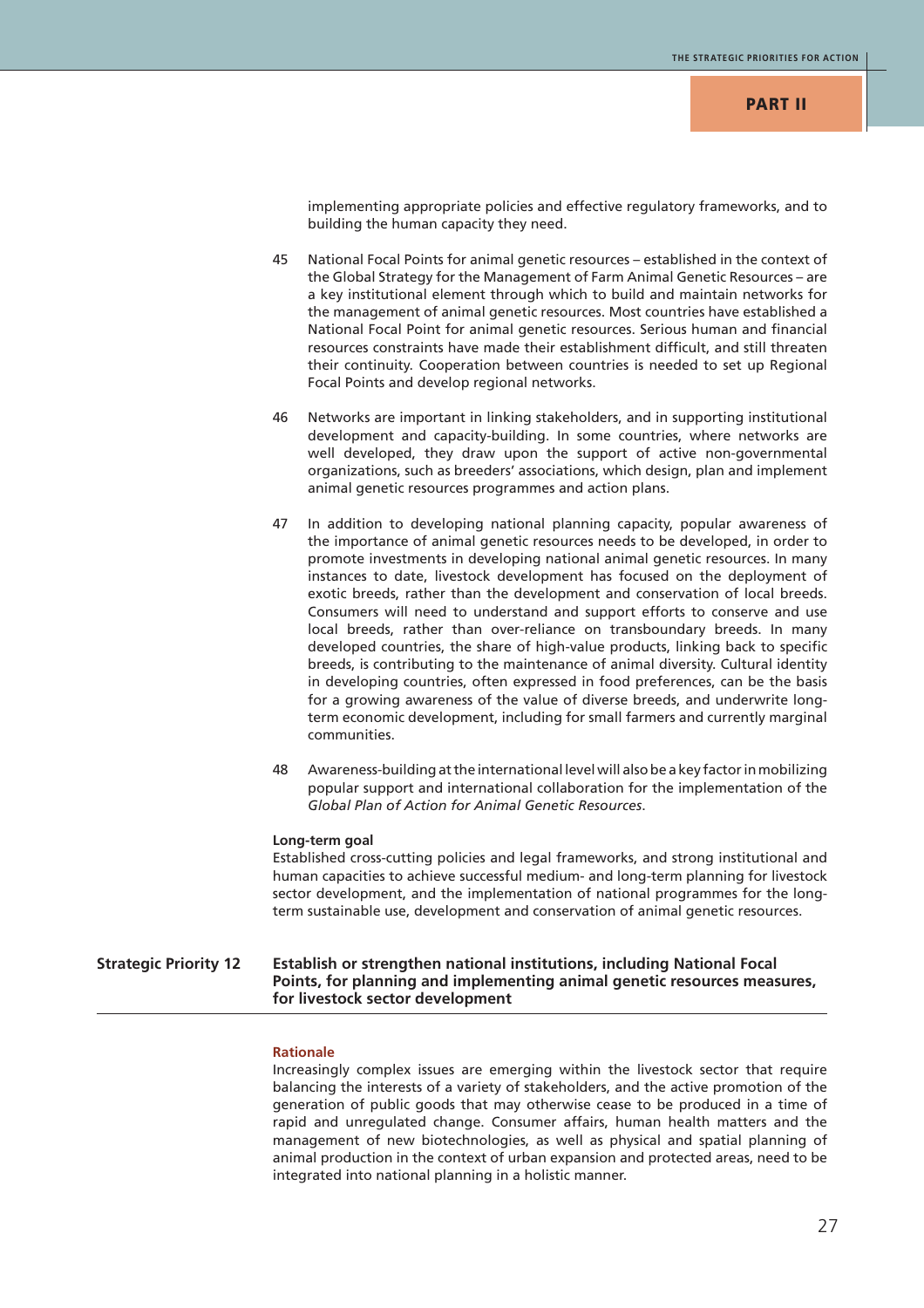#### **Actions**

- 1 Analyse national institutional capacity in support of holistic planning of the livestock sector.
- 2 Establish or strengthen fully functional National Focal Points for animal genetic resources.
- 3 Develop strong national coordination between the National Focal Point and stakeholders involved in animal genetic resources, such as the breeding industry, government agencies, civil society organizations, and networks and advisory committees.
- 4 Develop and implement intervention tools, as appropriate, for national planners to shape the future development of the livestock sector in accordance with national priorities, including in relation to the deployment of animal genetic resources, and the effects of animal production systems on the environment.
- 5 Promote coordination and synergy between the different authorities dealing with various aspects of planning, within and across ministries, as well as with other stakeholders, and ensure their participation in the process.

## **Strategic Priority 13 Establish or strengthen national educational and research facilities**

#### **Rationale**

Research and education needs strengthening in all areas of management of animal genetic resources. Establishing, strengthening and maintaining research and education institutions is key to building national capacities to plan and implement priority activities for the characterization, inventory and monitoring of risks and trends; sustainable use and development; and conservation of animal genetic resources.

- 1 Identify the short-term, medium-term and long-term needs for research and education, and promote the formation of the relevant cadres of experts, nationally or through international training.
- 2 Review national research and education capacities in relevant fields, and establish targets for training to build the national skill base.
- 3 Establish or strengthen, in partnership with other countries, as appropriate, relevant research, training and extension institutions, including national and regional agricultural research systems, to support efforts to characterize, inventory and monitor trends and associated risks, sustainably use and develop, and conserve animal genetic resources.
- 4 Review the national educational needs of livestock keepers, while respecting traditional knowledge and indigenous practices.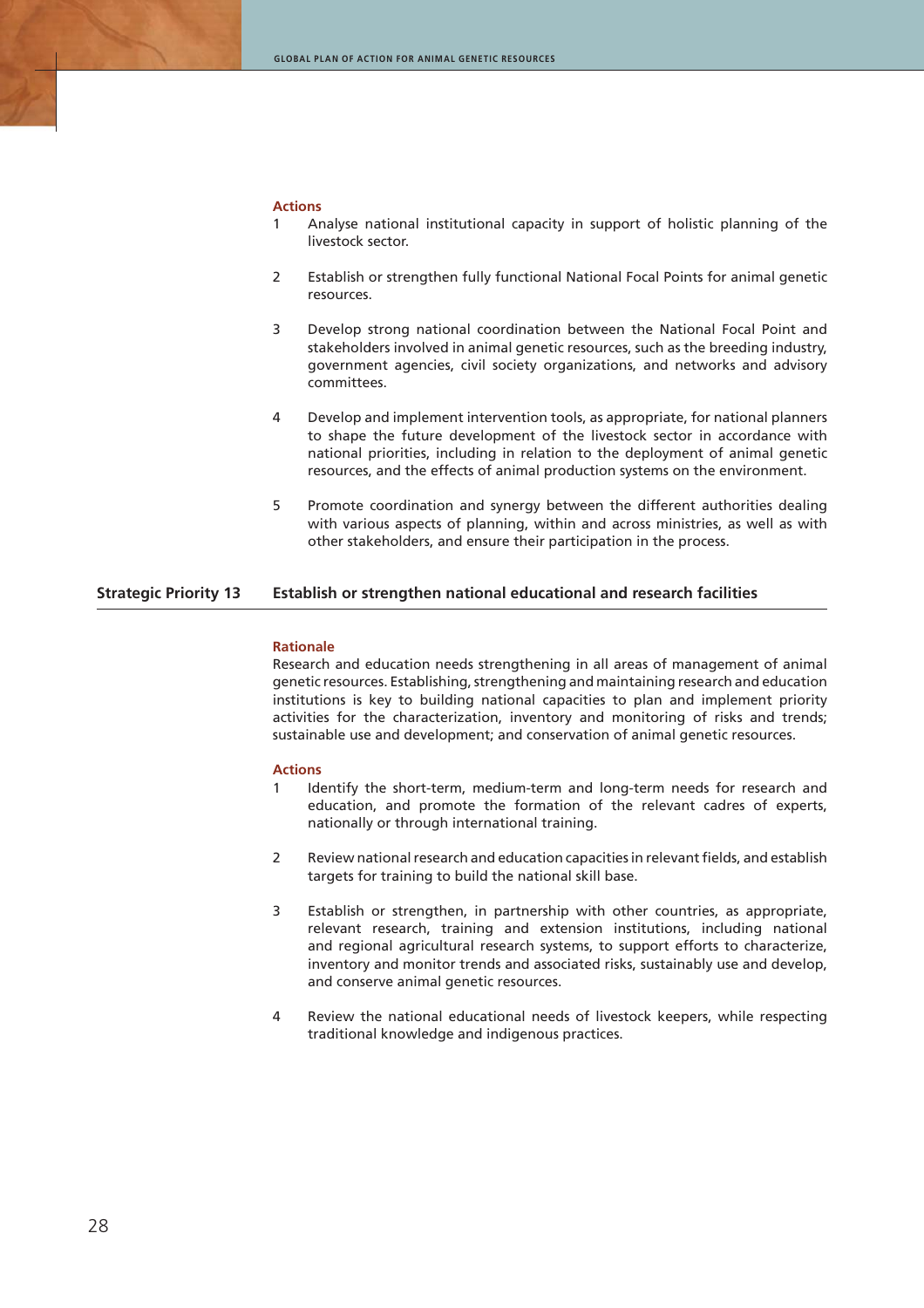## **Strategic Priority 14 Strengthen national human capacity for characterization, inventory, and monitoring of trends and associated risks, for sustainable use and development, and for conservation**

#### **Rationale**

Many countries have inadequate human capacity to:

- undertake systematic characterization, inventory, and monitoring of trends and associated risks to underpin policy decisions;
- strategically plan, develop and implement policies and programmes for sustainable use and development; and
- strategically plan, develop and implement policies and programmes for the *in situ* and *ex situ* conservation of animal genetic resources.

Training, as well as exchange of information and experiences within and between countries and regions would be beneficial.

#### **Actions**

- Establish or strengthen training and technology transfer programmes, and information systems for the inventory, characterization and monitoring of trends and associated risks; sustainable use and development; and conservation, particularly in developing countries and countries with economies in transition.
- 2 Establish or strengthen collaborative networks of researchers, breeders and conservation organizations, and other public, civil and private actors, within and between countries, for information and knowledge exchange for sustainable use, breeding and conservation.
- 3 Establish or strengthen community-based organizations, networks and initiatives for sustainable use, breeding and conservation.

## **Strategic Priority 15 Establish or strengthen international information sharing, research and education**

#### **Rationale**

Established international research and education institutions, including in the CGIAR system, provide major public goods through research and capacity-building, as well as through information systems, of relevance to animal genetic resources. FAO, through its technical programmes, also contributes actively to this work.

- 1 Establish or strengthen international research and education, in particular, to assist developing countries and countries with economies in transition to better use and develop animal genetic resources.
- 2 Continue to develop the FAO Domestic Animal Diversity Information System (DAD-IS), as a global communication tool and clearing-house mechanism for animal genetic resources.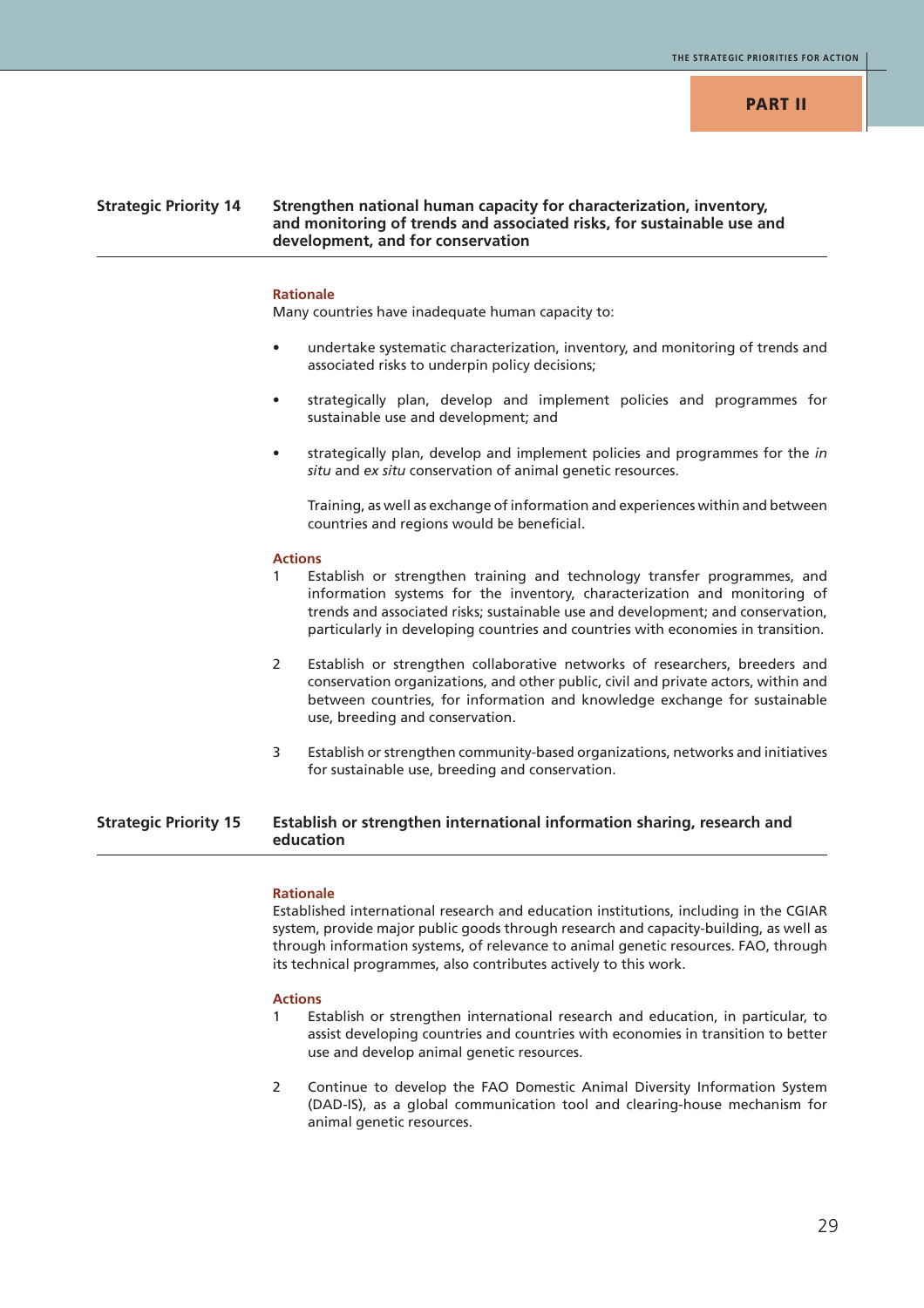|                              | 3 | Develop means for reporting on the status and trends of national animal<br>genetic resources that may also assist governments in relevant reporting in other<br>international forums, to reduce the overall reporting burden.                                                                                 |
|------------------------------|---|---------------------------------------------------------------------------------------------------------------------------------------------------------------------------------------------------------------------------------------------------------------------------------------------------------------|
|                              | 4 | Establish and strengthen the development of national databases to enable<br>information sharing among countries.                                                                                                                                                                                              |
| <b>Strategic Priority 16</b> |   | Strengthen international cooperation to build capacities in developing<br>countries and countries with economies in transition, for:<br>• characterization, inventory, and monitoring of trends and associated risks;<br>• sustainable use and development; and<br>• conservation of animal genetic resources |

#### **Rationale**

There are significant differences within and between regions in national human, institutional, technological and research capacities for inventory, characterization and monitoring of trends and associated risks; sustainable use and development; and conservation – both *in situ* and *ex situ* – of animal genetic resources. Developing countries and countries with economies in transition will greatly benefit from information exchange and collaboration with countries with comparative advantages in these areas. International action is particularly required for endangered breeds and for transboundary breeds which may have a narrow genetic base.

#### **Actions**

- 1 Build or strengthen technical cooperation and establish facilities for technology transfer and exchange of experience, and enhance educational and other training opportunities, between countries, considering the particular interests of developing countries and countries with economies in transition.
- 2 Establish or strengthen international collaboration in the characterization, use and development, and conservation of transboundary breeds.

## **Strategic Priority 17 Establish Regional Focal Points and strengthen international networks**

#### **Rationale**

The management of transboundary breeds and populations, as well as specific regional socio-economic, cultural and environmental characteristics, provide a rationale for coordination and collaboration at the regional level. Investment in joint activities (such as gene banking) may often be more efficient and cost effective than the multiplication of overlapping national activities.

- 1 Support the establishment of country-driven Regional Focal Points for animal genetic resources, where appropriate.
- 2 Establish or strengthen and maintain regional networks, including regional databases, if required, for the use, development and conservation of animal genetic resources.
- 3 Link regional activities on animal genetic resources to regional organizations.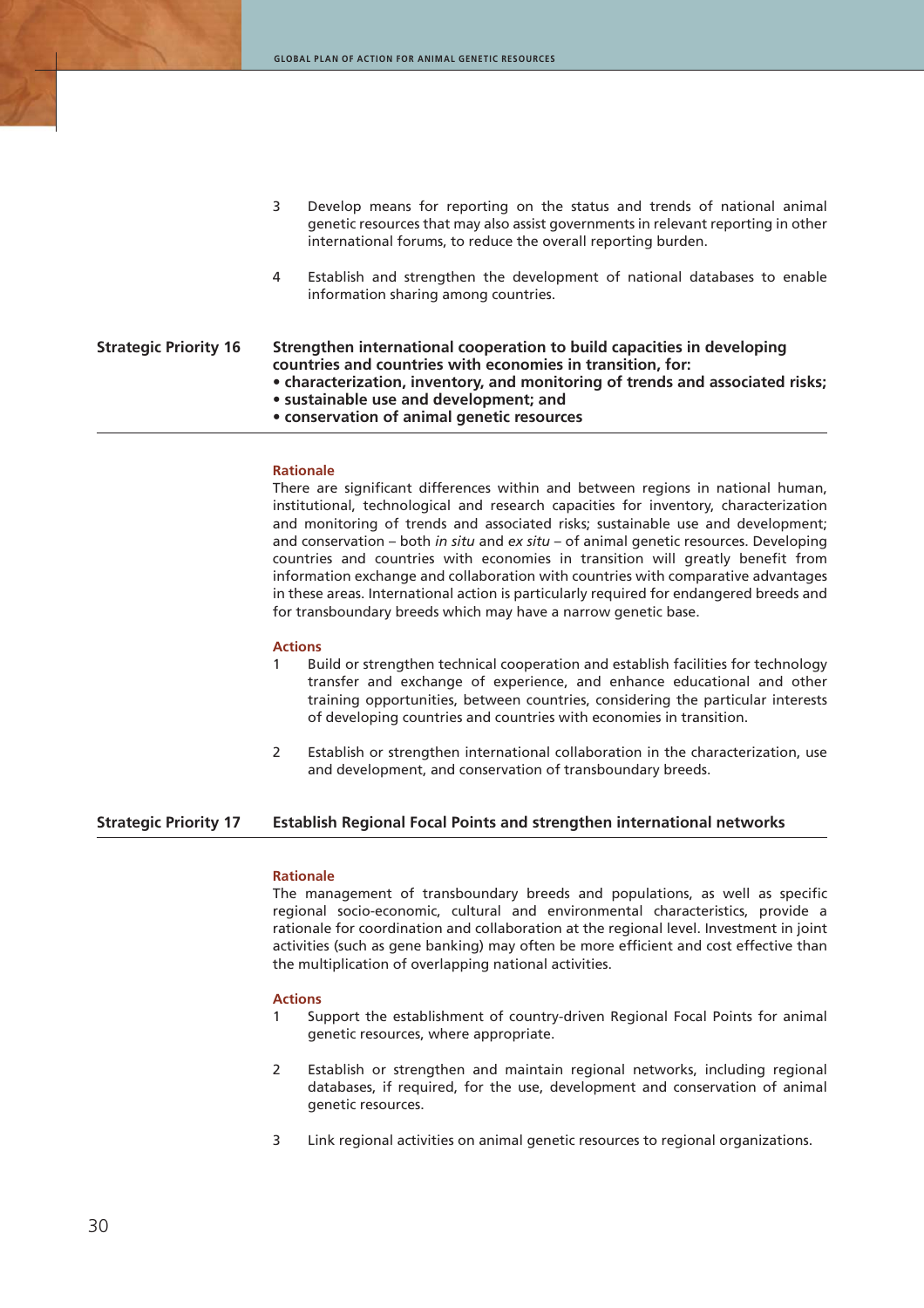4 Maintain and strengthen the FAO Global Focal Point for animal genetic resources to promote international networking and collaboration.

## **Strategic Priority 18 Raise national awareness of the roles and values of animal genetic resources**

#### **Rationale**

Within the livestock sector and in other sectors impacting on the livestock sector, including environmental and broader agricultural and development policies and practices, there is a considerable need to raise awareness of the important roles and values of animal genetic resources. This includes their specific characteristics, the products and services derived from local breeds, and the factors impacting their maintenance and use. Such national awareness-building should draw attention to the specific features of the livestock sector, and should seek to mobilize support for public and private initiatives for the sustainable use, development and conservation of animal genetic resources.

#### **Action**

Provide targeted, effective information through media, public events and other means to raise awareness about the important roles and values of animal genetic resources. This should address their specific characteristics and the consequent special policy needs for their sustainable use, development and conservation, including livestock keepers' contributions, needs, and all relevant rights that may exist at national level. Target audiences include policy-makers, all major stakeholders within the livestock sector and related sectors, and the general public.

## **Strategic Priority 19 Raise regional and international awareness of the roles and values of animal genetic resources**

#### **Rationale**

There is a need to raise awareness – including within environmental and broader agricultural and development institutions and forums, and among other stakeholders, such as donors and civil society – of the important roles and values of animal genetic resources, their specific characteristics and the consequent needs for sustainable use, development and conservation.

#### **Action**

Support regional and international campaigns to raise awareness of the status of animal genetic resources for food and agriculture, and seek to develop wide support at the government and institutional levels, as well as among the general public.

## **Strategic Priority 20 Review and develop national policies and legal frameworks for animal genetic resources**

#### **Rationale**

A range of policies and legal instruments have direct or indirect effects on the use, development and conservation of animal genetic resources. These instruments often pursue different objectives, such as economic development, environmental protection,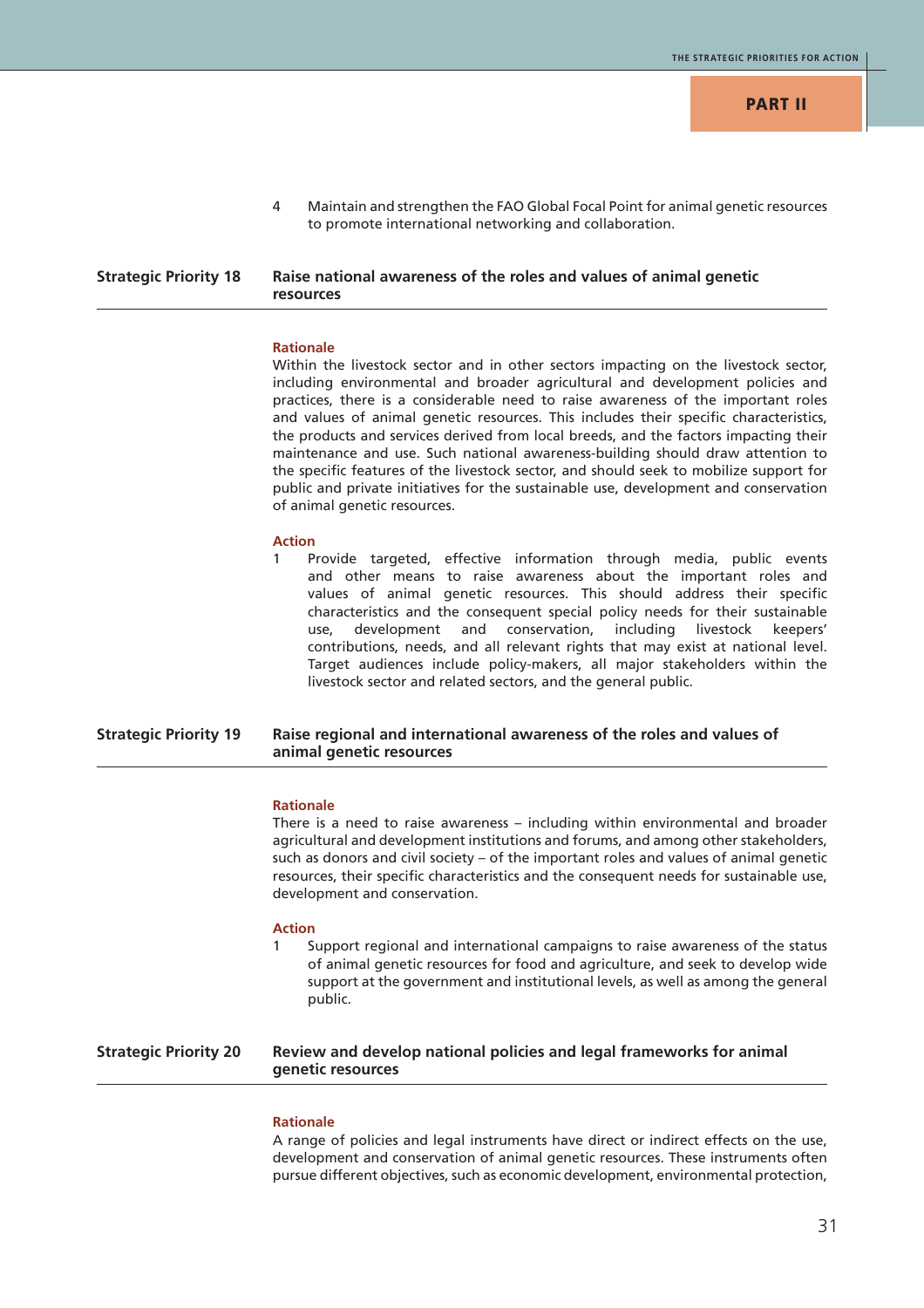animal health, food safety, consumer protection, intellectual property rights, genetic resources conservation, and access to and equitable sharing of benefits arising from the use of animal genetic resources. Enhanced coherence between these instruments and policies is needed, without compromising their objectives, or the key objective of food security, and taking into account the distinctive features of animal genetic resources that need distinctive solutions. Means for access and benefit-sharing need to be taken into account.

#### **Actions**

- 1 Periodically review existing national policies and regulatory frameworks, with a view to identifying any possible effects they may have on the use, development and conservation of animal genetic resources, especially with regard to the contribution and needs of local communities keeping livestock.
- 2 Consider measures to address any effects identified in reviews of policy and legal frameworks. Measures may include policy or legislative changes, or adjustments at the level of implementation, taking into account the need to balance the goals and objectives of the relevant legal instruments and policies, and the interests of different stakeholders.
- 3 Encourage consistency of national law and policies concerning animal genetic resources with relevant international agreements, as appropriate.
- 4 Ensure that relevant research results are taken into consideration in the development of national policies and regulations on animal genetic resources.

## **Strategic Priority 21 Review and develop international policies and regulatory frameworks relevant to animal genetic resources**

#### **Rationale**

International policies and regulatory agreements may directly or indirectly affect the use of animal genetic resources for food and agriculture. The dominant policies and frameworks that affect the development of the animal genetic resources sector are often general, and deal with such matters as economic development, trade standards, environmental protection, food safety, access and benefit-sharing and intellectual property. Sector-specific international agreements include animal health standards and food standards for animal products. It is important to ensure that international instruments to which countries are parties, which impact upon their ability to exchange, use and conserve animal genetic resources, and trade in animal products, are mutually supportive.

- Review existing international agreements that impact upon the use, development and conservation of animal genetic resources, with a view to ensuring that international policies and regulatory frameworks take into account the special importance of animal genetic resources for food and agriculture for food security, the distinctive features of these resources needing distinctive solutions, the importance of science and innovation, and the need to balance the goals and objectives of the various agreements, as well as the interests of regions, countries and stakeholders, including livestock keepers.
- 2 Review the implications and impacts of international agreements and developments relevant to access to animal genetic resources and sharing the benefits of their use upon animal genetic resources stakeholders, especially livestock keepers.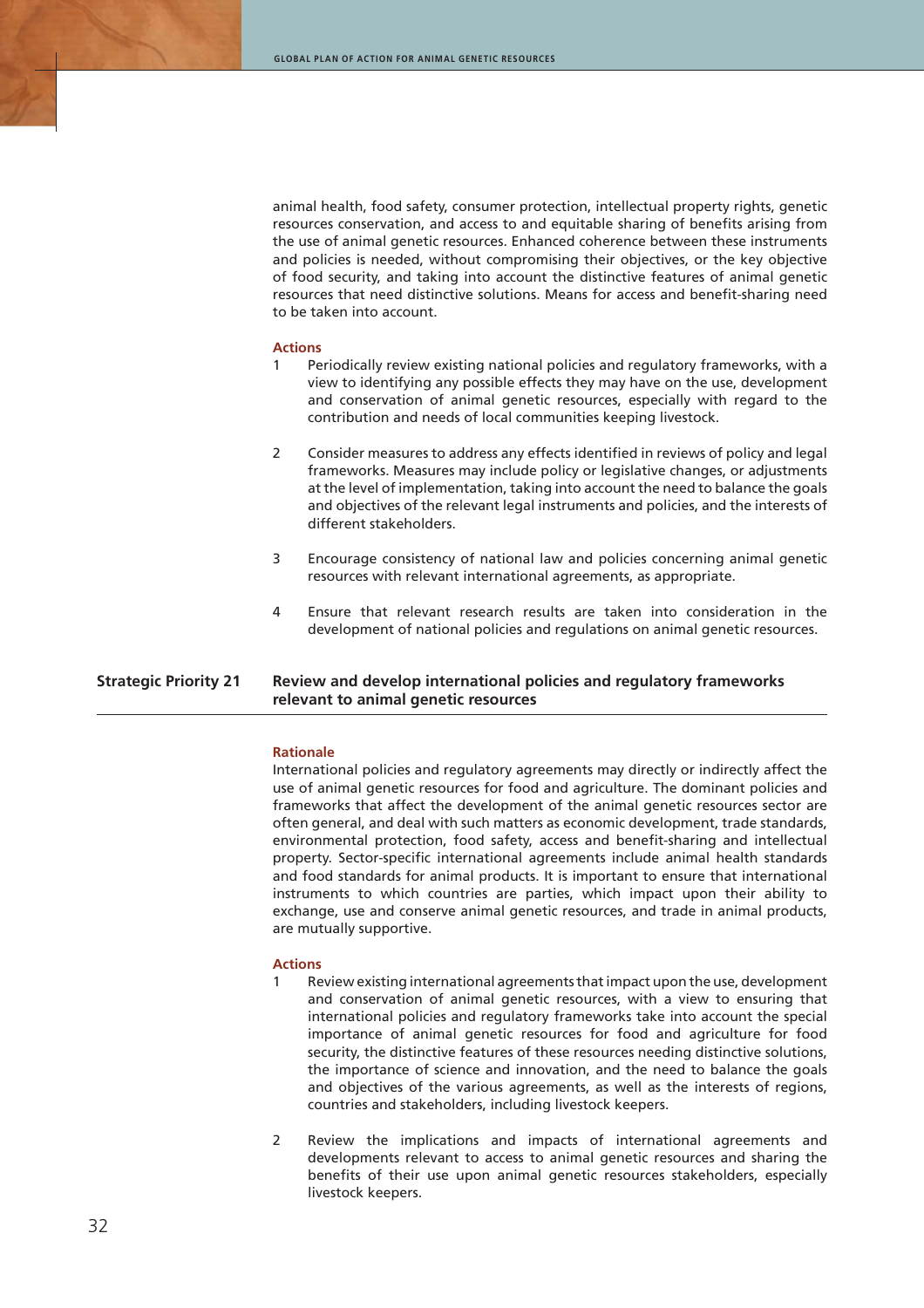## **PART II**

## **Strategic Priority 22 Coordinate the Commission's efforts on animal genetic resources policy with other international forums**

#### **Rationale**

The Commission on Genetic Resources for Food and Agriculture is FAO's standing intergovernmental forum where countries discuss policies and sectorial and crosssectorial matters related to the conservation and sustainable use of genetic resources for food and agriculture. Other international organizations and forums regularly discuss issues and develop policy and regulatory measures that directly or indirectly affect the management of animal genetic resources and the roles and interests of the various stakeholders in the livestock sector. Such forums include the Convention on Biological Diversity, the World Intellectual Property Organization, the World Trade Organization, the World Organisation for Animal Health, and *Codex Alimentarius*. There is a need to enhance synergy and harmony between such processes.

#### **Action**

Develop cooperation with and strengthen the involvement and contributions of international organizations and forums in supporting the work of the Commission on Genetic Resources for Food and Agriculture on animal genetic resources.

## **Strategic Priority 23 Strengthen efforts to mobilize resources, including financial resources, for the conservation, sustainable use and development of animal genetic resources**

#### **Rationale**

Global efforts to mobilize resources for the conservation, sustainable use and development of animal genetic resources, both nationally and internationally, fall far short of the needs. The success of the *Global Plan of Action for Animal Genetic Resources* will depend on mobilizing financial resources, and on providing a coherent framework for exchange of information, access to and transfer of technology and capacity-building.

- 1 Assist all stakeholders to strengthen capacity-building, including by exchange of experience, by enhancing research and educational activities, and by providing training opportunities, technology transfer and financial resources, at national, regional and international levels, as detailed in PART III below.
- 2 Develop a follow-up process to implement the *Global Plan of Action for Animal Genetic Resources*.
- 3 Strengthen cooperation and coordination of conservation, sustainable use and development of animal genetic resources at national, regional and international levels, including through *ex situ* backup systems for the protection against the risk of emergency or disaster scenarios.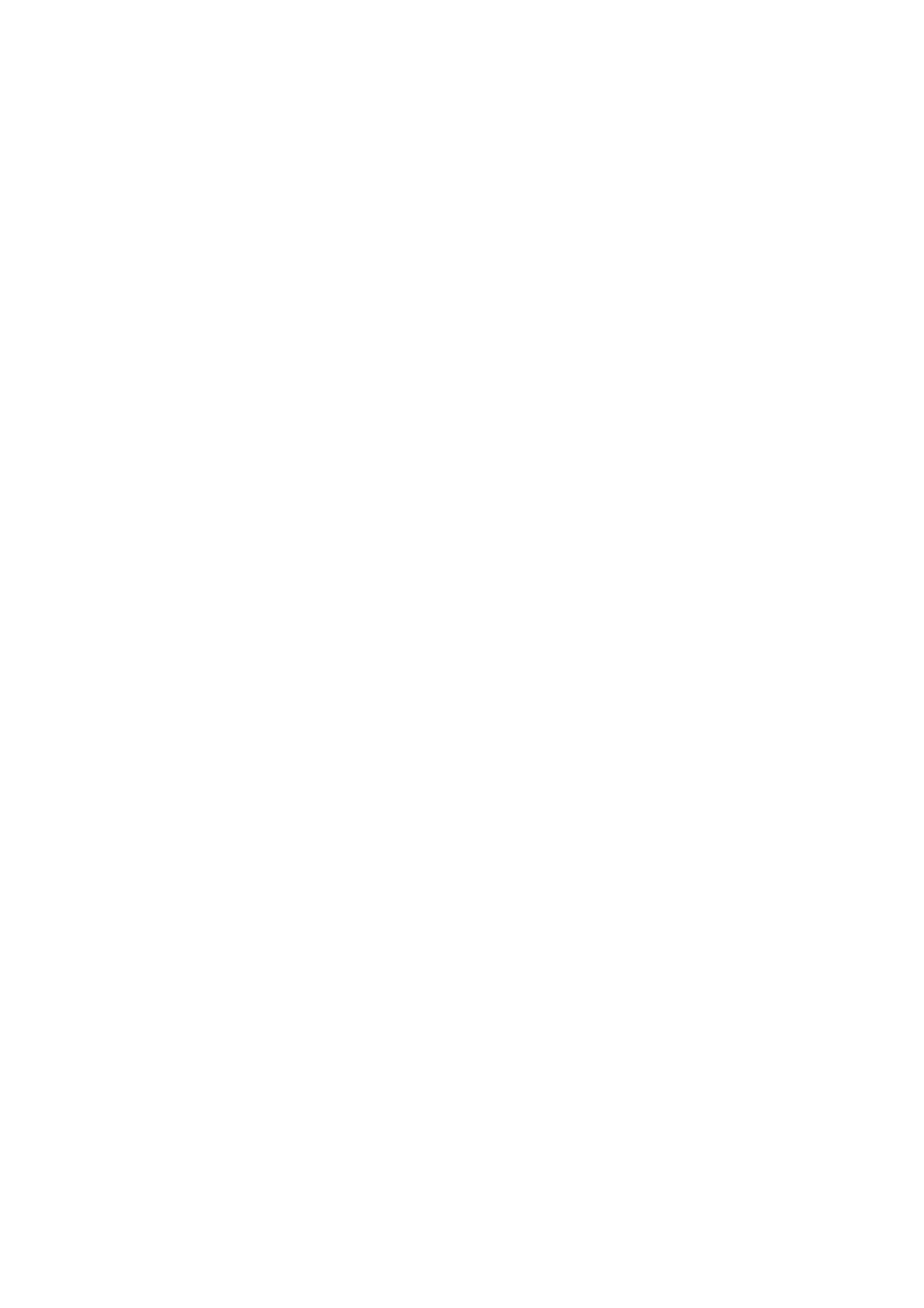## **Part III**

# **Implementation and financing of the** *Global Plan of Action for Animal Genetic Resources*

- 49 The *Global Plan of Action for Animal Genetic Resources* provides an important and effective international framework for advancing efforts to ensure the sustainable use, development and conservation of animal genetic resources for food and agriculture, and will contribute to efforts for achieving world food security and eradicating poverty.
- 50 Funding for animal genetic resources for food and agriculture is currently provided by some national governments and other domestic sources of funds, as well as from multilateral and bilateral organizations and regional sources. However, implementation of the *Global Plan of Action for Animal Genetic Resources* will require substantial and additional financial resources and longterm support for national, regional and international animal genetic resources programmes and priority activities, provided such incentives are consistent with relevant international agreements. The process should encourage and support the participation of governments and all relevant stakeholders. Regional and international collaboration will be crucial.
- 51 Overall progress in the implementation of the *Global Plan of Action for Animal Genetic Resources* would be assessed by national governments and Members of FAO, through the Commission on Genetic Resources for Food and Agriculture. In order to discharge this function, the Commission would need to address the priority areas of the *Global Plan of Action for Animal Genetic Resources* in an organized and focused manner, within the context of the Commission's Multiyear Programme of Work, without prejudice to national priorities.
- 52 The Commission on Genetic Resources for Food and Agriculture should agree on the modalities for the presentation of the progress reports, as well as the criteria and parameters for the evaluation of the progress in the implementation of the *Global Plan of Action for Animal Genetic Resources*.
- 53 It will be necessary to periodically assess the status and trends of animal genetic resources, especially in light of the large number of breeds that are at risk of being lost globally. The Commission on Genetic Resources for Food and Agriculture should regularly receive, from countries, status and trends reports on national animal genetic resources and factors influencing change, in order to review progress and further develop country-based early-warning and response systems for animal genetic resources.
- 54 The Conference requests the Commission on Genetic Resources for Food and Agriculture to develop a Funding Strategy for the implementation of the *Global Plan of Action for Animal Genetic Resources*.
- 55 In light of the findings of national reports on progress in implementation and on status and trends, the conclusions of the Commission should be brought to the attention of concerned governments and international institutions to fill gaps, rectify imbalances or lack of coordination, and to consider new initiatives or activities.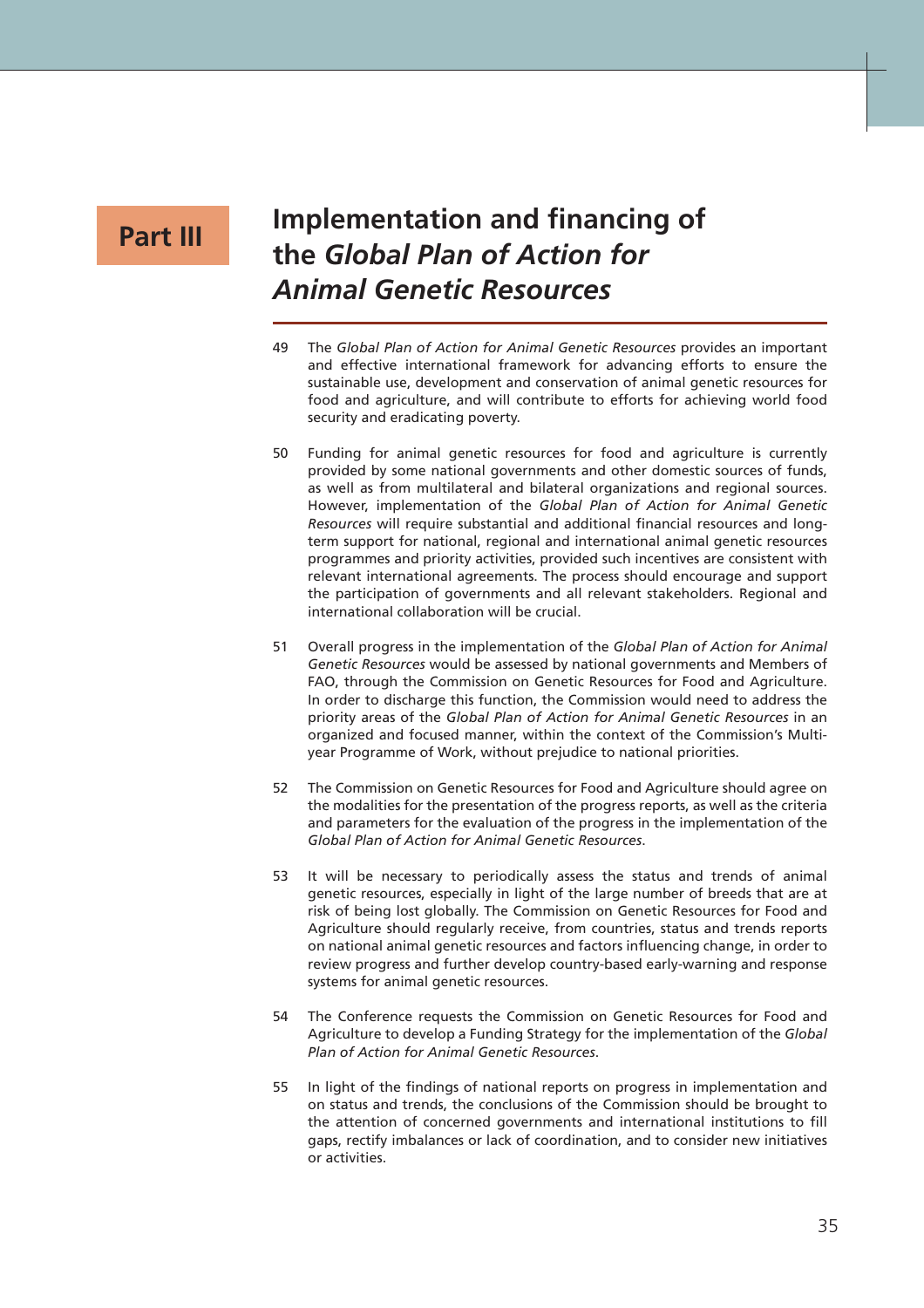- 56 The main responsibility for implementing the *Global Plan of Action for Animal Genetic Resources* rests with national governments. The need for effective National Focal Points for animal genetic resources, and the importance of national networks to mobilize and engage stakeholders in the implementation of the *Global Plan of Action for Animal Genetic Resources* is recognized. Each country will determine its own priorities in light of those agreed in the *Global Plan of Action for Animal Genetic Resources*. As appropriate, countries will determine their priorities within the framework of their food and their agricultural development needs, and cooperate with other nations and international organizations.
- 57 The international networks for animal genetic resources should be encouraged and strengthened through implementation of the *Global Plan of Action for Animal Genetic Resources*, noting the important role of Regional Focal Points and regional networking to build collaborative partnerships, to coordinate regional management efforts in animal genetic resources, to further develop information sharing, and for technical cooperation, training and research.
- 58 The essential role of the FAO in supporting country-driven efforts to implement the *Global Plan of Action for Animal Genetic Resources*, especially to support developing countries and countries with economies in transition is recognized, in particular, in continuing to facilitate global and regional collaboration and networks, supporting the convening of intergovernmental meetings, maintaining and further developing DAD-IS, mobilizing donor resources for animal genetic resources, developing communications products, and coordinating future preparation of global status and trends reports on animal genetic resources.
- 59 The importance of developing and transferring environmentally sound technologies related to the inventory, characterization, sustainable use, development and conservation of animal genetic resources, and other aspects related to the management of these resources is recognized. The Strategic Priorities for Action underline the need for technical development and collaboration. Implementation of the four Priority Areas requires information exchange, collaborative involvement, and coordination among governments, international agencies, non-governmental organizations and others, to organize and conduct training and research initiatives throughout the world.
- 60 There is a need to promote the provision of technical assistance, especially to developing countries and countries with economies in transition, either bilaterally or through appropriate national and international organizations, with the objective of facilitating implementation of the *Global Plan of Action for Animal Genetic Resources*. There is also a need to promote the transfer of technologies relating to sustainable use, development and conservation of animal genetic resources, which should be facilitated, consistent with relevant international obligations and relevant national laws.
- 61 The technical guidelines and assistance, and coordinated training programmes prepared by FAO have been instrumental in advancing work on animal genetic resources. This essential role should continue in future to assist all countries to implement the *Global Plan of Action for Animal Genetic Resources*.
- 62 Despite efforts to increase public awareness through national governments, international organizations and agencies, the necessary financial resources for the implementation of the *Global Plan of Action for Animal Genetic Resources* by developing countries and countries with economies in transition are insufficient. Furthermore, fluctuations in the financial resources provided to developing countries and countries with economies in transition cause an intermittent level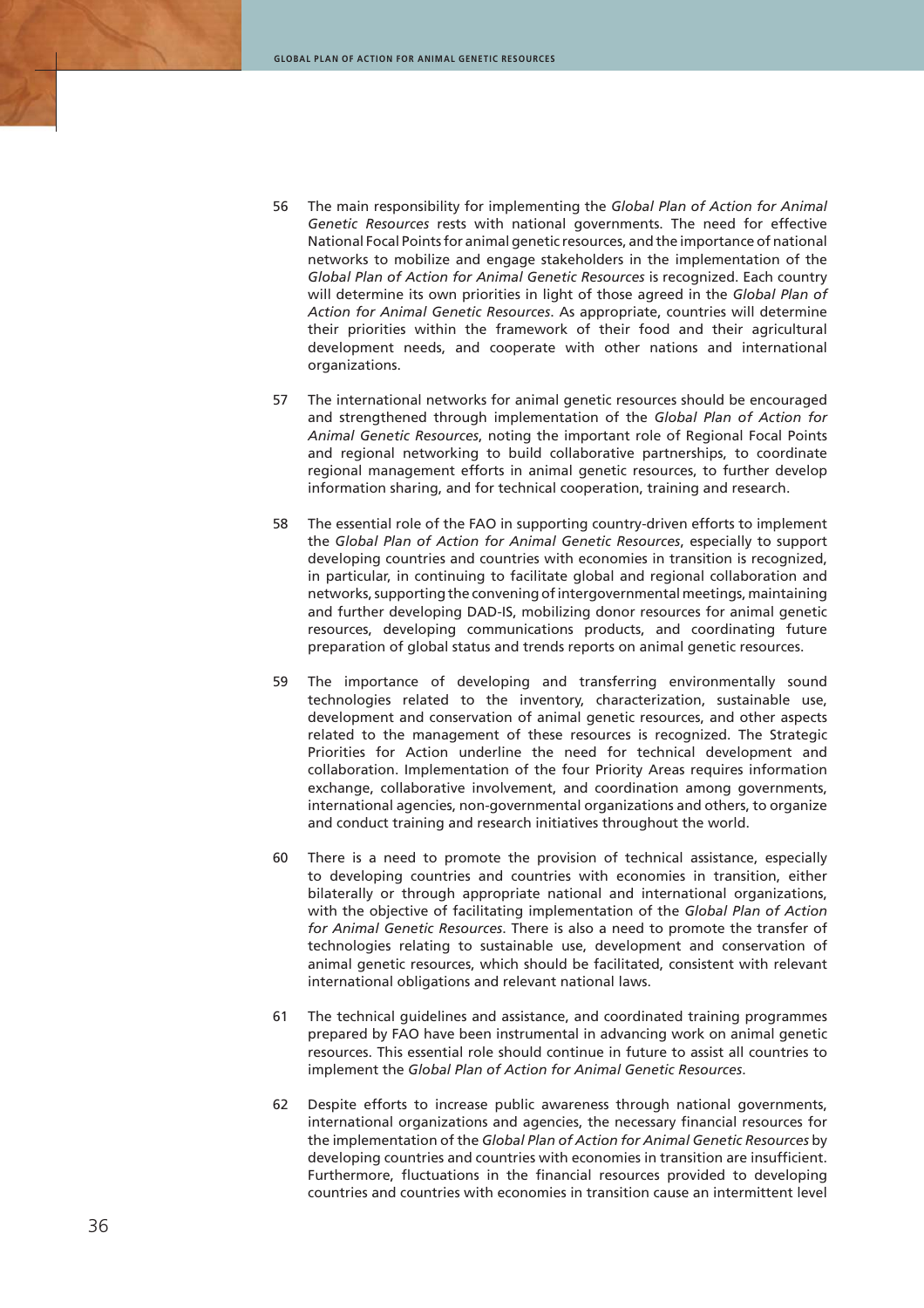of activity on the sustainable use, development and conservation of animal genetic resources for food and agriculture.

- 63 Countries should make every effort to provide, in accordance with their capacities, support with respect to national strategic priorities that are intended to achieve the objectives of the *Global Plan of Action for Animal Genetic Resources*. Countries should promote the implementation of the *Global Plan of Action for Animal Genetic Resources*, in particular through national actions and by international cooperation, in order to provide a coherent framework for exchange of information, access to and transfer of technology and capacitybuilding.
- 64 International cooperation should be strengthened to facilitate the implementation of the *Global Plan of Action for Animal Genetic Resources*, in particular, to support and complement the efforts of developing countries and countries with economies in transition. The major multilateral and bilateral funding and development institutions should be invited to examine ways and means of supporting the implementation of the *Global Plan of Action for Animal Genetic Resources*. Every effort should be made by all countries, in particular, developed countries, to, *inter alia*, leverage existing and available financial resources, including from sources that have not previously funded activities included in the *Global Plan of Action for Animal Genetic Resources*.
- 65 To this end, the FAO should ensure adequate regular programme support for the implementation of the *Global Plan of Action for Animal Genetic Resources*.
- 66 In addition, FAO should pursue within relevant international mechanisms, funds and bodies, means by which they might contribute to the implementation of the *Global Plan of Action for Animal Genetic Resources*. Presentation of the *Global Plan of Action for Animal Genetic Resources* within these institutions as well as regular mutual reporting on activities within the strategic priorities of the *Global Plan of Action for Animal Genetic Resources* will be appropriate instruments in this context.
- 67 Governments should, in support of the above-mentioned activities, take the necessary and appropriate measures within relevant international mechanisms, funds and bodies to ensure due priority and attention to the effective allocation of predictable and agreed resources for the implementation of activities within the Strategic Priority Areas of the *Global Plan of Action for Animal Genetic Resources*.
- 68 Furthermore, governments of developed countries should attach due attention, including funding, to the implementation of activities within the Strategic Priority Areas of the *Global Plan of Action for Animal Genetic Resources* through bilateral, regional and multilateral cooperation. The extent to which developing countries will effectively implement their commitments under this *Global Plan of Action for Animal Genetic Resources* will depend on the effective provision of funding. Governments of developing countries and countries with economies in transition should accord due priority in their own plans and programmes to building capacity in animal genetic resources. Voluntary contributions should also be encouraged, in particular from private sector and non-governmental organizations, for the implementation of the *Global Plan of Action for Animal Genetic Resources*. This might entail the establishment of an FAO Trust Account. Non-governmental organizations and the private sector should be encouraged to participate and support implementation of the *Global Plan of Action for Animal Genetic Resources*.